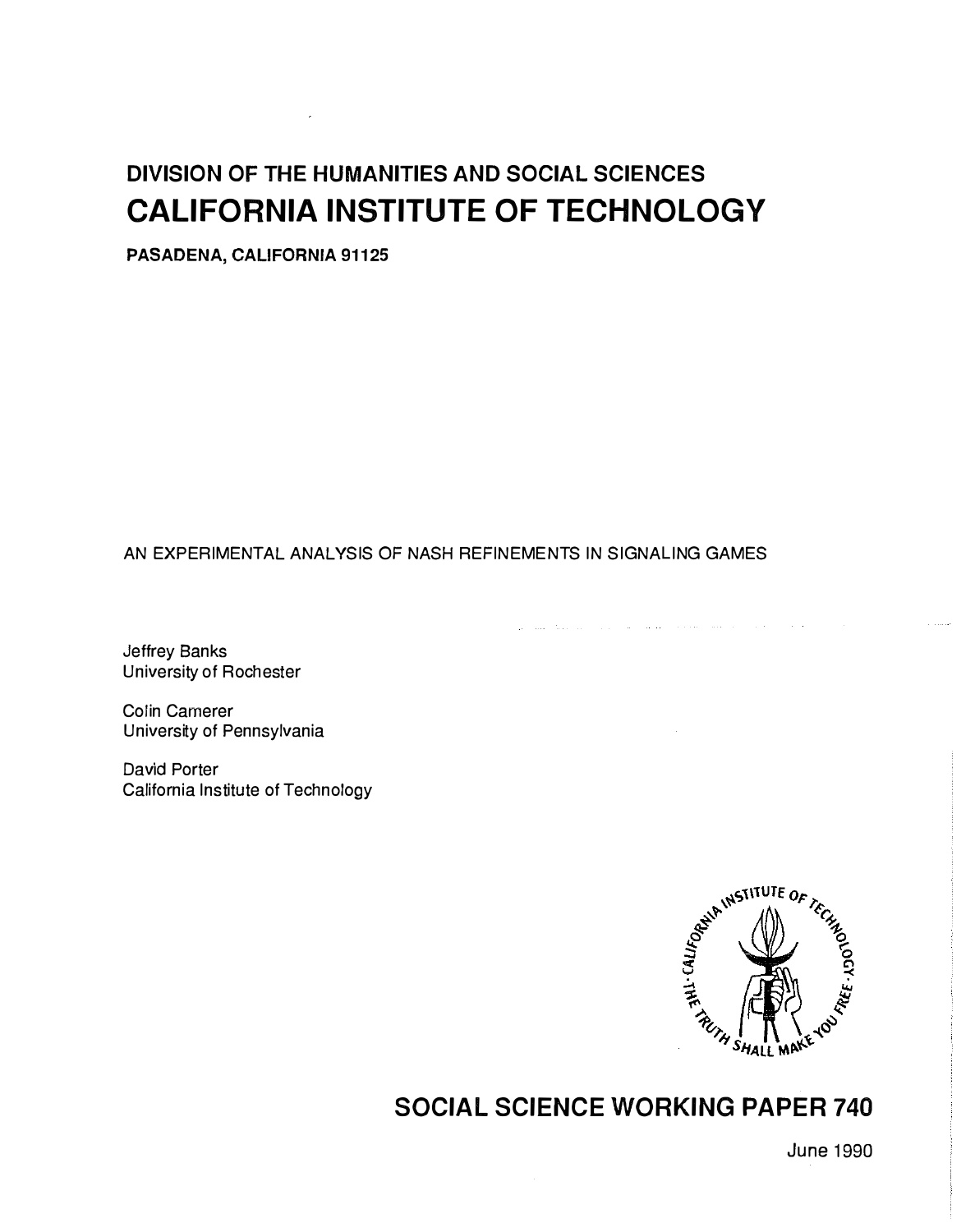## AN EXPERIMENTAL ANALYSIS OF NASH REFINEMENTS IN SIGNALING GAMES

Jeffrey Banks University of Rochester

Colin Camerer University of Pennsylvania

David Porter California Institute of Technology

#### ABSTRACT

This paper investigates the refinements of Nash equilibrium in two person signaling game experiments. The experimental games cover the watershed of the nested refinements: Bayes-Nash, Sequential, Intutitive, Divine, Universally Divine, NWBR, and Stabel. In each game an equilbrium selection problem is defined in which adjacent refinements are considered.

The pattern of outcomes suggest that individuals select the more refined equilibria up to the divinity concept. However, an anomaly occurs in the game in which the stable equilbrium is a clear preference among the subjects. Since the concepts are nested this suggests that the outcomes are game specific. Sender behavior does not seem to follow any specific decision rule (e.g., Nash, minmax, PIR, etc.) while receiver actions tend to correspond to the Nash equilibrium outcomes.

Key Words: Game Theory, Nash Refinements, Experimental Economics, Signaling Games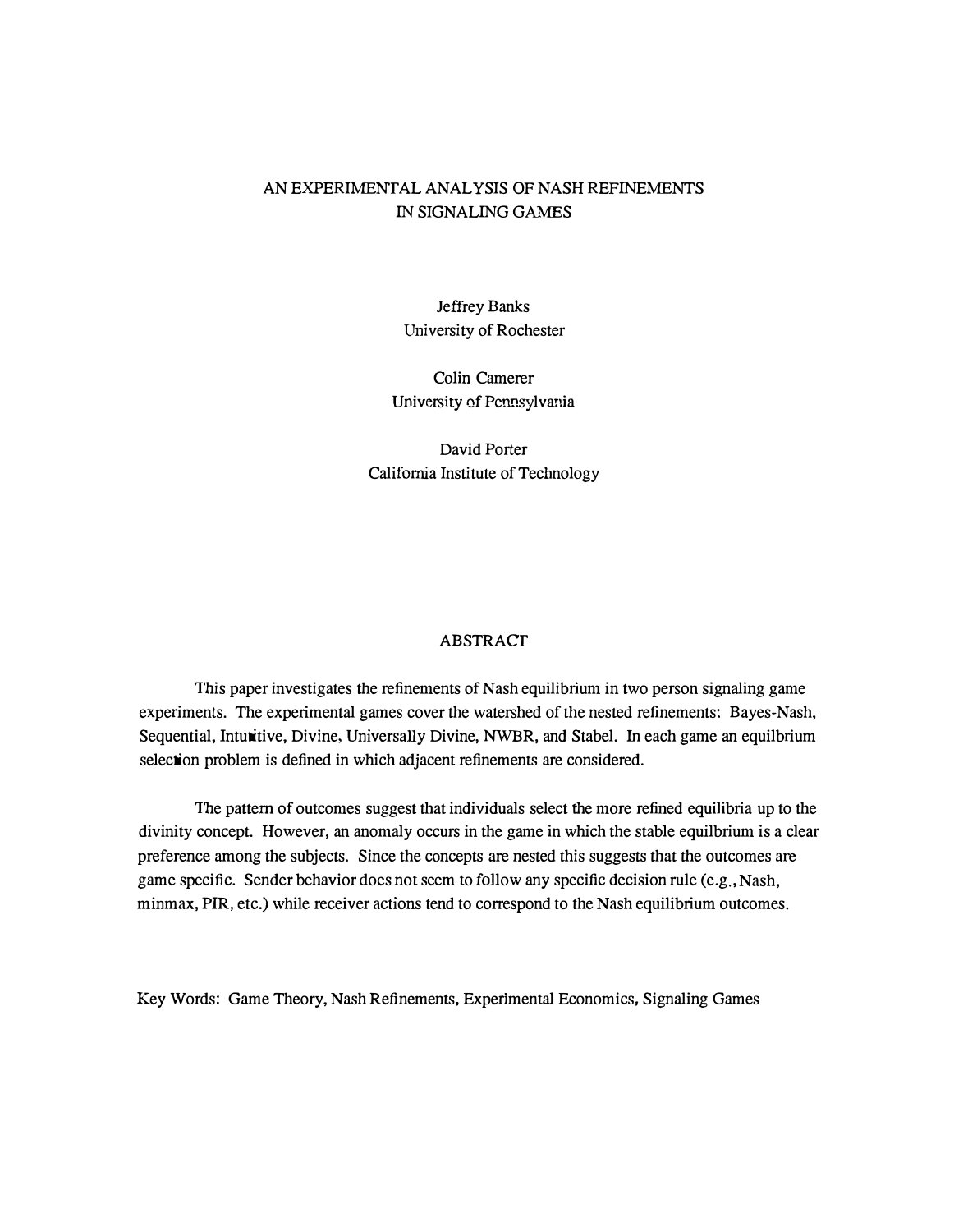## AN EXPERIMENTAL ANALYSIS OF NASH REFINEMENTS IN SIGNALING GAMES\*

Jeffrey Banks University of Rochester

Colin Camerer University of Pennsylvania

David Porter California Institute of Technology

#### 1. INIRODUCTION

In a noncooperative game a Nash equilibrium point is a set of strategies, one for each player, which are best responses to each other. The Nash concept has many virtues. It always exists in finite games and is intuitively appealing, precise and simple to teach and apply. Indeed, the Nash concept seems too simple in many games, especially those with complicated dynamics and information structure because it permits equilibrium points which seem implausible or illogical. Many game theorists have tried to sharpen the Nash concept by proposing logical rules stronger than the mutualbest-response requirement which strategies must satisfy. These rules are called "refinements" of Nash equilibrium.

There are remarkably few data guiding the theoretical process of refinement. This paper attempts to fill that gap by testing various refinements experimentally in two-player signaling games with one-sided incomplete information. Equilibrium refinements have been applied to signaling games in many areas including finance (Harris and Raviv, 1985), choice of product quality (Grossman, 1981; Milgrom and Roberts, 1986), education (Spence, 1974), bargaining (Rubinstein, 1985) and predatory pricing (Selten, 1978; Kreps and Wilson, 1982b; Milgrom and Roberts, 1982a,b). Fudenberg and Tirole (1987) review some of the many applications.

Our experiments test six refinements: sequentiality (Kreps and Wilson, 1982a); the intuitive criterion (Cho and Kreps, 1987); divinity and universal divinity (Banks and Sobel, 1987); the never-

<sup>\*</sup> We are indebted to Mark Olson for help in statistical analysis and programming. Audiences at Washington University, University of Arizona, University of Houston, and University of Pennsylvania provided helpful comments. This research was partially funded by the Wharton Risk and Decision Processes Center. Support for the second author was provided by the National Science Foundation (SES 87-08566).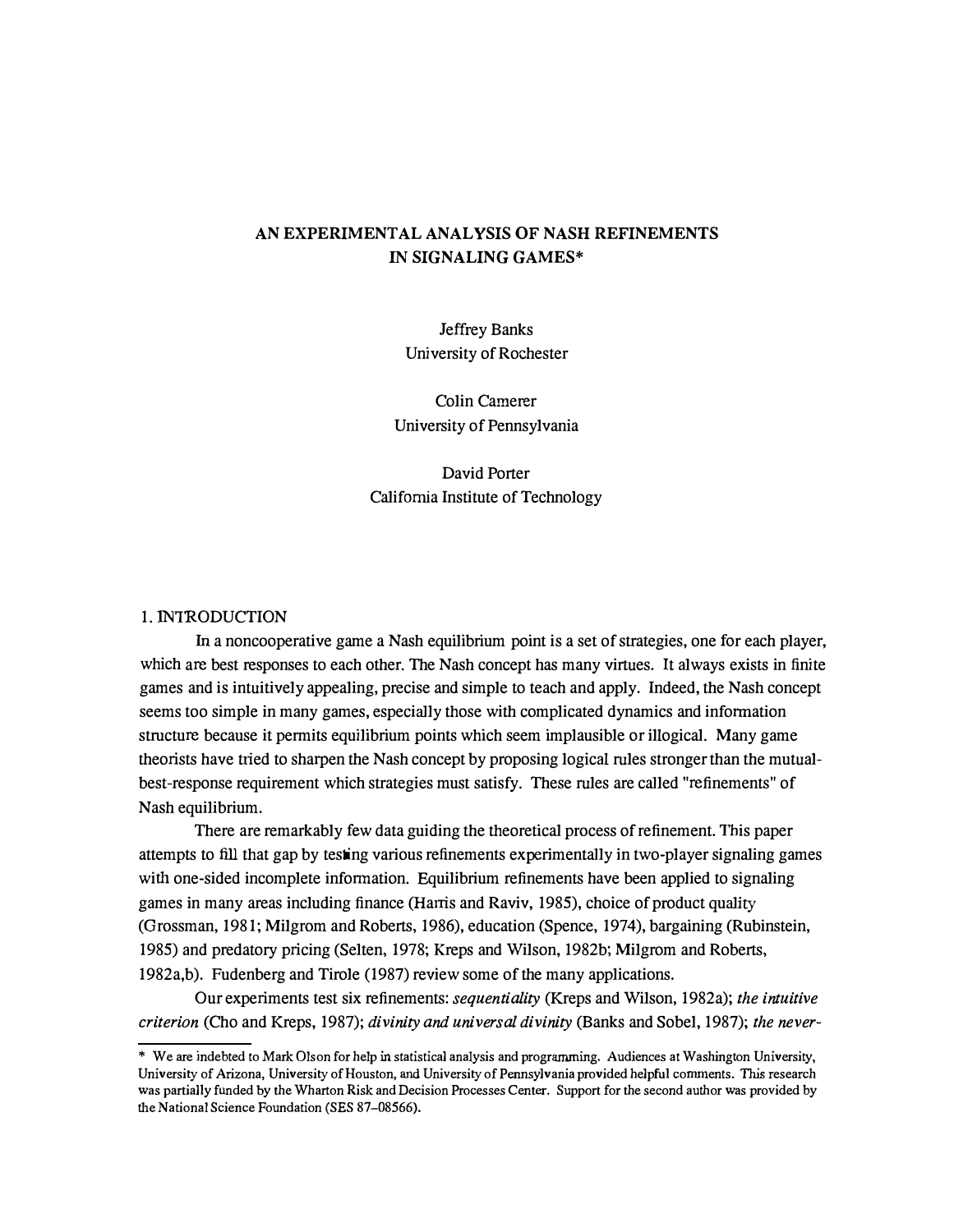a-weak-best-response (NWBR) criterion (Kohlberg and Mertens, 1986); and stability (Kohlberg and Mertens, 1986).

We constructed two games to test for Nash behavior and six games to test the refinements against each other. In each of the six games there are two equilibria, one more refined and one less refined; e.g., a Nash equilibrium which is not sequential and a Nash equilibrium which is sequential.

An alternative, more conservative approach would be to pick one refinement and study it in a variety of games with different parameters. But if subjects then consistently choose the more refined of two equilibria we will not know whether they would choose even more refined equilibria if they were available. Our experiments avoid this shortcoming.

Furthermore our experiment does test each refinement in a variety of games with different parameters. Because the sets of equilibria are nested, (all sequential equilibria are Nash, all intuitive equilibria are sequential, etc.), our experiments thus test each refinement in several games.

The paper is organized as follows. In the next section we define several refinements and illustrate them with the games used in the experiments, in section 3 we describe the experimental design, in section 4 we report results, and section 5 is a conclusion with ideas for further research.

#### 2. A PRIMER ON REFINEMENTS

In the generic form of a signaling game there are two players, a sender S and a receiver  $R$ . The sender S has private information summarized by his type  $t \in T$ . Knowing his type S selects a message  $m \in M$  which R observes before choosing an action  $a \in A$ . R does not know t before making his choice, but his beliefs about t are characterized by a prior probability distribution  $P(t)$ over the set T which is *common knowledge*. Preferences for S and R are represented by von Neumann-Morgenstern utility functions  $u(t, m, a)$  and  $v(t, m, a)$ , respectively. The sets T, M, A are assumed to be finite.

For any finite set K let  $\Delta_K$  denote the set of all probability distributions over K. A signaling strategy for  $S$  is a function from types into messages

$$
q\;:\;T\to\Delta_{M,}
$$

where  $q(m | t)$  denotes the probability that S sends the message m given type t. A response strategy for  $R$  is a function from messages into actions

$$
r\;:\;M\to \Delta_A
$$

where  $r(a \mid m)$  denotes the probability that R takes action a in response to the message m. Since  $u(\cdot)$  and  $v(\cdot)$  are assumed to be von Neumann-Morgenstern utility functions, we can extend the utility functions u and v to the strategy spaces associated with  $\Delta_A$  by taking expected values.

For any  $\lambda \in \Delta_T$  and  $m \in M$ , define the best response correspondence for R by

$$
BR(\lambda,m)=\underset{r\in\Delta_{\text{A}}}{\operatorname{argmax}}\sum_{t\in T}\nu(t,m,r\ (m))\cdot\lambda(t)
$$

and for any  $\Lambda \subset \Delta_{\mathcal{T}}$  let

$$
BR(\Lambda,m)=\bigcup_{\lambda\in\Lambda}BR(\lambda,m).
$$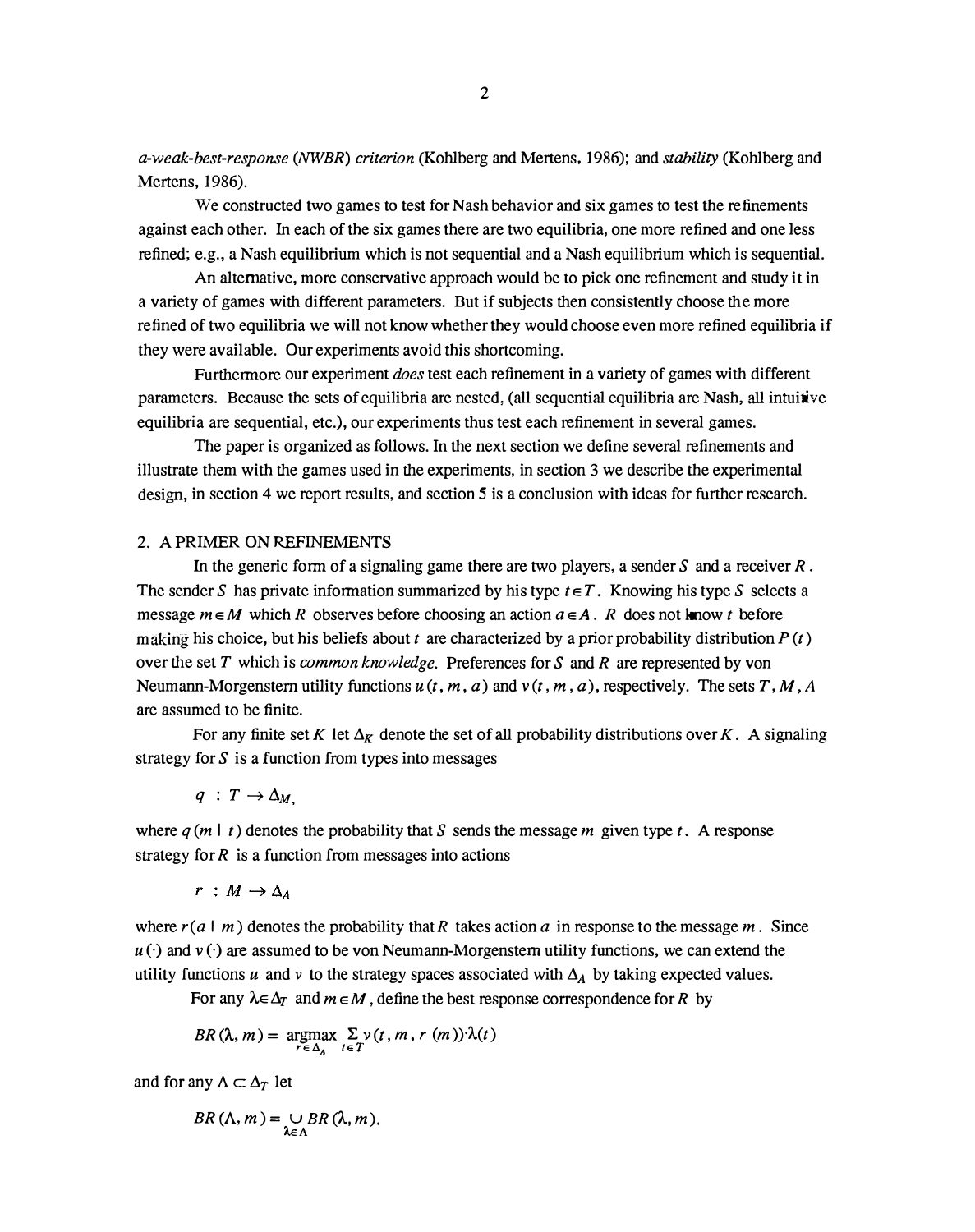The concept of Nash equilibrium provides the starting place for analysis in games of complete information. The generalization of the Nash equilibrium concept of games of incomplete information in which signaling games are a subset is Bayesian-Nash equilibrium (Harsanyi, 1967- 68).

Definition.<sup>1</sup> A Bayesian Nash equilibrium consists of strategies q, r, and beliefs  $\mu(\cdot | m) \in \Delta_T$  such that

i) 
$$
\forall t \in T, q(m'|t) > 0
$$
 only if  
\n $u(t, m', r(m')) = \max_{m \in M} u(t, m, r(m))$ :  
\nii)  $\forall m \in M$  s. t.  $q(m | t) > 0$  for some  $t \in T, r(a'|m) > 0$  only if  
\n $\sum v(t, m, a') \cdot \mu(t | m) = \max_{a \in A} \sum_{i \in T} v(t, m, a) \cdot \mu(t | m)$ :  
\niii)  $\forall m \in M$  s. t.  $q(m | t) > 0$  for some  $t \in T$ ,  
\n $\mu(t'|m) = \frac{q(m | t') \cdot p(t')}{\sum_{t \in T} q(m | t) \cdot P(t)}$ 

Part i) of the definition says that the signaling strategy of S is optimal for each type  $t \in T$  given the response strategy of R. Part ii) says that R is selecting actions optimally for messages which are sent with positive probability ("along the equilibrium path"). Part iii) says that  $R$  uses Bayes' rule to update the prior belief  $P \in \Delta_T$  after observing the message m knowing the sender's signaling strategy q.

Consider the signaling game depicted in Table 1. The payoffs in the matrices are  $u(t, m, a)$  and  $v(t, m, a)$ . Each part of the table represents payoffs for a different message  $(m_1, m_2, \text{or } m_3)$  for the possible types  $(t_1 \text{ and } t_2)$  and actions  $(a_1, a_2, \text{and } a_3)$ . We assume throughout that  $P(t_1) = P(t_2) = .5$ . In game 1 there is a unique Bayesian-Nash equilibrium path<sup>2</sup> generated by the following strategies:  $q(m_1|t_i) = 1$ ,  $i = 1, 2$ , and  $r(a_1|m_1) = r(a_3|m_2) =$  $r(a_1|m_3) = 1$ . This is a pooling equilibrium because both types send the same message  $(m_1)$ . No information about S's type is revealed by the message, so  $\mu(t_i | m_1) = P(t_1) = .5$ ,  $i = 1, 2$ .

<sup>1.</sup> Although Bayesian-Nash equilibrium is usually not defined explicitly with respect to  $R$  's beliefs, defining it this way makes it easy to compare with the more refined equilibrium concepts discussed below.

<sup>2.</sup> That is, there are other Bayesian-Nash equilibria, but they are the same along the equilibrium path.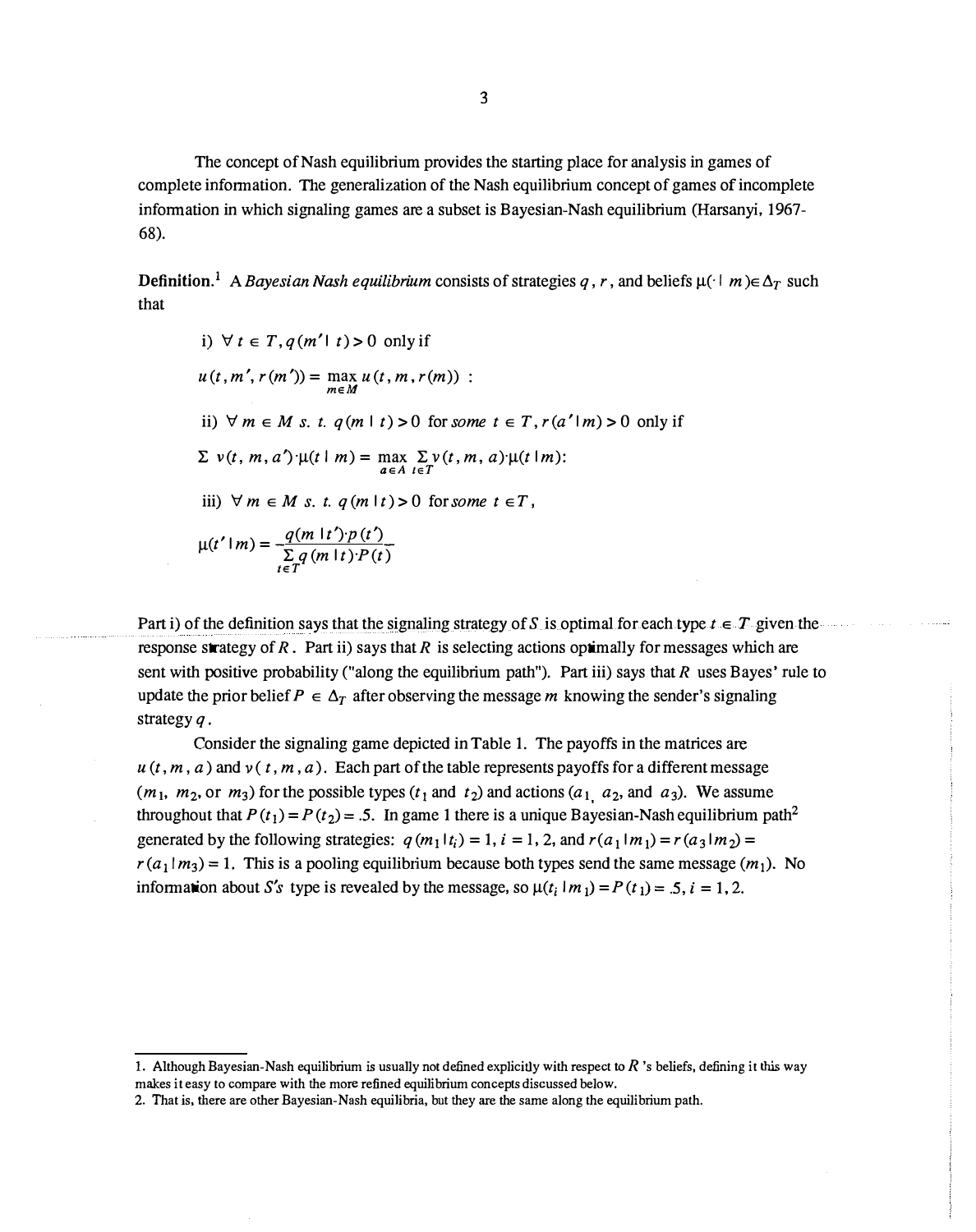Table 1: Game 1, Unique Nash Pooling

|  |  | $m_1$ $a_1^n$ $a_2$ $a_3$ $m_2$ $a_1$ $a_2$ $a_3$ $m_3$ $a_1$ $a_2$ $a_3$                                                                                                              |  |  |  |  |
|--|--|----------------------------------------------------------------------------------------------------------------------------------------------------------------------------------------|--|--|--|--|
|  |  | $\begin{array}{c cccccc}\nt_1 & 2,1 & 2,0 & 0,2 & t_1 & 3,1 & 1,0 & 0,0 & t_1 & 1,2 & 1,1 & 3,0 \\ t_2 & 1,3 & 2,0 & 2,1 & t_2 & 2,1 & 0,0 & 0,6 & t_2 & 0,2 & 3,1 & 1,1\n\end{array}$ |  |  |  |  |
|  |  |                                                                                                                                                                                        |  |  |  |  |

 $n -$  Nash equilibrum path.

The game in Table 2 has a unique Bayesian-Nash equilibrium which is separating (each type sends a different message). Hence, upon observing either equilibrium message R can infer S's type. The equilibrium strategies are  $q(m_1|t_1) = q(m_2|t_2) = 1$  and  $r(a_1|m_1) = r(a_2|m_2) = 1$  $r(a_2|m_3) = 1.$ 

Table 2: Game 2, Unique Nash Separating

|  |  |  |  | $m_1$ $a_1$ $a_2$ $a_3$ $m_2$ $a_1$ $a_2$ $a_3$ $m_3$ $a_1$ $a_2$ $a_3$                                                                                                                     |  |  |
|--|--|--|--|---------------------------------------------------------------------------------------------------------------------------------------------------------------------------------------------|--|--|
|  |  |  |  |                                                                                                                                                                                             |  |  |
|  |  |  |  | $\begin{array}{c ccccccccc} t_1 & 2.3^n & 1.1 & 2.2 & t_1 & 0.3 & 0.2 & 3.1 & t_1 & 1.2 & 0.3 & 3.1 \\ t_2 & 1.1 & 3.1 & 0.3 & t_2 & 1.0 & 2.2^n & 1.1 & t_2 & 1.3 & 1.2 & 3.2 \end{array}$ |  |  |

 $n -$  Nash equilibrium path.

In games 1 and 2 the Bayesian-Nash equilibrium prediction is unique. However, in many games there is more than one equilibrium, and hence the theoretical prediction is ambiguous. Several game theorists have proposed refinements of the Bayesian-Nash equilibrium concept criteria which select equilibria that satisfy certain rationality restrictions, thus giving more precise behavioral predictions.

The most common criticism of the Bayeshian Nash equilibriun concept is that it does not restrict R 's choice of actions "off the equilibrium path," that is, for  $m \in M$  such that  $q(m | t) = 0 \forall t \in T$ . Since the choice of signaling strategy endogeneously determines which messages are off the equilibrium path, "perverse" out-of-equilibrium behavior can generate implausible equilibrium predictions. One selection criterion rules out equilibria in which behavior off the equilibrium path is not optimal according to *some* belief about the type of  $S$ . For signaling games this criterion is equivalent to the sequential equilibrium concept of Kreps and Wilson (1982a).

Definition. A sequential equilibrium consists of strategies q, r and beliefs  $\mu(\cdot | m) \in \Delta_T$  such that conditions i) and iii) of the definition of Bayesian-Nash equilibrium hold and condition ii) is replaced by:

ii)  $\forall m \in M$ ,  $r(a'|m) > 0$  only if

$$
\Sigma \nu(t, m, a') \cdot \mu(t \mid m) = \max_{a \in A} \sum_{t \in T} \nu(t, m, a) \cdot \mu(t \mid m).
$$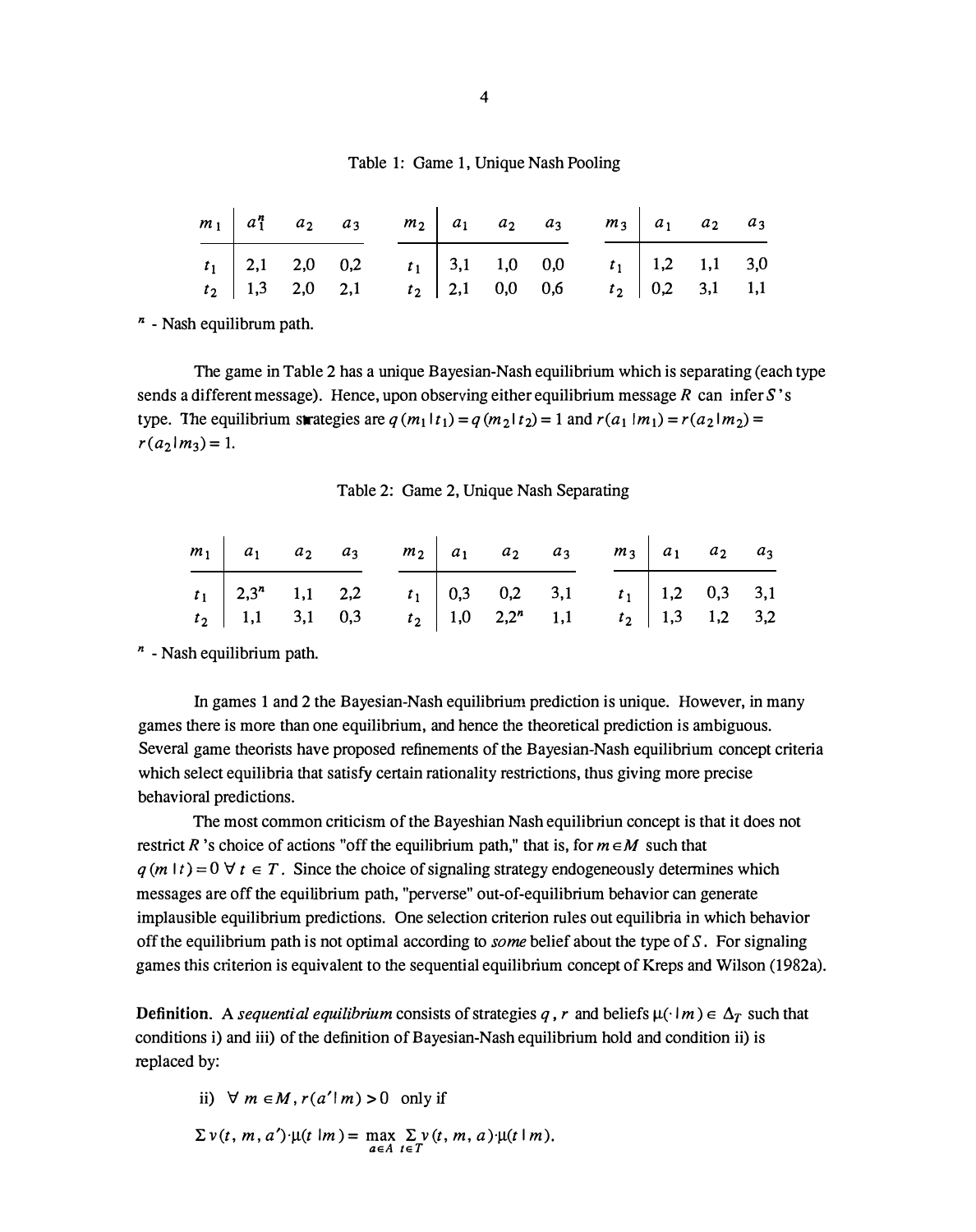Table 3 shows a game in which there are two Bayesian-Nash equilibria, only one of which is sequential. The Bayesian-Nash equilibria which is not sequential is  $q(m_1|t_i) = 1$ ,  $i = 1, 2$  and  $r(a_2|m_1) = 1$ ,  $r(a_2|m_2) = 1$ ,  $r(a_2|m_3) = 1$ . There is no belief over T which makes the action  $a_2$ optimal following  $m_3$ . However, if R plays a response involving only  $a_1$  and  $a_3$  rather than  $a_2$ , S will send the message  $m_3$  rather than  $m_1$ , thus upsetting the equilibrium. The unique sequential equilibrium for this game is  $q(m_3|t_i)=1$ ,  $i = 1, 2$ , and  $r(a_2|m_2)=1$ ,  $r(a_2|m_2)=1$ ,  $r(a_1|m_3)=1$ .

|  |  | Table 3: Game 3, Sequential vs. Nash |  |
|--|--|--------------------------------------|--|
|--|--|--------------------------------------|--|

|  |  |  |  | $m_1$   $a_1$   $a_2$   $a_3$   $a_1$   $a_2$   $a_3$   $a_1$   $a_2$   $a_3$   $a_3$   $a_2$   $a_3$                                                                                   |  |  |
|--|--|--|--|-----------------------------------------------------------------------------------------------------------------------------------------------------------------------------------------|--|--|
|  |  |  |  | $\begin{array}{c ccccccccc} t_1 & 1,2 & 2,2 & 0,3 & t_1 & 1,2 & 1,1 & 2,1 & t_1 & 3,1 & 0,0 & 2,1 \\ t_2 & 2,2 & 1,4 & 3,2 & t_2 & 2,2 & 0,4 & 3,1 & t_2 & 2,2 & 0,0 & 2,1 \end{array}$ |  |  |
|  |  |  |  |                                                                                                                                                                                         |  |  |

 $s$  - sequential equilibrium path,  $n$  - Nash equilibrium path.

The sequential equilibrium concept refines Bayesian-Nash equilibria by requiring that outof-equilibrium responses be suported by some belief. However, these beliefs might themselves be unreasonable. The equilibrium refinements proposed by Cho and Kreps (1987) and Banks and Sobel (1 987) require beliefs to reflect some thought about which types are likely to benefit from a particular defection.

Consider the game in Table 4. There is a sequential equilibria with  $q(m_2 | t_i) = 1$ ,  $i = 1, 2$ , and  $r(a_1 | m_1) = r(a_3 | m_2) = r(a_2 | m_3) = 1$ . To support this equilibrium  $\mu(t_1 | m_1)$  must be greater than  $\frac{2}{3}$ ; R must believe that the out-of-equilibrium message  $m_1$  is more likely to have been sent by  $t_1$  than by  $t_2$ . (Recall that we assume priors  $P(t_1) = P(t_2) = 5$ .) However, the equilibrium payoff of a  $t_1$  type from choosing  $m_2$  is greater than any possible payoff from defecting by choosing  $m_1$ whereas an  $a' t_2$  type could conceivably do better by defecting to  $m_1$  than by sending the equilibrium message  $m_2$ . Hence, it seems unreasonable to *increase* the probability placed on  $t_1$ after observing a defection  $m_1$ . Since  $t_1$  could not possibly benefit and  $t_2$  might, it seems reasonable to believe a defection was from  $t_2$  (i.e.,  $\mu(t_2|m_1) = 1$ ). Cho and Kreps (1987) call this "the intuitive criterion". This belief implies a best response of  $a_2$  which provides an incentive for  $t_2$  to switch and send a message  $m_1$  thus upsetting the equilibrium.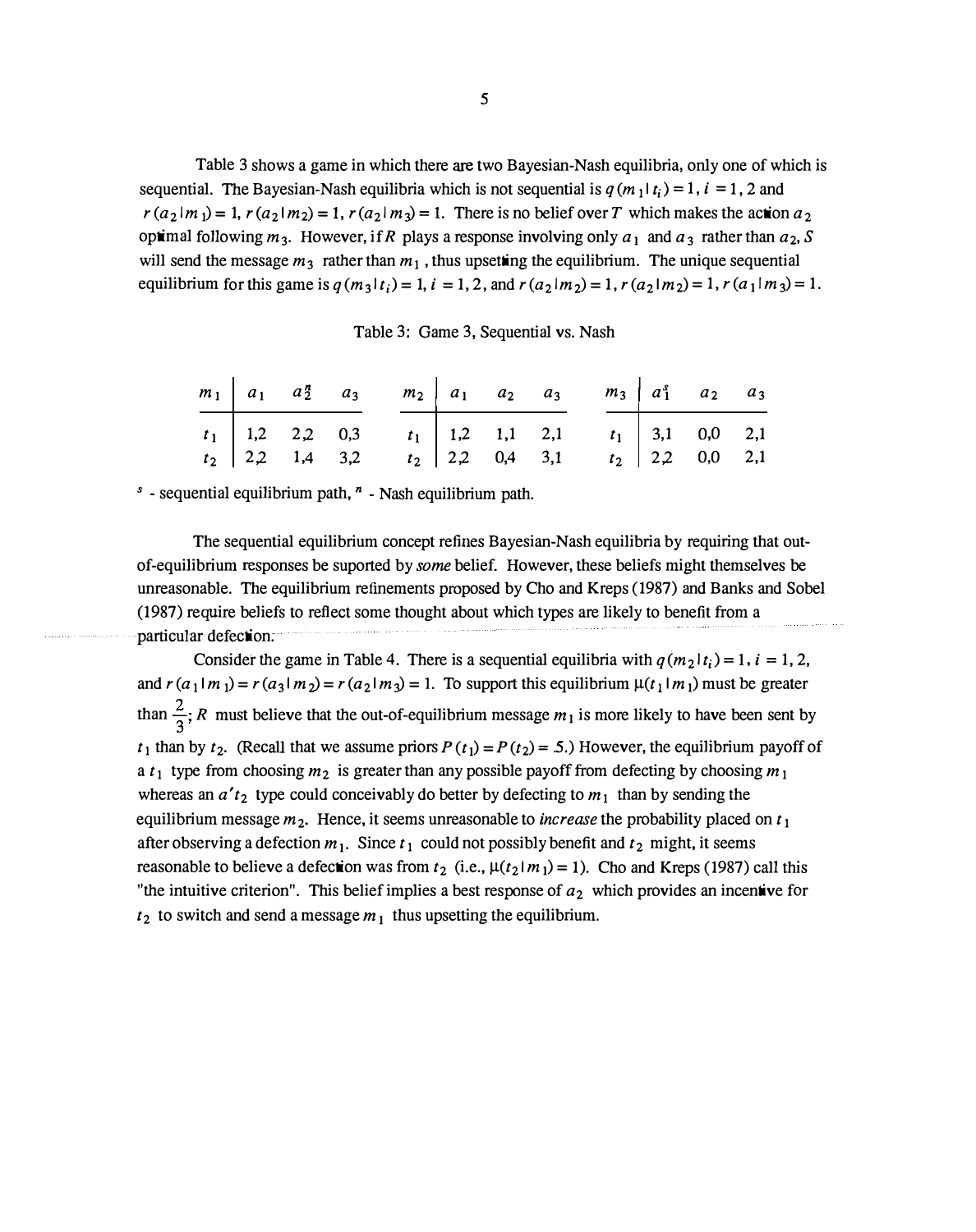|  |  |  |  | Table 4: Game 4, Intiutive vs. Sequential |
|--|--|--|--|-------------------------------------------|
|--|--|--|--|-------------------------------------------|

|  |                   | $m_1$   $a_1$ $a_2^i$ $a_3$ $m_2$   $a_1$ $a_2$ $a_3^s$ $m_3$   $a_1$ $a_2$ $a_3$                                                                                                       |  |  |  |  |
|--|-------------------|-----------------------------------------------------------------------------------------------------------------------------------------------------------------------------------------|--|--|--|--|
|  |                   | $\begin{array}{c ccccccccc} t_1 & 0,3 & 2,2 & 2,1 & t_1 & 1,2 & 2,1 & 3,0 & t_1 & 1,6 & 4,1 & 2,0 \\ t_2 & 1,0 & 3,2 & 2,1 & t_2 & 0,1 & 3,1 & 2,6 & t_2 & 0,0 & 4,1 & 0,6 \end{array}$ |  |  |  |  |
|  | $t_2$ 1,0 3,2 2,1 |                                                                                                                                                                                         |  |  |  |  |

 $i$  - intuitive equilibrium path,  $s$  - sequential equilibrium path.

The intuitive criterion can be stated more fonnally. Fix a sequential equilibrium with the associated equilibrium payoffs  $u^*(t)$  for S, and for each out-of-equilibrium message define

$$
T_I(m) = \{t \in T : u^*(t) > \max_{r \in BR(\Delta_{r,m})} u(t,m,r)\},\
$$

(where the subscript I denotes  $T(m)$  defined by the intuitive criterion) and let

 $\Delta_I(m) = {\lambda \in \Delta_I : \lambda(t) > 0 \text{ only if } t \notin T_i(m)}.$ 

Definition. A sequential equilibrium satisfies the intuitive criterion if for all out-of-equilibrium messages m,  $\mu(\cdot | m) \in \Delta_I(m)$ .

For the signaling game in Table 4 the unique sequential equilibrium satisfying the intuitive criterion is:  $q(m_1|t_i) = 1$ ,  $i = 1, 2$ , and  $r(a_2|m_1) = r(a_1|m_2) = r(a_1|m_3) = 1$ .

The logic of the intuitive criterion can be extended in various ways. Consider the game in Table 5 which has the following sequential equilibrium:  $q(m_2 | t_i) = 1, 2$ , and  $r(a_3|m_1) = r(a_3|m_2) = r(a_2|m_1) = 1$ . This equilibrium satisfies the intuitive criterion since  $T_1(m_1) = \phi$ , implying that  $\mu(t_1 | m_1) = 1$  is contained in  $\Delta_l(m_1)$ , and  $a_3$  is a best response to  $\mu(t_1|m_1) = 1$ , while  $T_1(m_3) = \{t_i\}$ , and  $a_2$  is a best response to  $\mu(t_2|m_3) = 1$ . However, given the equilibrium payoffs  $t_2$  would like to defect from the equilibrium and send the message  $m_1$  for any possible response that would make  $t_1$  want to defect, but there are some responses (e.g.,  $a_2$ ) for which  $t_1$  does not want to defect when  $t_2$  does. That is, the set of responses to  $m_1$  which induce  $t_1$  to defect are strictly contained in the set which induces  $t_2$  to defect. It seems reasonable to require that the belief  $\mu(\cdot | m_1)$  should assign greater weight (relative to the prior) to  $t_2$  when  $m_1$  is observed. This restriction is implied by the concept of divine equilibria (Banks and Sobel, 1987).

|  |  |  |  |  | Table 5: Game 5, Divine vs. Intiutive |
|--|--|--|--|--|---------------------------------------|
|--|--|--|--|--|---------------------------------------|

|  |  | $m_1$ $a_1$ $a_2$ $a_3$ $m_2$ $a_1$ $a_2$ $a_3$ $m_3$ $a_1^2$ $a_2$ $a_3$                                                                                                                 |  |  |  |  |
|--|--|-------------------------------------------------------------------------------------------------------------------------------------------------------------------------------------------|--|--|--|--|
|  |  | $\begin{array}{c ccccccccc}\nt_1 & 4,0 & 0,3 & 0,4 & t_1 & 2,0 & 0,3 & 3,2 & t_1 & 2,3 & 1,0 & 1,2 \\ t_2 & 3,4 & 3,3 & 1,0 & t_2 & 0,3 & 0,0 & 3,2 & t_2 & 4,3 & 0,4 & 3,0\n\end{array}$ |  |  |  |  |
|  |  |                                                                                                                                                                                           |  |  |  |  |

 $i$ - intuitive equilibrium path,  $d$ - divine equilibrium path.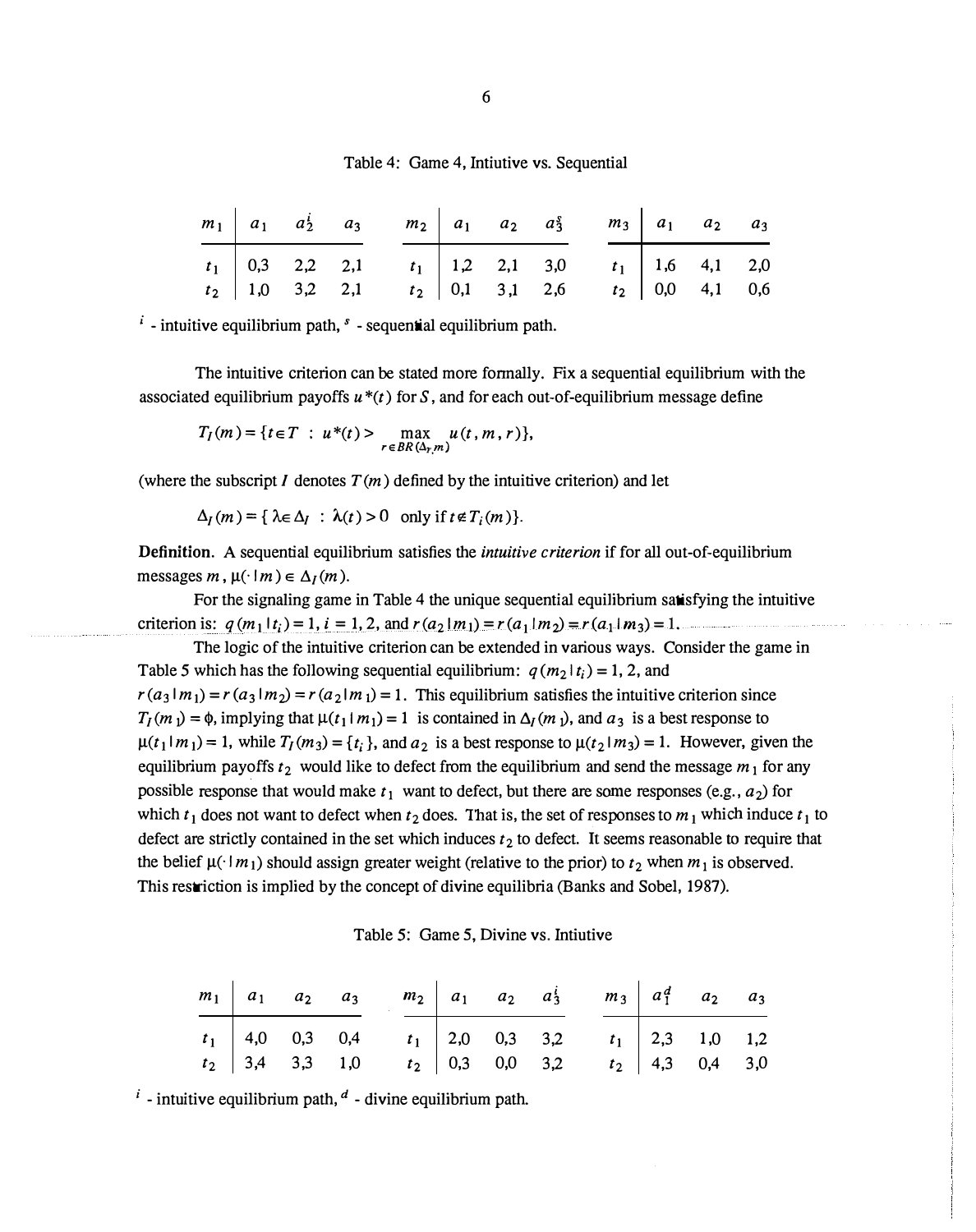Fix an equilibrium with S payoffs  $u^*(t)$  and let m be an out-of-equilibrium message. For all  $r \in \Delta_A$  define

$$
\overline{\mu}(t,r:m) = \begin{cases}\n1 & \text{if } u(t,m,r) > u^*(t) \\
[0,1] & \text{if } u(t,m,r) = u^*(t) \\
0 & \text{if } u(t,m,r) < u^*(t)\n\end{cases}
$$

as the frequency that  $t \in T$  would send m if m induces a response of r. Let

$$
\Gamma(r, m) = \{ \gamma \in \Delta_T : \exists \mu(t) \in \mu(t, r) \text{ and } C > 0 \text{ s.t } \gamma(t) = C \cdot \mu(t) \cdot P(t) \ \forall \ t \in T \},
$$

where C is a constant normalizing the expression into the form of a probability.  $\Gamma(r, m)$  is the set of beliefs consistent with R responding to m with r where each t has the option of obtaining  $u^*(t)$  or  $u(t, m, r)$ . Finally for any set  $\Delta \subseteq \Delta_A$  let

 $\Gamma(\Delta, m) = \text{convex hull} \left[ \bigcup_{r \in \Delta} \Gamma(r, m) \right].$ 

Note that  $\overline{\Gamma}(\Delta_A, m) \subseteq \Delta_I(m)$  so that restricting beliefs to be in  $\overline{\Gamma}(\Delta_A, m)$  implies that any resulting equilibrium will satisfy the intuitive criterion. Further, if there exists  $t, t \in T$  such that resulting equilibrium will satisfy the intuitive criterion. Further, if there exists t, t<br>  $\mu(t, r, m) = 1$  implies  $\bar{\mu}(t', r, m) = 1$ , then for all  $\mu \in \bar{\Gamma}(\Delta_A, m), \frac{\mu(t' \mid m)}{\mu(t \mid m)} \ge \frac{P(t')}{P(t)}$  $\frac{\mu(t' \mid m)}{\mu(t \mid m)} \geq \frac{P(t')}{P(t)}$ , thus satisfying the logic described above.

If it is common knowledge that R holds beliefs in  $\Gamma(\Delta_A, m)$ , then S should expect the message m to induce an action in BR ( $\overline{\Gamma}(\Delta_A, m)$ , m). This suggests the following iterative procedure: let

$$
\Gamma_0 = \Delta_T
$$
,  $A_0 = \Delta_A$ , and  $\forall n > 0$ ,

$$
\Gamma(m) = \begin{cases} \overline{\Gamma}(A_{n-1}, m) & \text{if } \overline{\Gamma}(A_{m-1}, m) \neq \emptyset \\ \Gamma_{n-1}(m) & \text{else} \end{cases}
$$

where  $A_n = BR(\Gamma_n(m), m)$  and  $\Delta_d(m) = \bigcap_n \Gamma_n(m)$ .

Definition. A sequential equilibrium is *divine* if for all out-of-equilibrium messages  $m,\mu(A \mid m) \in \Delta_d(m)$ .

For the game in Table 5 the divine equilibrium is:  $q(m_3 | t_i) = 1$ ,  $i = 1, 2$ , and  $r(a_3 | m_1) = r(a_2 | m_2) = r(a_1 | m_3) = 1.$ 

The set of beliefs in  $\Delta_d(m)$  clearly can depend on the prior belief P ( $\cdot$ ), since divinity may only require that the beliefs assign greater (or equal) weight than the prior on types more likely to defect. The requirement that beliefs assign *all* positive probability to those types which are most likely to defect is called "universal divinity".<sup>3</sup>

<sup>3.</sup> This is equivalent to requiring the out-of-equilibrium beliefs to be divine for all possible priors.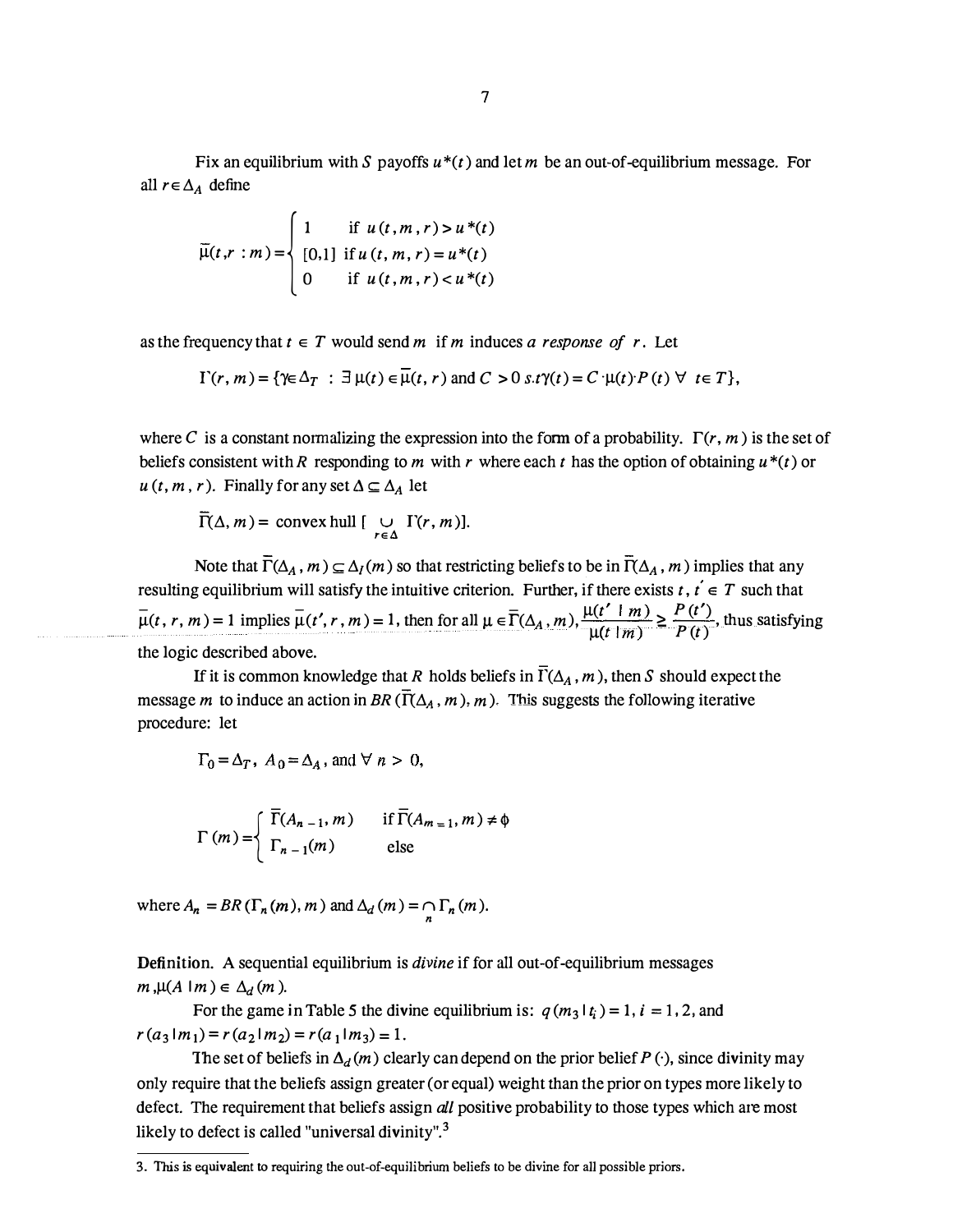Consider the signaling game in Table 6. There exists a divine equilibrium of the following form:  $a(m_3 | t_i) = 1$ ,  $i = 1, 2$  and  $r(a_2 | m_1) = r(a_1 | m_2) = r(a_1 | m_3) = 1$ . Although  $t_2$  is more likely to defect to  $m_1$  than  $t_1$  since both types could potentially gain from a defection the prior belief  $P(t_i) = \frac{1}{2}$  is in the set  $\Delta_d(m_1)$ . Since this belief supports the equilibrium action  $a_2$  the divinity criterion is satisfied. However, universal divinity requires us to place positive probability only on  $t_2$ because  $t_2$  wants to defect whenever  $t_1$  does, but not vice versa (e.g.,  $t_2$  would defect, but  $t_1$ would not if  $r(a_1|m_1) = 4, r(a_2|m_1) = .6$ . That belief implies a best response by R of  $a_1$  breaking the divine equilibrium. The unique universally divine equilibrium for the game in Table 6 is :  $q(m_1|t_i) = 1$ ,  $i = 1, 2$ , and  $r(a_2|m_1) = r(a_1|m_2) = r(a_3|m_3) = 1$ .

Table 6: Game 6, Universally Divine vs. Divine

|  |  |  |  | $m_1$ $a_1$ $a_2^u$ $a_3$ $m_2$ $a_1$ $a_2$ $a_3$ $m_3$ $a_1^d$ $a_2$ $a_3$                                                                                                             |  |  |
|--|--|--|--|-----------------------------------------------------------------------------------------------------------------------------------------------------------------------------------------|--|--|
|  |  |  |  | $\begin{array}{c ccccccccc} t_1 & 4,1 & 2,4 & 1,5 & t_1 & 1,3 & 3,1 & 4,2 & t_1 & 3,3 & 0,0 & 0,4 \\ t_2 & 5,6 & 2,5 & 2,2 & t_2 & 1,3 & 1,4 & 3,3 & t_2 & 3,4 & 1,5 & 0,1 \end{array}$ |  |  |
|  |  |  |  |                                                                                                                                                                                         |  |  |

 $\mu$  - universally equilibrium path,  $\mu$  - divine equilibrium path.

As above, fix an equilibrium and let  $m \in M$  be an out-of-equilibrium message. Let  $\overline{\Delta}_{\Gamma} = \{P \in \Delta_T : P(t) > 0 \,\forall t \in T\}$  be the set of all nondegenerate priors over T. Define

$$
\Delta_u(m) = \bigcap_{P \in \Delta_T} \Delta_d(m).
$$

**Definition.** A sequential equilibrium is *universally divine* if for all out-of-equilibrium messages  $m, \mu(\cdot | m) \in \Delta_u(m)$ .

Consider the signaling game in Table 7. There exists a universally divine equilibrium where  $q(m_3 | t_i) = 1$ ,  $i = 1, 2$ , and  $r(a_1 | m_1) = r(a_3 | m_2) = r(a_2 | m_3) = 1$ . At message  $m_2$  there are responses by R which make  $t_1$  want to defect while  $t_2$  does not (e.g.,  $r(a_2|m_2) = \frac{2}{3}$ ,  $r(a_3|m_2) = \frac{1}{3}$ and there are responses such that  $t_2$  wants to defect while  $t_1$  would not (e.g.,  $r(a_1|m_2) = 1$ ). Hence, universal divinity does not place any restrictions on  $\mu(\cdot | m_2)$ . The set of best responses following  $m_2$  which sustain the equilibrium are  $r(a_1 | m_2) = 0$ ,  $r(a_2 | m_2) \le \frac{1}{2}$ ,  $r(a_3 | m_2) \ge \frac{1}{2}$  (no belief supports mixing between  $a_1$  and  $a_3$ ). The interior boundary of this set is  $r(a_2 | m_2) = \frac{1}{2}$ ,  $r(a_3 | m_2) = \frac{1}{2}$ ; this strategy makes  $t_1$  indifferent between staying along the equilibrium path and defecting while  $t_2$  would prefer the equilibrium path. Hence, we can think of  $t_1$  as the most likely type to defect if we define "most likely" as those types for which the set of equilibrium strategies includes an out-of-equilibrium strategy for which lhe type has a weak-best response of staying along the equilibrium path.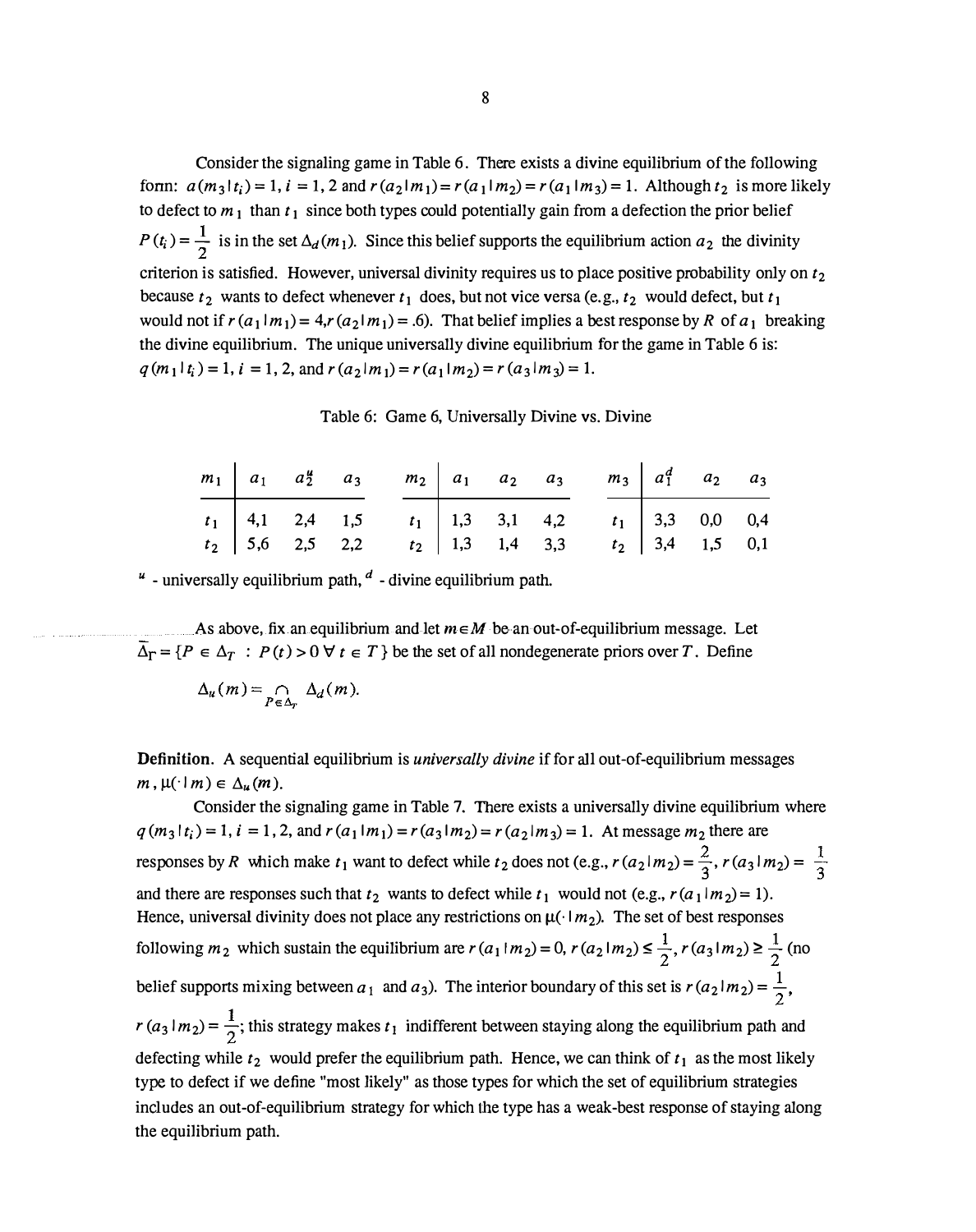|  |  |  |  | $m_1$   $a_1$   $a_2$   $a_3$   $m_2$   $a_1^N$   $a_2$   $a_3$   $a_1$   $a_2^u$   $a_3$   $a_1$   $a_2^u$   $a_3$                                                                     |  |  |
|--|--|--|--|-----------------------------------------------------------------------------------------------------------------------------------------------------------------------------------------|--|--|
|  |  |  |  | $\begin{array}{c ccccccccc} t_1 & 2,2 & 0,3 & 5,2 & t_1 & 1,6 & 5.3 & 1,0 & t_1 & 2,1 & 3,3 & 0,4 \\ t_2 & 0,2 & 2,0 & 5,1 & t_2 & 4,0 & 4,1 & 0,2 & t_2 & 1,4 & 3,3 & 2,1 \end{array}$ |  |  |
|  |  |  |  |                                                                                                                                                                                         |  |  |

Table 7: Game 7, Universally Divine vs. NWBR

 $N$  - NWBR equilibrium path,  $\mu$  - universally divine equilibrium path.

Fix an equilibrium where  $m$  is an out-of-equilibrium message and define

 $T_n(m) = \{t \in T : \forall r \in BR(\Delta_T, m) \text{ s.t. } \overline{\mu}(t, r) = [0, 1] \exists t' \in T \text{ s.t. } \overline{\mu}(t', r) = 1\}.$ 

If  $t \in T_n(m)$  then if t is ever indifferent between staying along the equilibrium path and defecting there always exists some other type  $t'$  which strictly prefers to defect. In the above example  $t_2 = T_n(m_2)$ , since  $t_2$  is only indifferent when  $r(a_2 | m_2) = \frac{3}{4}$ ,  $r(a_3 | m_2) = \frac{1}{4}$ , and this strategy gives  $t_1$  the incentive to defect. Define

$$
\Delta_n(m) = {\lambda \in \Delta T; \lambda(t) > 0 \text{ only if } t \notin T_n(m)}.
$$

Definition. A sequential equilibrium satisfies the *never-a-weak-best response* (NWBR) criterion if for all out-of-equilibrium messages  $m \mu(\cdot | m) \in \Delta_n(m)$ .

The unique sequential equilibrium satisfying NWBR for the signaling game in Table 7 is:  $a(m_2|t_i)=1$ ,  $i = 1, 2$ , and  $r(a_2|m_1) = r(a_1|m_2) = r(a_3|m_3) = 1$ .

Universal divinity and NWBR were initially attempts to characterize the restrictiveness of the concept of stable equilibrium (Kohlberg and Mattens, 1986) in signaling games. The stable equlibrium concept requires that every possible "tremble" of strategies have an equilibrium "close to" the candidate equilibrium. Since for signaling games there is a one-to-one relationship between trembles of signaling strategies and beliefs we can discuss stability in terms of every possible outof-equilibrium belief generating a nearby equilibrium. Table 8 consists of a game which demonstrates that NWBR does not completely capture stability. Consider the following sequential equilibrium:  $q(m_1 | t_i) = 1$ ,  $i = 1, 2$ , and  $r(a_2 | m_1) = r(a_1 | m_2) = r(a_2 | m_3) = 1$ . This equilibrium satisfies NWBR. At  $m_2$  there exists a response strategy making  $t_1$  indifferent while  $t_2$  prefers the equilibrium, namely  $(r(a_1 | m_2) = \frac{1}{2}, r(a_2 | m_2) = \frac{1}{2}$ . Thus, NWBR places no restrictions on  $\mu(\cdot | m_2)$ . (At  $m_3$  it is clear that NWBR implies  $\mu(t_2 | m_3) = 1$  supporting the equilibrium path.)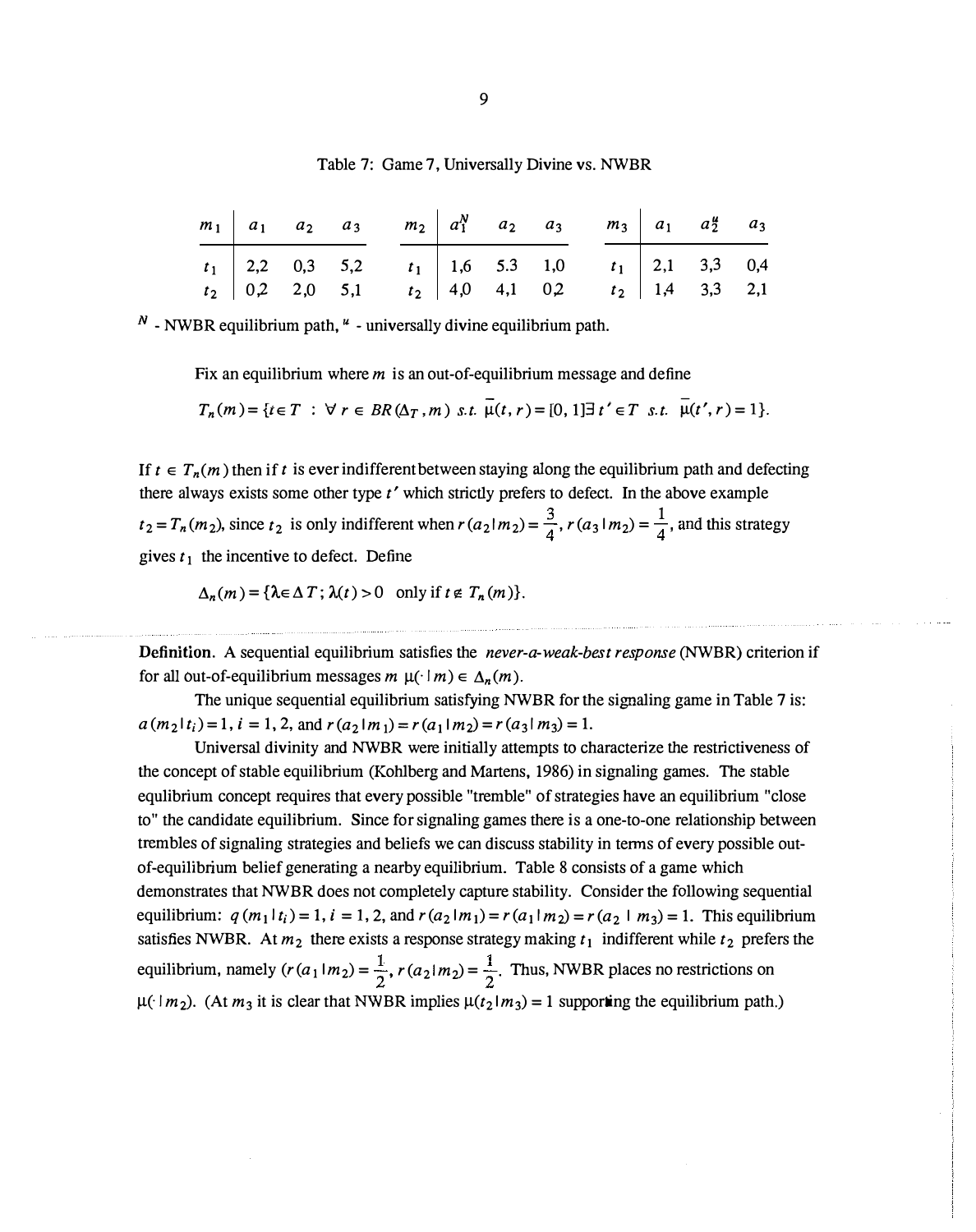#### Table 8: Game 8, Stable vs. NWBR

|  |  |  |  | $m_1$ $a_1$ $a_2^N$ $a_3$ $m_2$ $a_1$ $a_2^S$ $a_3$ $m_3$ $a_1$ $a_2$ $a_3$                                                                                                             |  |  |
|--|--|--|--|-----------------------------------------------------------------------------------------------------------------------------------------------------------------------------------------|--|--|
|  |  |  |  | $\begin{array}{c ccccccccc} t_1 & 1,6 & 2,5 & 2,0 & t_1 & 0,5 & 3,4 & 1,2 & t_1 & 4,2 & 1,1 & 0,3 \\ t_2 & 2,0 & 2,5 & 0,6 & t_2 & 1,2 & 3,4 & 0,5 & t_2 & 1,2 & 0,4 & 3,3 \end{array}$ |  |  |

 $s$  - stable equilibrium path,  $N$  - NWBR equilibrium path.

To see whether this equilibrium is stable we focus on trembles at  $m_2$ . If a tremble generates a belief  $\mu(t_1|m_2) \geq \frac{2}{3}$ , then  $a_1$  is a best response and the equilibrium path is supported. If  $\mu(t_1 | m_2) \leq \frac{1}{3}$  then  $a_3$  is a best response, and again the equilibrium path is supported. Suppose a tremble induces a belief  $\mu(t_1 | m_2) \in (\frac{2}{3}, \frac{1}{3})$ ; if neither type sends  $m_2$  with positive probability R respondes with  $a_2$  thus upsetting the equilibrium. What is needed is the ability for one or the other type to send  $m_2$  with sufficient probability to make R indifferent between two actions and R to mix between the actions in such a way as to make the type(s) indifferent between  $m_1$  and  $m_2$  thus rationalizing the original mixing. Hence  $t_1$  or  $t_2$  must send  $m_2$  in such a way as to induce a belief of either  $\mu(t_1 | m_2) = \frac{1}{3}$  or  $\mu(t_1 | m_2) = \frac{2}{3}$ . At the former R could mix between  $a_2$  and  $a_3$  and such a mix could leave  $t_1$  indifferent while  $t_2$  prefers the equilibrium path. At the latter R could mix between  $a_1$  and  $a_2$  and such a mix could leave  $t_2$  indifferent while  $t_1$  prefers the equilibrium path. For a tremble inducing a belief in  $(\frac{1}{3}, \frac{2}{3})$  if  $t_1$  sends  $m_2$  this would push the belief to  $\mu(t_1) = \frac{2}{3}$ ; however, this is the belief generating a response leaving  $t_2$  indifferent. A similar conclusion holds if  $t_2$  would send  $m_2$ . Thus, a tremble inducing a belief in  $(\frac{1}{3}, \frac{2}{3})$  cannot be *stabilized* by a judicious choice of signaling strategy. Note that a necessary condition for such a stabilization in this game is that both types be on the boundary of the set of sequential equilibria; that is, stability is a refinement of the NWBR equilibrium concept.

Fix an equilibrium with m being an out-of-equilibrium message and for all  $J \subset T$  define

$$
I(J,m) = \{ r \in \Delta_A : u^*(t) \ge u(t,m,r) \; \forall \; t \in T \text{ and } u^*(t) = u(t,m,r) \text{ if } t \in J \};
$$

the set  $I(J, m)$  contains those responses making types in J indifferent between the equilibrium path and m while those in TV prefer the equilibrium path. If a tremble induces a belief  $\mu$  at m and only NWBR types in J send m with positive probability then R's posterior belief at m will be a convex combination of  $\mu$  and  $e(t)$ . Define

$$
\hat{\Lambda}(J,r,m) = \{\lambda \in \hat{\Delta}_T : \exists \lambda' \in \Delta_T \text{ where } r \in BR(\lambda',m) \text{ s. } t. \lambda = \sum_{t \in J} \alpha(t) \cdot e(t) + \beta \cdot \lambda \text{ for } \alpha(t) \ge 0,
$$

$$
1 - \sum_{t \in J} \alpha(t) = \beta > 0 \};
$$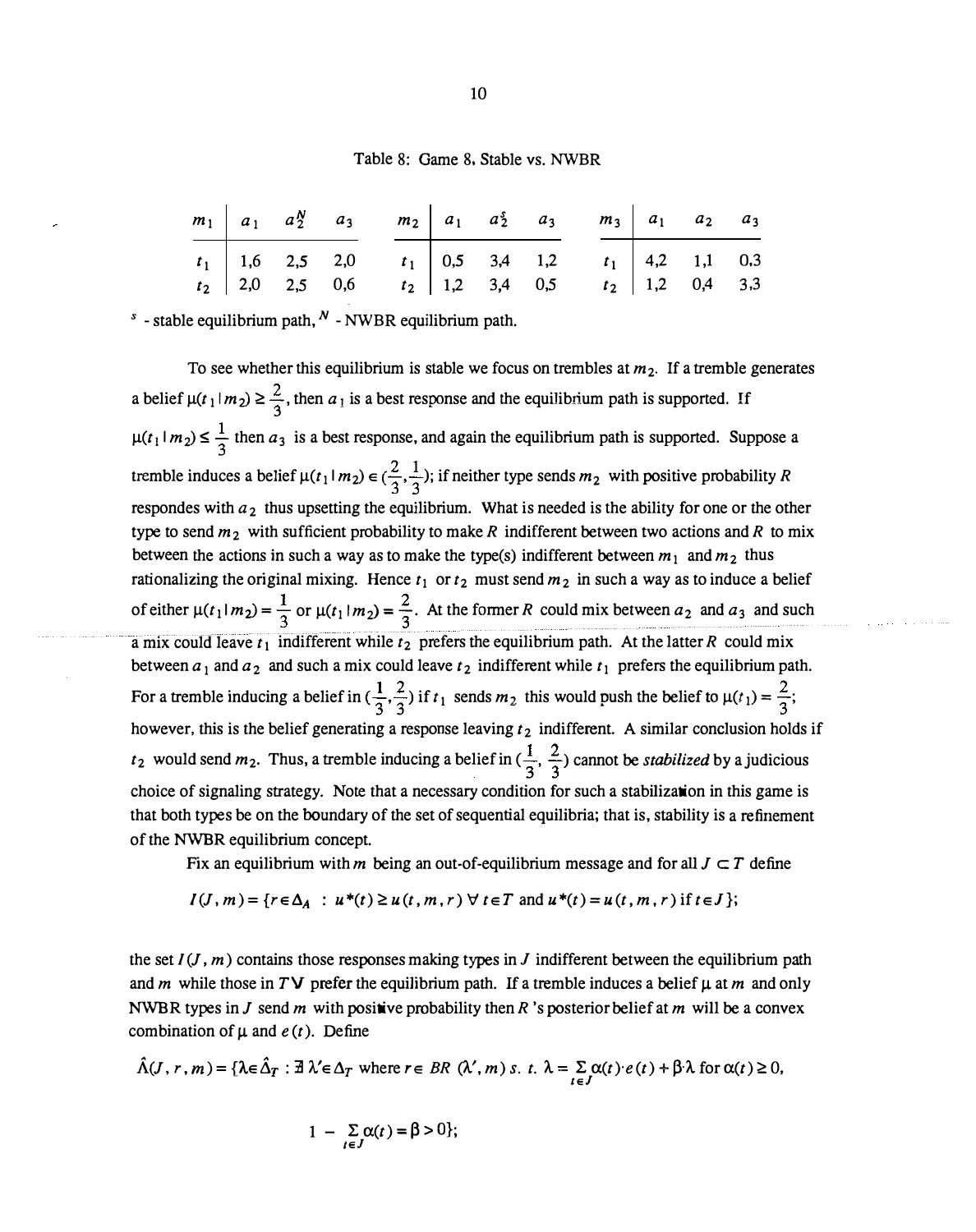$\hat{\Lambda}(J, r, m)$  thus consists of the beliefs that cannot be stabilized by types in J sending m if R responds with  $r$ . Define

$$
\Lambda(J,m) = \begin{cases}\n\bigcap_{r \in I(J)} \hat{\Lambda}(J,r,m) & \text{if } I(J) \neq \emptyset \\
\Delta_T & \text{else}\n\end{cases}
$$

and set  $\Lambda^*(m) = \bigcap_{J \subset \mathcal{L}} \Lambda(J,m)$ . Thus  $\Lambda^*(m)$  consists of those trembles in beliefs that cannot be stabilized at the out-of-equilibrium message  $m$ . Banks and Sobel (1987) and Cho and Kreps (1987) provide the following characterization result.

Theorem. A sequential equilibrium is *stable* if and only if for all out-of-equilibrium messages  $m, \Lambda^*(m) = \phi$ .

In the above example the NWBR equilibrium is not stable since  $\Lambda^*(m_2) = (\frac{1}{3}, \frac{2}{3}) \neq \emptyset$ . The uniquestable equilibrium in this game is  $q(m_2|t_i)=1$ ,  $i = 1, 2$  and  $r(a_2|m_1) = r(a_2|m_2) = r(a_2|m_3) = 1$ .

In summary we have the following nesting of equilibrium concepts: Bayesian Nash  $\supset$ Sequential  $\supset$  Intuitive  $\supset$  Divine  $\supset$  Universally Divine  $\supset$  NWBR  $\supset$  Stable.

Since Kohlberg and Mertens (1986) prove that every game has at least one stable equilibrium and the stable equilibrium is also NWBR, universally divine, etc., existence of each kind of less-refined equilibrium is also guaranteed.

#### 3. EXPERIMENTALDESIGN

Our experimental design uses the games in Tables 1-8 to detennine which refinements subjects play most often. Games 1 and 2 test whether subjects play unique Nash equilibria, one pooling (game 1) and one separating (game 2). Games 3 to 8 all have two pooling Nash equilibria, one more refined and one less refined. In addition to the two messages which are equilibrium choices in games 3 to 8 we include a third message which is not an equilibrium choice. Each game then has Nash and non-Nash messages so we can test the robustness of Nash play in several different games.

Our experiment has three goals:

- 1. Test for robustness of Nash equilibrium play in several different games.
- 2. Test whether subjects play more refined equilibria (for several different nested refinements).
- 3. Test whether decision criteria (other than Nash equilibrium) can explain individual choices.

#### a. The Experimental Session

The games were presented to subjects in two 3 x 3 payoff tables (see Appendix A for an example). Each of their choices were made and communicated on a computer network.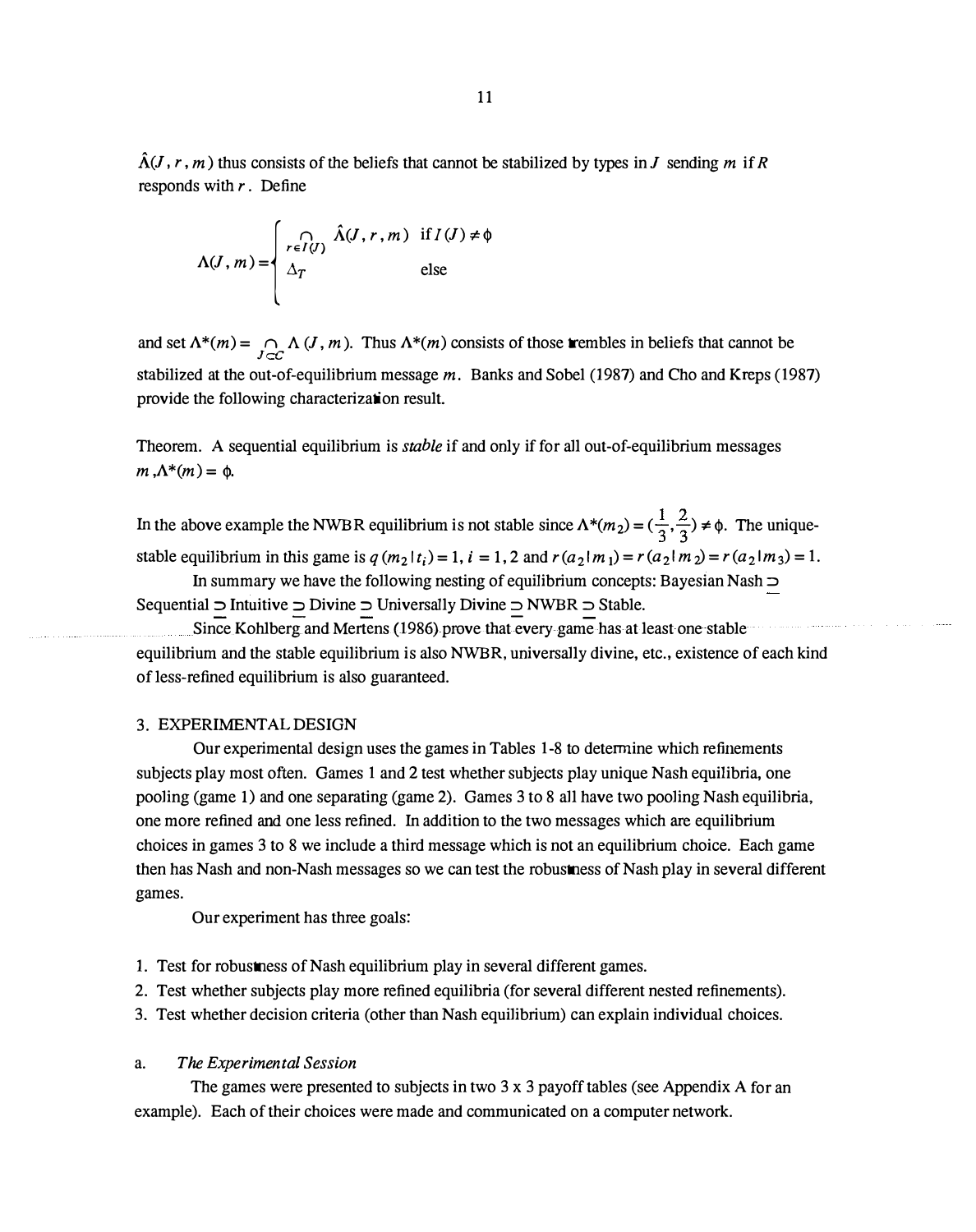An experimental session consisted of many periods. In each period six subjects were divided into three pairs. One subject in each pair was the sender and the other subject was the receiver. To make each play as much like a one-shot game as possible, pairings were random and anonymous each period.

Subjects assigned to be senders were told their type (1 or 2) which was randomly determined. Receivers did not know the sender's type, but the two types were commonly known to be equally likely. After receivers were told their sender's message  $(m_1, m_2, \text{or } m_3)$  they chose an action  $(a_1, a_2$  or  $a_3$ ). A period ended when the receiver picked an action and all results (type, message, action and payoff) were transmitted to both players.

In each experimental session several games were played for 10 consecutive periods each. Subjects knew the payoff matrix on their screen was the same for everyone and would be used for the ten periods. Subjects were given history of their own paired plays, but not the entire cohort history of plays. An experimental session took two hours and lasted 30-50 periods; i.e., ten periods each of three to five different games. Subjects had unlimited time to make decisions. Typically the first period of a new game took about five minutes to finish; later periods took one to two minutes each. Subjects earned \$.25 for each payoff point minus \$5.00. Their earnings averaged about \$20.00. Payments were made privately at the end of each session

Note that the equilibrium predictions which assume payoffs in Tables 1 through 8 are units of utility. To apply the predictions to our experiment requires a method for inducing risk neutrality (e.g., Roth and Malouf, 1979) or the assumption that subjects are risk neutral for gambles involving about a dollar. Since we share the reservations of many experimenters about the risk-induction procedure (e.g., Cox, Smith, and Walker, 1985) we simply assume risk neutrality.4

#### b. Treatment Variables

We conducted 13 experimental sessions. Each session has two important learning variables. First, within an experimental session the sequence in which different games were played might affect learning. (Subjects were usually most confused and made fewer equilibrium choices in the first game in a session.) Second, we expect some learning across the ten plays of a given game. To check for sequence effects we varied the order in which the games were played in each session. Each game was played first in a session at least once.

To distinguish behavior of subjects with different potential mathematical sophistication we used four subject pools. We ran experiments using students at the California Institute of Technology and the Universities of Arizona and Pennsylvania, and members of the technical staff at the Jet Propulsion Laboratory. Table 9 lists the experiments we conducted.

<sup>4.</sup> In most of the games the equilibria still hold under risk aversion unless subjects are sufficiently risk-averse that they prefer a payoff of \$.25n to an even gamble between 0 and \$.25 (2n + 1) (for  $0 \le n \le 3$ ). Studies of choice indicate subjects are roughly risk neutral for bets of this size; e.g., Camerer (1988).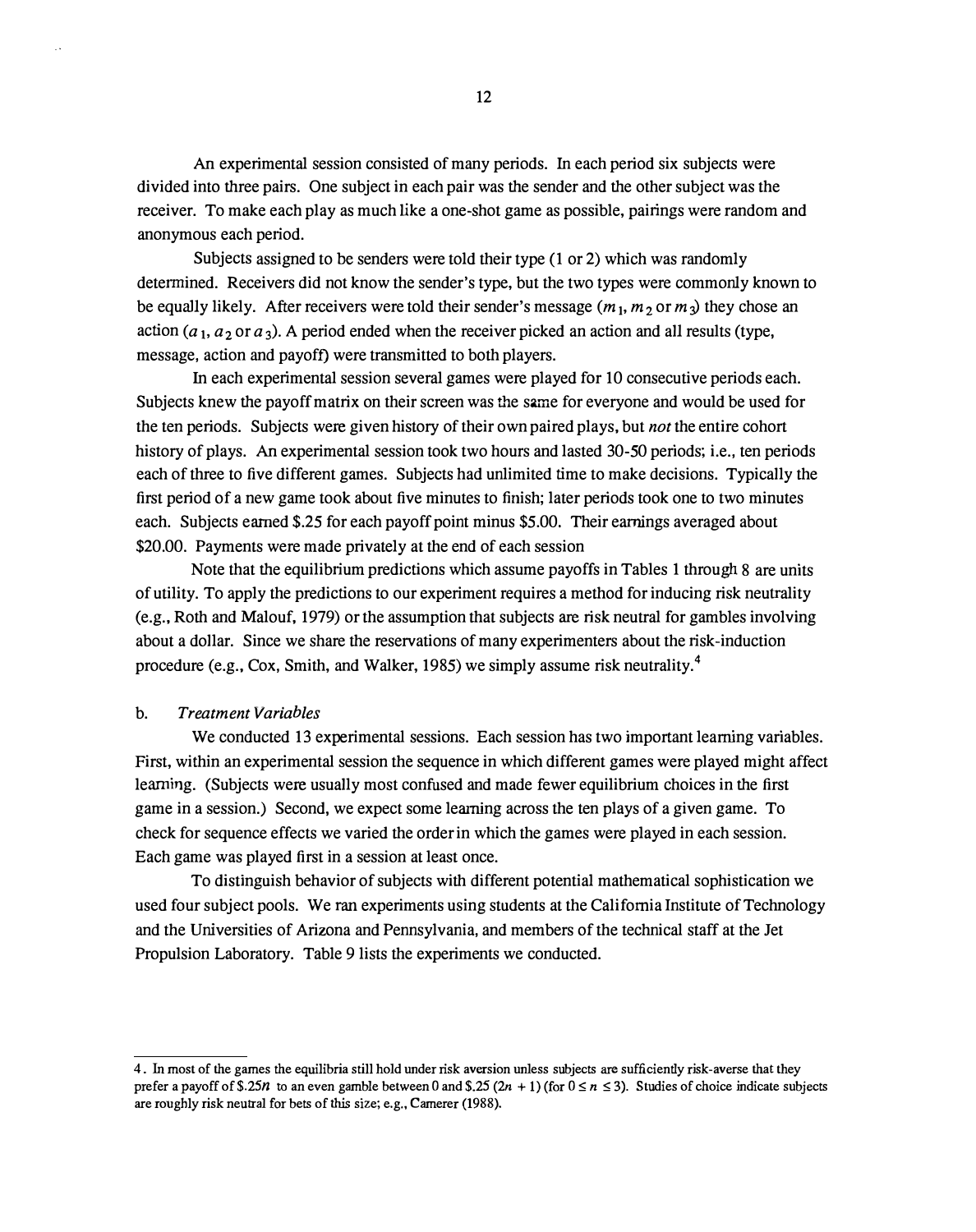#### Table 9: Experimental Design

| <b>Experiment Number</b> | Subject Pool      | Sequence of Games |
|--------------------------|-------------------|-------------------|
| 1                        | Caltech           | 8,2,4,6           |
| $\overline{2}$           | Penn, Ph.D.       | 3,2,6,4           |
| 3                        | Caltech*          | 1,3,4             |
| 4                        | $JPL*$            | 2,8               |
| 5                        | <b>JPL</b>        | 3,6,1,4,8         |
| 6                        | Penn, undergrad.* | 1,8               |
| 7                        | Penn, undergrad.* | 6,8,2,3           |
| 8                        | Caltech           | 4,8,6,1           |
| 9                        | Arizona           | 1,4,1             |
| 10                       | Penn, undergrad.  | $5,7.9,1**$       |
| 11                       | Penn. undergrad.  | 9,7,5,3           |
| 12                       | Caltech           | $7,9,5,4**$       |
| 13                       | Caltech           | $9,5,7,6**$       |
|                          |                   |                   |

\* These sessions included an unreported game. \*\* These games were conducted for 20 periods.

NOTE: Game 9 is the same as Game 8 except that we rearranged the payoff matrix so that the optimal action for receivers was not the same for both equilibria. We made this change after observing the strength of the stable equilibrium in Game 8. However, the results were indistinguishable (see the logit analysis in Appendix A and Figures 1 and 2). Therefore, we will pool all data from Games 8 and 9.

#### 4. EXPERIMENTAL RESULTS

#### a. Nash Equilibrium Behavior

First we look at how often outcomes constitute a Nash-equilibrium message-action pair. Table 10 shows the proportion of Nash outcomes aggregated across all games. About two-thirds of the outcomes are Nash. We can easily reject the hypothesis that choices are random and in most games there is some convergence toward Nash outcomes between periods 1-5 and 6-10.<sup>5</sup>

<sup>5.</sup> There is also a slight sequence effect: The overall proportions of Nash outcomes in periods one through five and six through ten for games played first in an experimental session were .64 and . 71.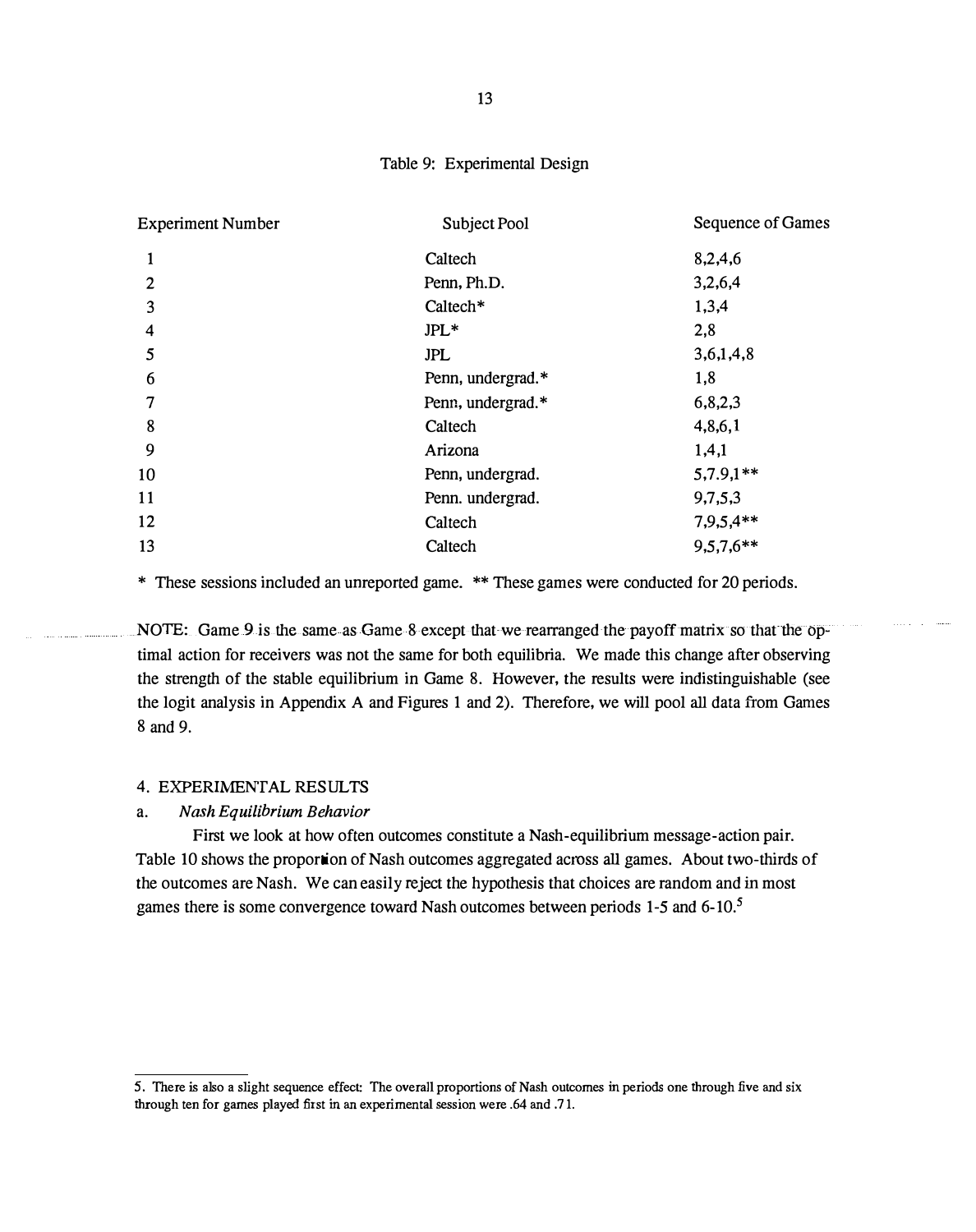#### Table 10 - Frequency of Nash Outcomes

| Periods | Percent of Outcomes | If first in Sequence | Number of Obs |
|---------|---------------------|----------------------|---------------|
| $1 - 5$ | 66                  |                      | 645           |
|         |                     | 64                   | 65            |
| $6-10$  | 70                  |                      | 645           |
|         |                     | 71                   | 65            |

However, the time series and summary statistics suggest the amount of Nash behavior is not consistent across games. Table 11 showns Nash and non-Nash behavior by game and refinement. The Bonferonni  $X^2$  statistics test the hypothesis that the proportions of Nash outcomes are equal in all games. We cannot reject the equality hypothesis in periods 1-5 ( $X^2 = 10.95$ ,  $P = .19$ ), but we can reject it  $(X^2 = 32.97, P = .01)$  in periods 6-10.

The variation in amount of Nash play is hard to explain parsimoniously. Logit analyses of the subject pool and learning variables (see Appendix B) suggest few systematic effects which can explain the variation in Nash play across games. Whether equilibria are unique appears helpful. Table 11 shows nearly 80% of the outcomes are Nash in later periods of games 1 and 2, but game 3 has two equilibria and even more (95%) of the plays are Nash. Or one might conjecture there is less Nash play in higher-numbered games with deeper refinements, but games 6 through 8 yield more Nash play than game 5.

#### b. Refinement Results

Table 11 shows the fraction of responses consistent with each refinement. There is a lot of non-Nash play, but there is also some tendency to choose the more refined equilibrium. That tendency also grows stronger between periods one to five and six to ten. The time series graphs of outcomes for each game are in Appendix C.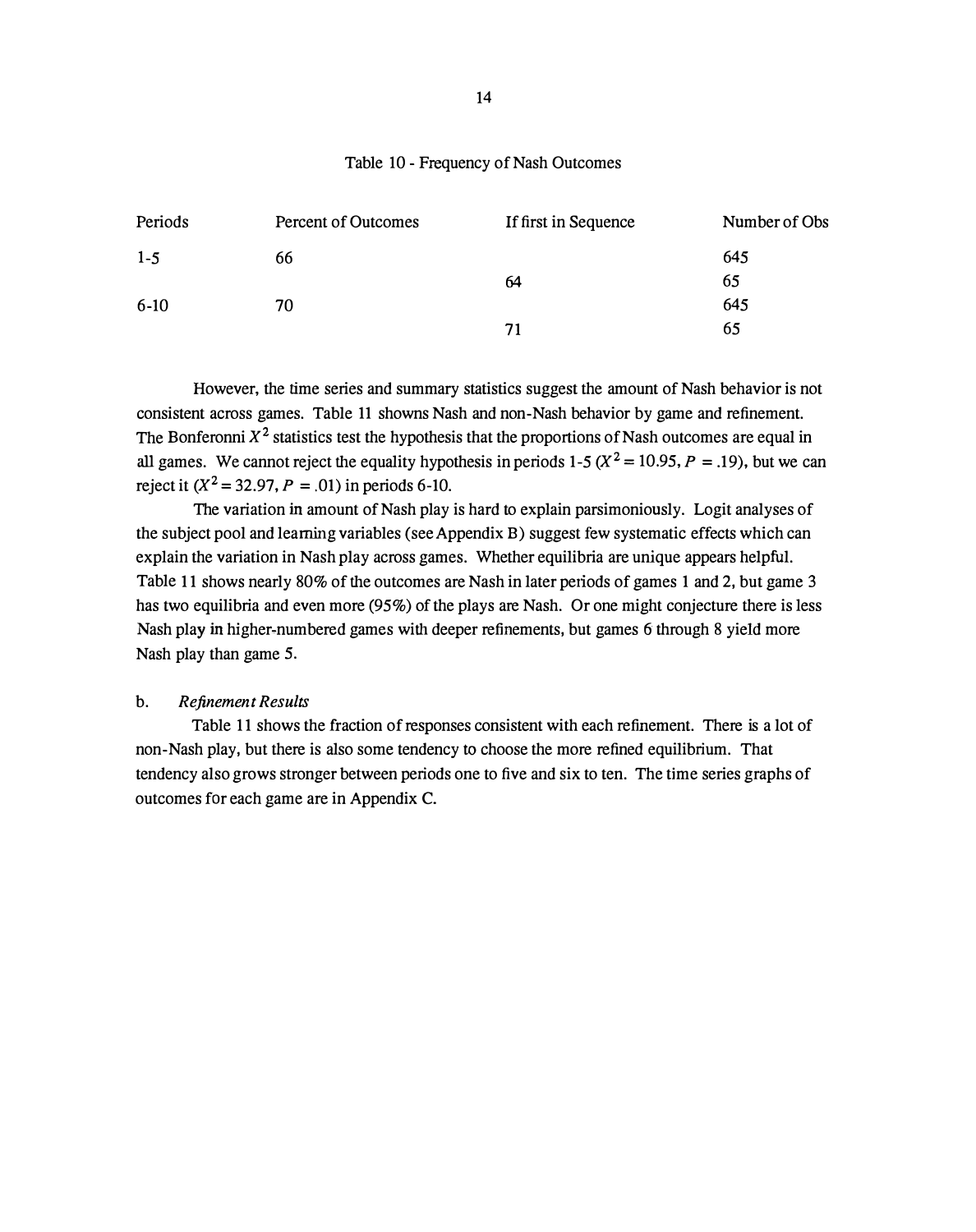| Game                    | Periods      | Proportion of Observed Outcomes |                 |          |                       |  |  |  |
|-------------------------|--------------|---------------------------------|-----------------|----------|-----------------------|--|--|--|
|                         |              | More<br>Refined                 | Less<br>Refined | Non-Nash | Sample<br><b>Size</b> |  |  |  |
|                         |              | Nash                            |                 | Non-Nash |                       |  |  |  |
| $\mathbf{1}$            | $1 - 5$      | .56                             |                 | .44      | 75                    |  |  |  |
|                         | $6 - 10$     | .76                             |                 | .24      | 75                    |  |  |  |
|                         |              | Nash                            |                 | Non-Nash |                       |  |  |  |
| $\mathbf{2}$            | $1 - 5$      | .68                             |                 | .32      | 75                    |  |  |  |
|                         | $6 - 10$     | .81                             |                 | .19      | 75                    |  |  |  |
|                         |              | Sequential                      | Nash            | Non-Nash |                       |  |  |  |
| 3                       | $1 - 5$      | .63                             | .12             | .25      | 60                    |  |  |  |
|                         | $6 - 10$     | .73                             | .22             | .05      | 60                    |  |  |  |
|                         |              | <b>Intuitive</b>                | Sequential      | Non-Nash |                       |  |  |  |
| $\overline{\mathbf{4}}$ | $1 - 5$      | .53                             | .13             | .34      | 90                    |  |  |  |
|                         | $6 - 10$     | .68                             | .03             | .29      | 90                    |  |  |  |
|                         |              | Divine                          | Intuitive       | Non-Nash |                       |  |  |  |
| 5                       | $1 - 5$      | .37                             | .22             | .41      | 60                    |  |  |  |
|                         | $6 - 10$     | .43                             | .10             | .47      | 60                    |  |  |  |
|                         |              | <b>U-Divine</b>                 | Divine          | Non-Nash |                       |  |  |  |
| 6                       | $1 - 5$      | .28                             | .32             | .40      | 75                    |  |  |  |
|                         | $6 - 10$     | .37                             | .32             | .31      | 75                    |  |  |  |
|                         |              | <b>NWBR</b>                     | U-Divine        | Non-Nash |                       |  |  |  |
| 7                       | $1 - 5$      | .30                             | .35             | .35      | 60                    |  |  |  |
|                         | $6$ - $10\,$ | .20                             | .43             | .37      | 60                    |  |  |  |
|                         |              | Stable                          | <b>NWBR</b>     | Non-Nash |                       |  |  |  |
| 8,9                     | $1 - 5$      | .59                             | .13             | .28      | 150                   |  |  |  |
|                         | $6 - 10$     | .56                             | .06             | .38      | 150                   |  |  |  |
|                         |              |                                 |                 |          |                       |  |  |  |

# Table 11 Contingency Table of Outcomes by Refinement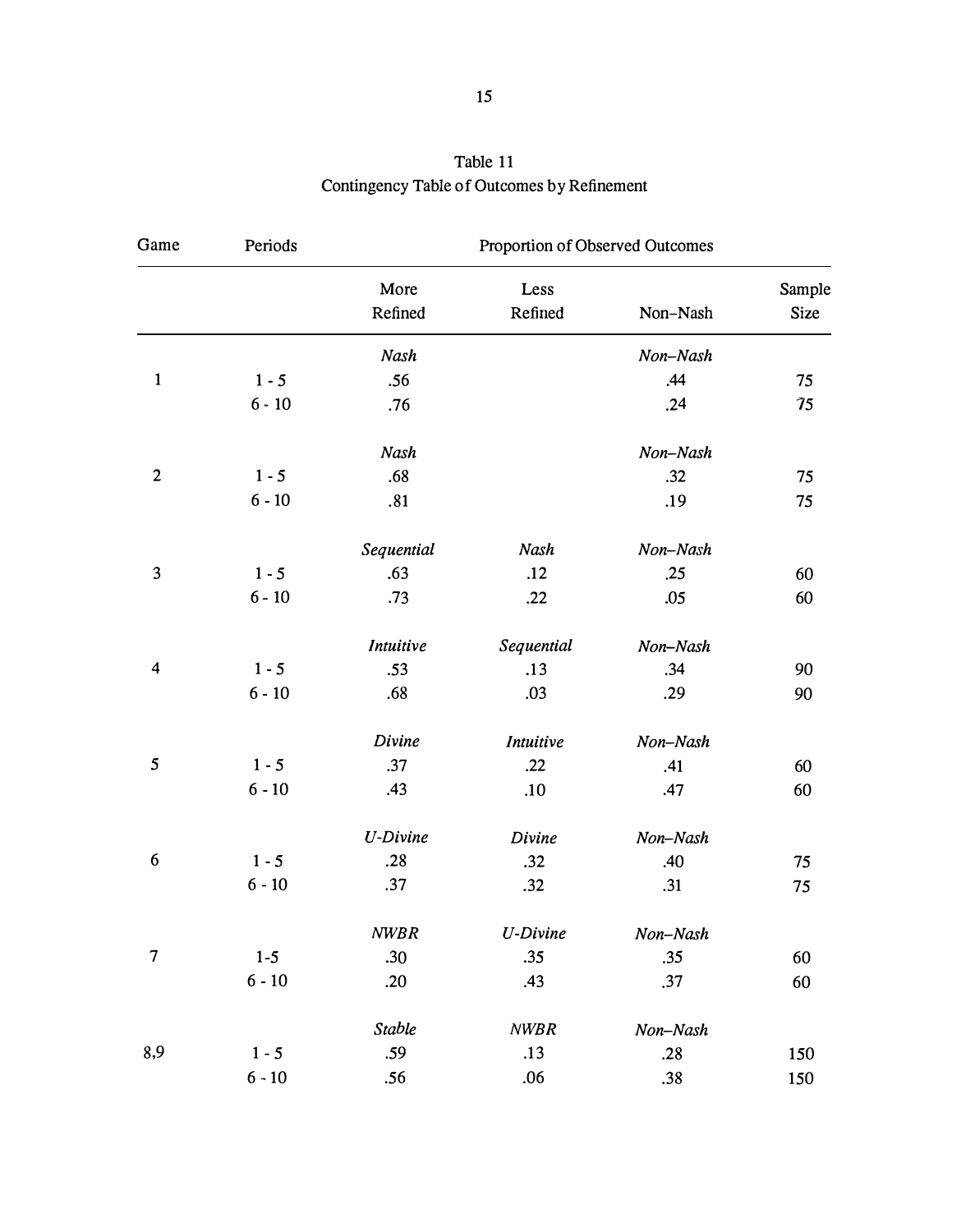Since there is some change between periods  $1-5$  and  $6-10$  we ran some experiments for 20 periods to see if convergence would continue in the additional ten periods. Table 12 summarizes the results. There is little additional convergence so we will discuss only the ten-period results.

| Game                    | Periods  |                  | Proportions of Outcomes |          |  |
|-------------------------|----------|------------------|-------------------------|----------|--|
|                         |          | Nash             | Non-Nash                |          |  |
| 1                       | $1 - 5$  | .80              | .20                     |          |  |
|                         | $6-10$   | .73              | .27                     |          |  |
|                         | $11-20$  | .77              | .23                     |          |  |
|                         |          | Sequential       | Nash                    | Non-Nash |  |
| 3                       | $1 - 5$  | .72              | .14                     | .14      |  |
|                         | $6 - 10$ | .93              | .07                     | .00      |  |
|                         | $11-20$  | .97              | .00                     | .03      |  |
|                         |          | <b>Intuitive</b> | Sequential              | Non-Nash |  |
| $\overline{\mathbf{4}}$ | 15       | 67               | .00                     | .37      |  |
|                         | $6-10$   | .93              | .00                     | .07      |  |
|                         | $11-20$  | 1.00             | .00                     | .00      |  |
|                         |          | <b>U-Divine</b>  | Divine                  | Non-Nash |  |
| 6                       | $1 - 5$  | .27              | .40                     | .33      |  |
|                         | $6-10$   | .27              | .40                     | .33      |  |
|                         | $11-20$  | .23              | .47                     | .30      |  |

Table 12 Proportion of Nash Outcomes in 20-Period Games

We can observe convergence graphically by computing 95% confidence regions for the estimated probabilities of more refined, less refined, and non-Nash play  $(P_m, P_l, P_n)$  in each game. Since these probabilities add to one we can graph the confidence region for the three-dimensional vector in a two-dimensional simplex as in Figures 1 and  $2<sup>6</sup>$  (The confidence regions are the twodimensional analogue of one-dimensional confidence intervals.) With the figures one can do statistical tests at a glance. If the confidence region for a game lies completely above the dotted line in the upper-left half of the simplex where  $P_m > P_l$ , then we can reject the hypothesis that  $P_m = P_l$ 

<sup>6.</sup> The confidence regions are based on the multinomial distribution ( see Queensberry and Hurst. 1964, and Snee, 1974). Call the observed relative frequencies  $F_m, F_l$ , and  $F_n$  and the population proportions  $P_l, P_m$ , and  $P_n$ . Call the sample size N and denote the  $100(1-s)$  percentile of the chi-squared distribution with (2 degrees of freedom) by X. Then the  $100(1-s)$ confidence region is the set of  $P_1, P_m$ , and  $P_h$  which satisfy  $(F_n^2/P_m) + (F_h^2/P_l) + (F_h^2/P_h) \le (X/N) + 1$ .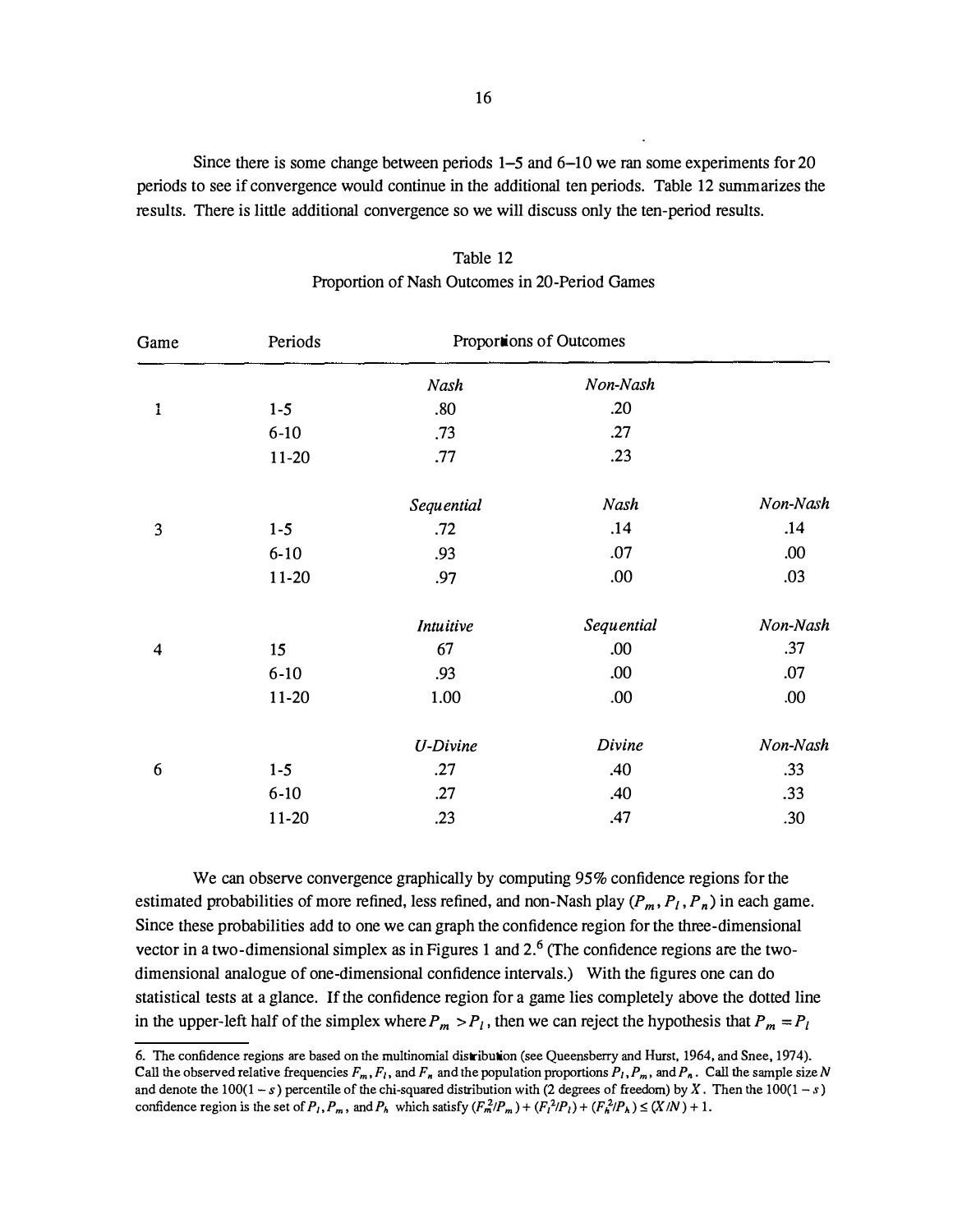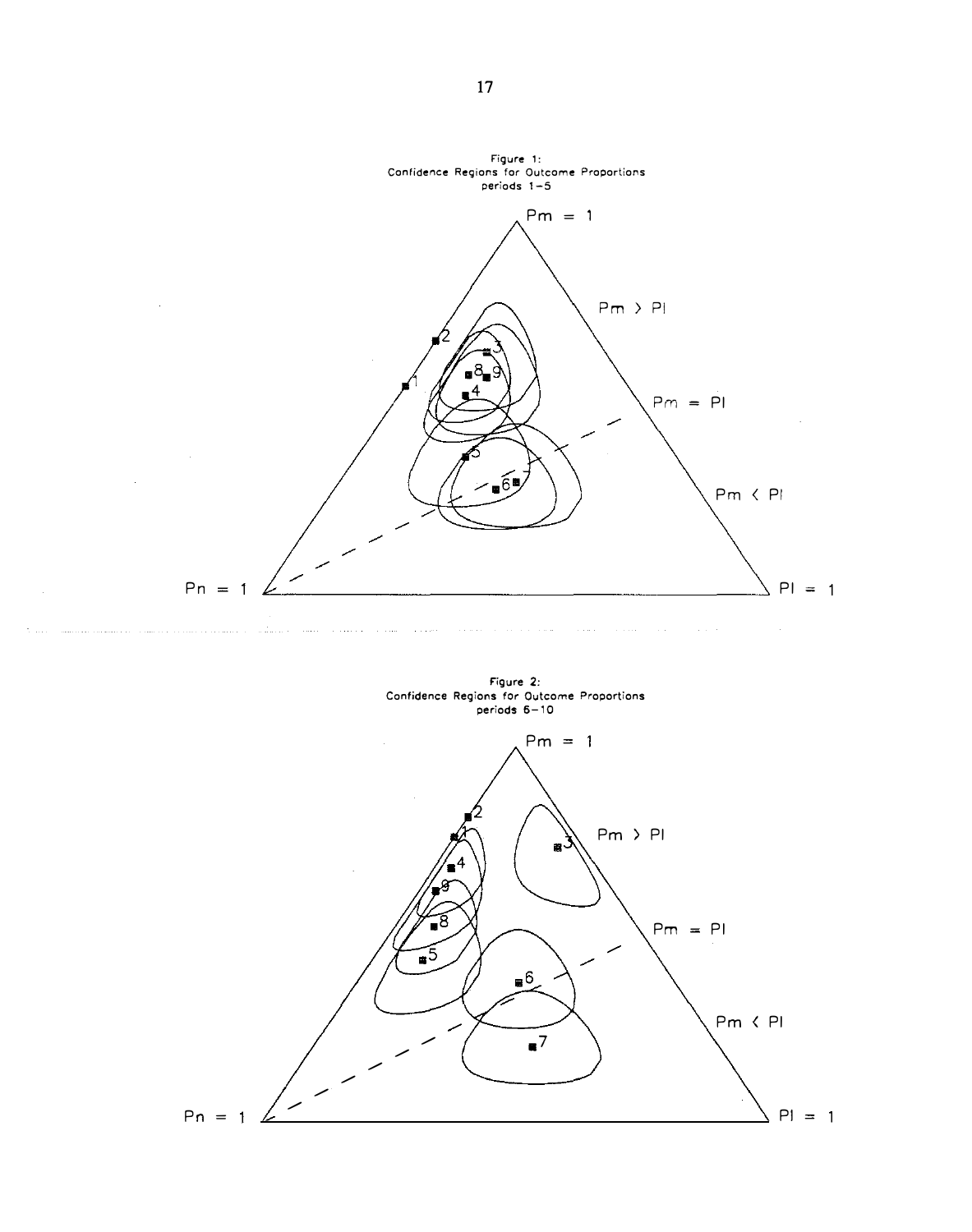at the 5% level.

In earlier periods (Figure 1) the confidence regions are centered near the middle of the simplex where more-refined and less-refined play are equally likely. But in later periods (Figure 2) the confidence regions for some games move toward the left edge of the triangle where  $P<sub>l</sub> = 0$  while games 6 and 7 stay near  $P_m = P_l$  and game 3 moves toward  $P_n = 0$ .

One is tempted to conclude that subjects simply converge toward more refined equilibria up to a point--games 6 and 7 and game 8 is an outlier. This interpretation is wrong because of the nesting of refinements. In game 4, for instance, 68% of the outcomes in later periods correspond to the intuitive criterion. But both equilibria in game 5 are intuitive (and hence sequential and Nash) and they are only played a total of 53% of the time. Thus the refinement which predicts well in game 4 works less well in game 5. (This is simply our point about Nash cutcomes--their frequency varies across games--extended to the refinements.)

Similarly, the stable equilibrium is played 56% of the time in later periods of game 8. The nesting implies that in all other games the more refined equilibrium is stable and the less refined equilibrium is not, so every game is a test of stability. The stable equilibrium is played two-thirds of the time in games 3-4, but only a third of the time in games 5-7.

Thus the frequency of play of various Nash refinements varies across games rather mysteriously just as Nash play does. One way to explain the variation is to examine sender messages and receiver actions separately. It might be that senders always choose the more-refined equilibrium message, but receivers sometimes choose the best-response action from the less-refined equilibrium. (In our analysis so far such a message-action pair would be classified as a non-Nash outcome.)

#### c. Sender Behavior

A sender in our signaling games must make a decision knowing his type, but not knowing (with certainty) the reaction of his receiver counterpart. Except for game 2 all our equilibria require senders to pool -- ignore their type and choose the same message.

Table 13 shows the proportion of sender messages by game and type in later rounds. Only 10-20% of the messages are not Nash. However, there is a clear dependence of message choice on sender type in games 4 to 7, contrary to the pooling equilibrium prediction. For example, in game 4 50% of the  $t_1$  senders chose the intuitive message, but 90% of the  $t_2$  senders chose it.<sup>7</sup> Brandts and Holt (1988) also observed type dependence in their experimental tests of the Cho-Kreps ( 1987) "beer-quiche" game which pits an intuitive equilibrium against an unintuitive one.

<sup>7.</sup> The logit model for sender messages in Appendix B suggests that: i) Type dependence relative to the non-Nash (less refined) message is game specific and significant in games 1, 4, 5 and 7. ii) Subject pool and sequence have no systematic affect on the outcomes. Leaming is game specific; when it is significant it increases the probability of Nash message relative to non-Nash messages.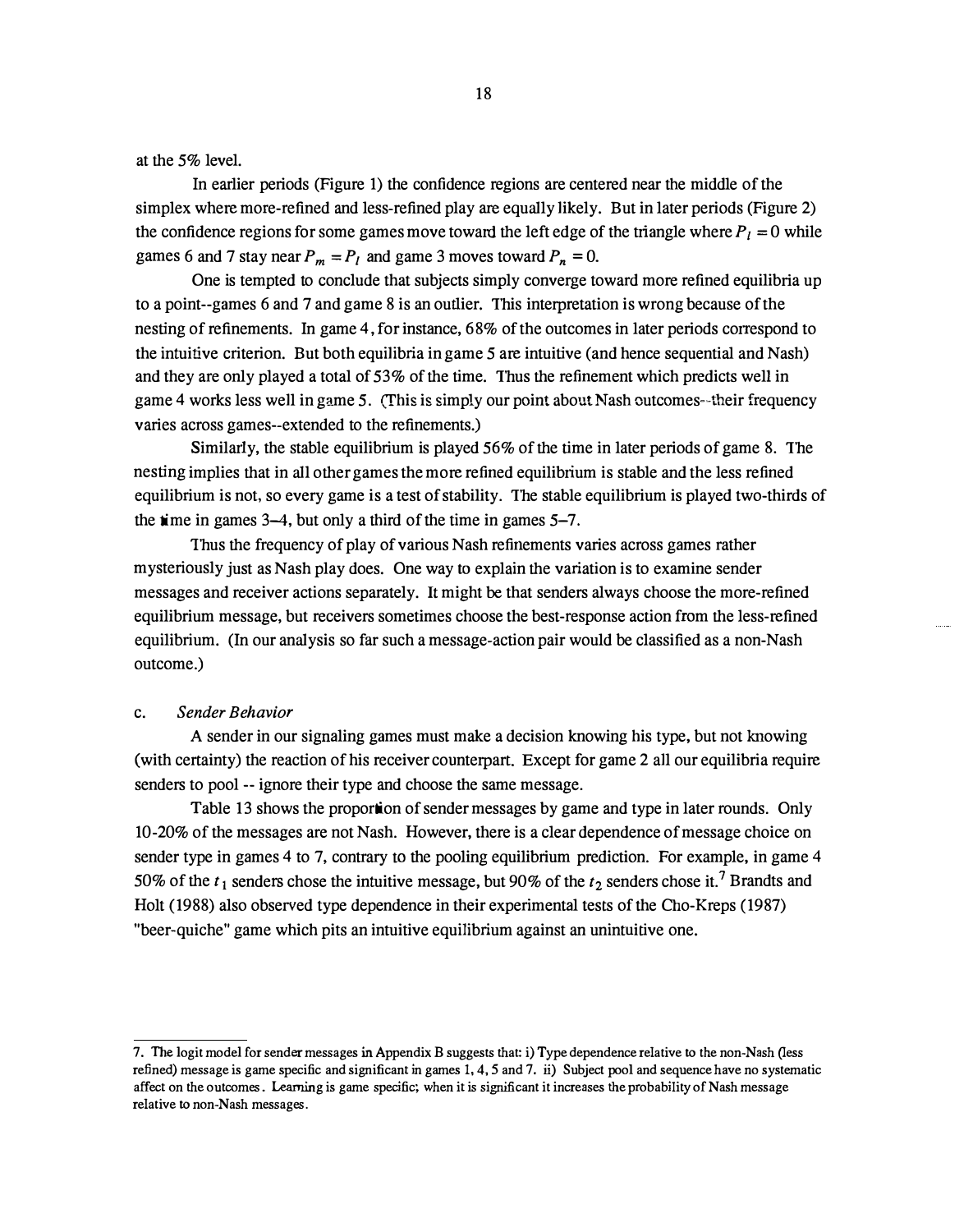| Table 13                                                                |
|-------------------------------------------------------------------------|
| Proportions of Sender Messages by Type $(t_1, t_2)$ for periods 6 - 10. |

| Game           |                  | Proportion of Observations |                | Sample<br><b>Size</b> |
|----------------|------------------|----------------------------|----------------|-----------------------|
|                | Nash             |                            | Non-Nash       |                       |
| 1              | (.75, 95)        |                            | (.25, 05)      | (36,39)               |
|                | Nash             |                            | Non-Nash       |                       |
| $\overline{c}$ | (.94, .90)       |                            | (0.6, 10)      | (33, 42)              |
|                | Sequential       | Nash                       | Non-Nash       |                       |
| 3              | $(81^b, 76)$     | (.19, 24)                  | (.00, 00)      | (31,29)               |
|                | <b>Intuitive</b> | Sequential                 | Non-Nash)      |                       |
| 4              | $(.50, .90b)*$   | (.18 <sup>b</sup> , .08)   | $(.32, .02)^*$ | (40,50)               |
|                | Divine           | <b>Intuitive</b>           | Non-Nash       |                       |
| 5              | $(.56,54^b)$     | $(.34^b, .00)^*$           | $(.10, .46)^*$ | (32, 28)              |
|                | $U$ -Divine      | Divine                     | Non-Nash       |                       |
| 6              | $(.37, .71)^*$   | $(.50^b, .29^b)$           | $(.13,00)*$    | (38, 37)              |
|                | <b>NWBR</b>      | U-Divine                   | Non-Nash       |                       |
| 7              | $(.28,.52^b)^*$  | $(.62^b, .48)$             | (.10, .00)     | (29,31)               |
|                | Stable           | <b>NWBR</b>                | Non-Nash       |                       |
| 8              | $(.78^b, .78^b)$ | (.09, .04)                 | (.12,.18)      | (72, 78)              |

\* Rejection at the .05 level of the hypothesis that conditional on the message being sent, the probability is equal for each type, against the alternative of unequal probabilities.

 $b<sub>b</sub>$  Denotes message which is *best* for the sender of each type, in equilibrum.

The equilibrium message which is better for (i.e., yields a higher payoff for) a particular sender type is marked with a superscript "b" in Table 13. Sender types generally choose the betterfor message, thought not always. Type-dependence occurs if one equilibrium is better for type one, the other equilibrium is better for type two, and senders choose which is better for their type. But even the better-for rule is sometimes violated, as in type two's in game 6. Type-dependence due to the better-for rule helps explain why sender play is game specific. Other decision rules might help explain deviations too. We considered several decision criteria: 8

<sup>8.</sup> We considered several other decision criteria: Pareto-optimality, maximize-total-payoff (tacit cooperative strategy), and lexicographic preference for higher payoffs subject to minimizing payoff difference to reflect equity concerns. (The latter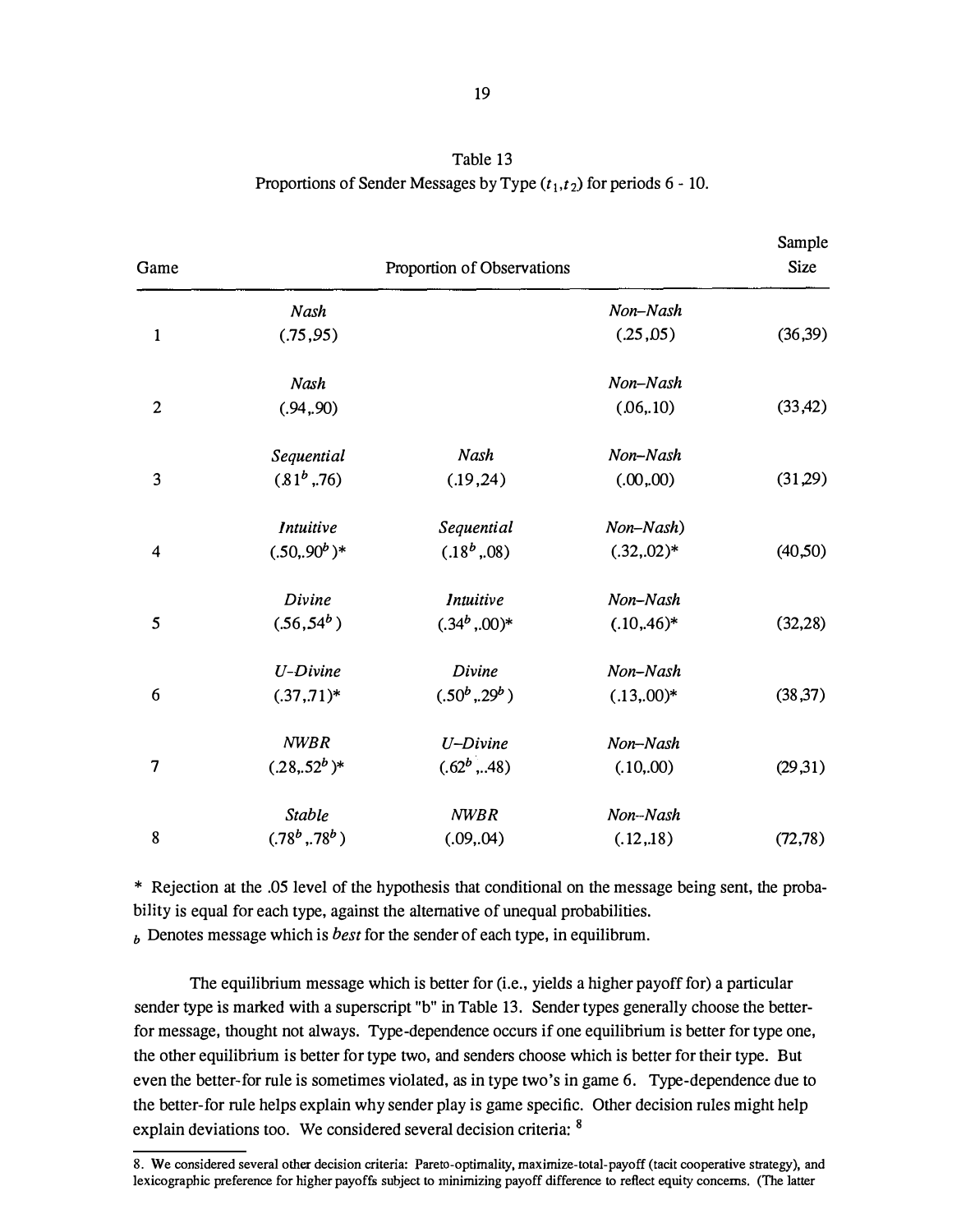n. Nash message

m. maximum message (maximizes sender's minimum payoff); see Luce and Raiffa (1957, p. 278)

p. principle of insufficient reason (sender regards each receiver action as equally likely)

e. empirical-best response (selects message which is a best response to the message-dependent actions that were actually played in periods six to ten).

Table 14 shows the proportion of message choices by sender type along with letters marking which message is selected by each criterion. No criterion or pair of criteria accounts for deviations from Nash messages especially well. However, when all the criteria (including better-for, not shown here in Table 14) select a message then senders choose it more than 80% of the time.

criterion often picks weakly-dominated strategies.) None of these criteria helped explain deviations from Nash.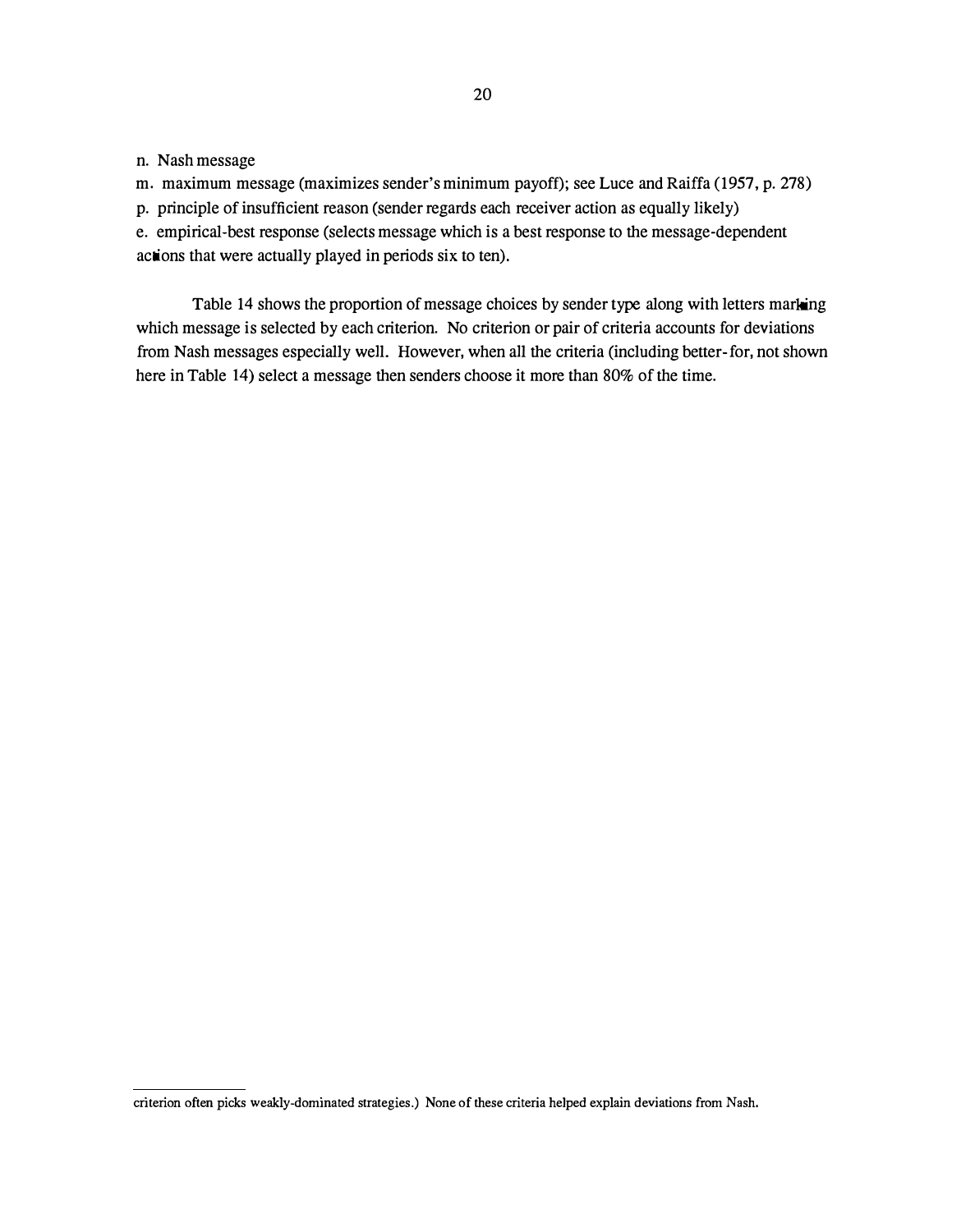# Table 14 Comparison of Sender Decision Rules Periods 6-10 (Raw Data Messages)

|                         | Type                     |                         |                |                  |                         |                  |  |  |  |
|-------------------------|--------------------------|-------------------------|----------------|------------------|-------------------------|------------------|--|--|--|
|                         |                          | $\mathbf{1}$            |                |                  | $\overline{c}$          |                  |  |  |  |
| Game                    | $m_{\,1}$                | m <sub>2</sub>          | m <sub>3</sub> | $m_{\rm 1}$      | m <sub>2</sub>          | m <sub>3</sub>   |  |  |  |
| $\mathbf 1$             | ne                       | $\, {\bf p}$            | ${\bf m}$      | nmpe             |                         |                  |  |  |  |
|                         | $27\,$                   | $\pmb{8}$               | $\mathbf 1$    | 37               | $\overline{2}$          | $\boldsymbol{0}$ |  |  |  |
| $\boldsymbol{2}$        | nmpe                     |                         |                |                  | nmpe                    | ${\bf m}$        |  |  |  |
|                         | 31                       | $\mathbf{1}$            | $\mathbf{1}$   | $\overline{c}$   | 38                      | $\overline{c}$   |  |  |  |
| $\mathfrak{Z}$          | $\mathfrak n$ *          |                         | nmpe           | $\mathbf{np}$    |                         | nme              |  |  |  |
|                         | $\mathfrak{s}$           | ${\bf 0}$               | 26             | $\overline{7}$   | $\pmb{0}$               | $22\,$           |  |  |  |
| $\overline{\mathbf{4}}$ | $\mathbf n$              | nme                     | mp             | nmpe             | $\mathbf n$             |                  |  |  |  |
|                         | $20\,$                   | $\boldsymbol{7}$        | 14             | 45               | $\overline{\mathbf{4}}$ | $\mathbf 1$      |  |  |  |
| 5                       |                          | ${\tt np}$              | nme            | ${\bf m}{\bf p}$ | $\mathbf n$             | ne               |  |  |  |
|                         | $\overline{\mathbf{3}}$  | $12\,$                  | $17\,$         | 13               | $\boldsymbol{0}$        | 15               |  |  |  |
| $\boldsymbol{6}$        | nmpe                     | ${\bf m}$               | ne             | nmpe             | $\ast$                  | $n^*$            |  |  |  |
|                         | 15                       | $\overline{\mathbf{4}}$ | $19$           | 26               | $\pmb{0}$               | $11\,$           |  |  |  |
| $\overline{\mathbf{z}}$ | $\mathbf e$              | nmp                     | $\mathbf n$    | $\ast$           | $\mathbf{np}$           | nme              |  |  |  |
|                         | $\overline{\mathbf{3}}$  | $\bf 8$                 | ${\bf 18}$     | $\pmb{0}$        | $16$                    | 15               |  |  |  |
| 8                       | nmpe                     | $\mathbf n$             | $\ast$         | $\rm{nm}$        | $\rm{nm}$               | mpe              |  |  |  |
|                         | $\overline{\mathcal{L}}$ | 56                      | 9              | 5                | 58                      | $15\,$           |  |  |  |

\* These strategies are weakly dominated if the sender eliminates the weakly dominated strategies of the receiver.

### d. Receiver Behavior

In our games once receivers get a message they must choose an action without knowing the sender's type with certainty. Table 15 shows the number of receiver actions for each possible message in periods six to ten. Decision-criteria-selection actions are marked with letters. We denote the more-refined-message-action pairs by a box and the less-refined with a circle (deleting "n"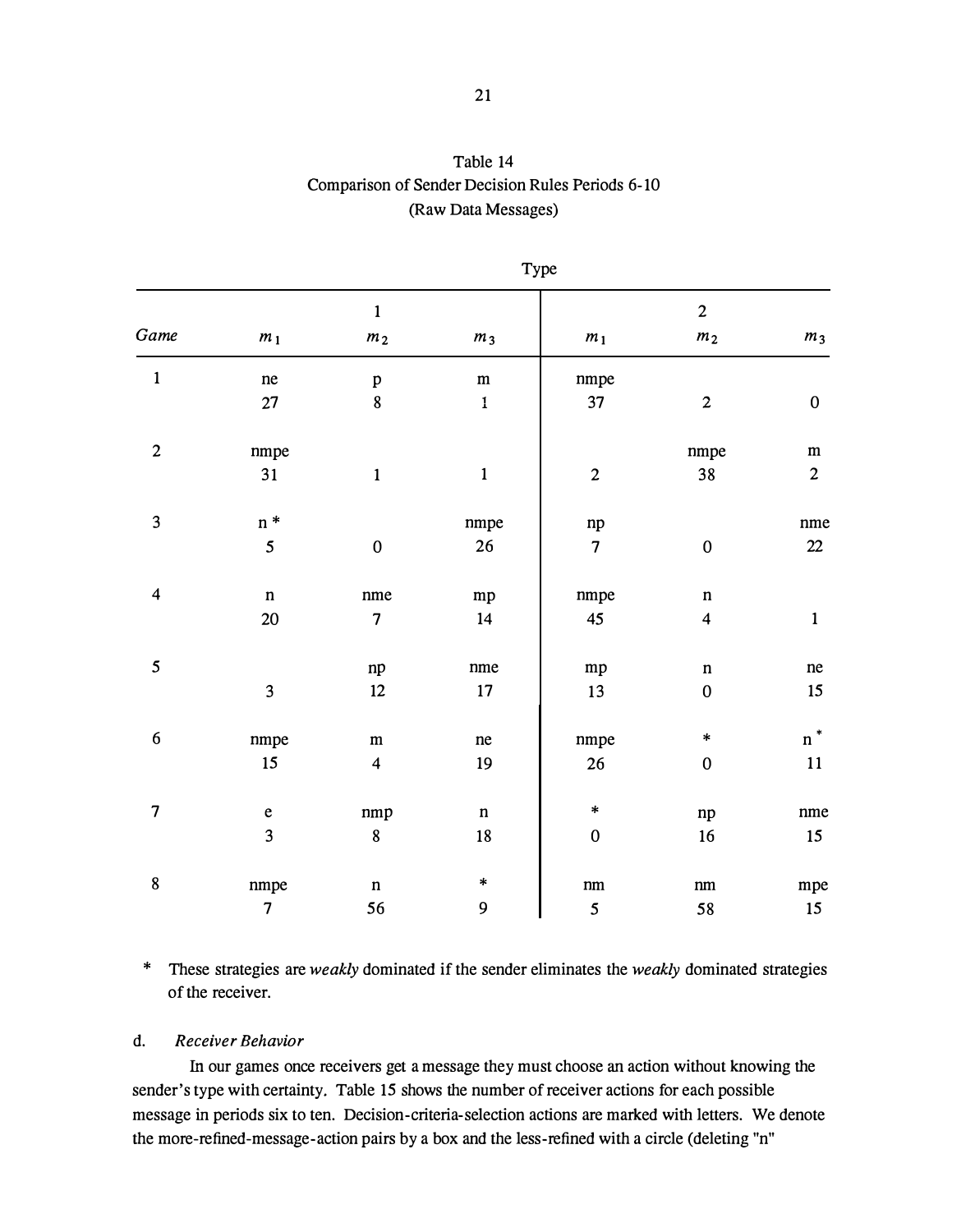| markings), adding "d" to denote a weakly-dominated action. <sup>9</sup> |  |
|-------------------------------------------------------------------------|--|
|-------------------------------------------------------------------------|--|

and an annual

| Game                     |                         | m <sub>1</sub>   |                         |                 | m <sub>2</sub>   |                         |                          | m <sub>3</sub>          |                         |
|--------------------------|-------------------------|------------------|-------------------------|-----------------|------------------|-------------------------|--------------------------|-------------------------|-------------------------|
|                          | a <sub>1</sub>          | $a_2$            | $a_3$                   | a <sub>1</sub>  | $a_2$            | $a_3$                   | $a_1$                    | $a_2$                   | $a_3$                   |
|                          | mpe                     | $\mathbf d$      | ${\bf m}$               | ${\bf m}$       | $\mathbf d$      | pe                      | mpe                      | $\mathbf d$             | $\mathbf d$             |
| $\mathbf 1$              | 57                      | $\boldsymbol{0}$ | $6\,$                   | 5               | $\pmb{0}$        | $6\phantom{a}$          | $\mathbf{1}$             | $\boldsymbol{0}$        | $\pmb{0}$               |
|                          | $\mathbf{e}$            | $\mathbf d$      |                         |                 |                  | $\mathbf d$             | ${\bf m}$                | mpe                     | $\mathbf d$             |
|                          |                         |                  | pm                      |                 | mpe              |                         |                          |                         |                         |
| $\boldsymbol{2}$         | 28                      | $\boldsymbol{0}$ | $\overline{\mathbf{4}}$ | $2 -$           | 38               | $\boldsymbol{0}$        | $\boldsymbol{2}$         | $\mathbf{1}$            | $\pmb{0}$               |
|                          | $\mathbf d$             | mpe              | ${\bf m}$               | ${\bf m}$       | pe               | $\mathbf d$             | mpe                      | d                       | dm                      |
| $\mathbf{3}$             | $\boldsymbol{0}$        | 13               | $\boldsymbol{0}$        | $\pmb{0}$       | $\mathbf{0}$     | $\pmb{0}$               | 45                       | $\boldsymbol{0}$        | $\overline{c}$          |
|                          |                         |                  |                         |                 |                  |                         |                          |                         |                         |
|                          |                         | mpe              | d                       | mpe             | dm               |                         | pe                       | ${\bf m}$               |                         |
| $\overline{\mathbf{4}}$  | $\boldsymbol{2}$        | 63               | $\boldsymbol{0}$        | 14              | $\mathbf{0}$     | $\overline{\mathbf{4}}$ | $\overline{\mathcal{L}}$ | $\bf{0}$                | $\boldsymbol{0}$        |
|                          | me                      | $\, {\bf p}$     |                         |                 | $\mathbf{e}$     | mp                      | mpe                      |                         | $\mathbf d$             |
|                          |                         |                  |                         |                 |                  |                         |                          |                         |                         |
| 5                        | $\overline{\mathbf{4}}$ | 11               | $\mathbf{1}$            | $\pmb{0}$       | $5\overline{)}$  | $6\,$                   | 29                       | $\overline{\mathbf{4}}$ | $\pmb{0}$               |
|                          |                         | mpe              |                         | mpe             |                  | $\mathbf d$             | mpe                      |                         |                         |
| $\boldsymbol{6}$         | $\boldsymbol{9}$        | 31               | $\pmb{0}$               | $5\overline{)}$ | $\boldsymbol{0}$ | $\boldsymbol{0}$        | 24                       | $\mathbf{3}$            | $\overline{\mathbf{3}}$ |
|                          |                         |                  |                         |                 |                  |                         |                          |                         |                         |
|                          | ${\bf m}$               | pe               | $\mathbf d$             | pe              | ${\bf m}$        |                         |                          | mpe                     |                         |
| $\overline{\mathcal{I}}$ | $\boldsymbol{2}$        | $\pmb{0}$        | $\mathbf{1}$            | 12              | $\overline{c}$   | 10                      | $\mathbf{3}$             | 26                      | $\overline{\mathbf{4}}$ |
|                          |                         |                  |                         |                 |                  |                         |                          |                         |                         |
|                          |                         | mpe              |                         |                 | mpe              |                         | $\mathbf d$              |                         | mpe                     |
| $\bf 8$                  | $\pmb{0}$               | $16\,$           | $\pmb{0}$               | ${\bf 18}$      | $40\,$           | $\mathfrak{s}$          | $\pmb{0}$                | $\pmb{0}$               | 11                      |

Table 15 Comparison of Receiver Decision Rule Periods 6-10

Receivers rarely choose dominated actions. Their infrequency is a bit surprising because many of the actions are only dominated by mixed-strategy combinations of other actions. Also, receivers rarely choose actions if they are not empirical-best responses to messages.<sup>10</sup>

9. The Io git model for receiver actions in Appendix B suggests that; i) subject pool and sequence have no systematic effect, ii) learning is game specific.

10. On the other hand, criteria "p" and "e" often coincide because the belief interval which makes an action a best response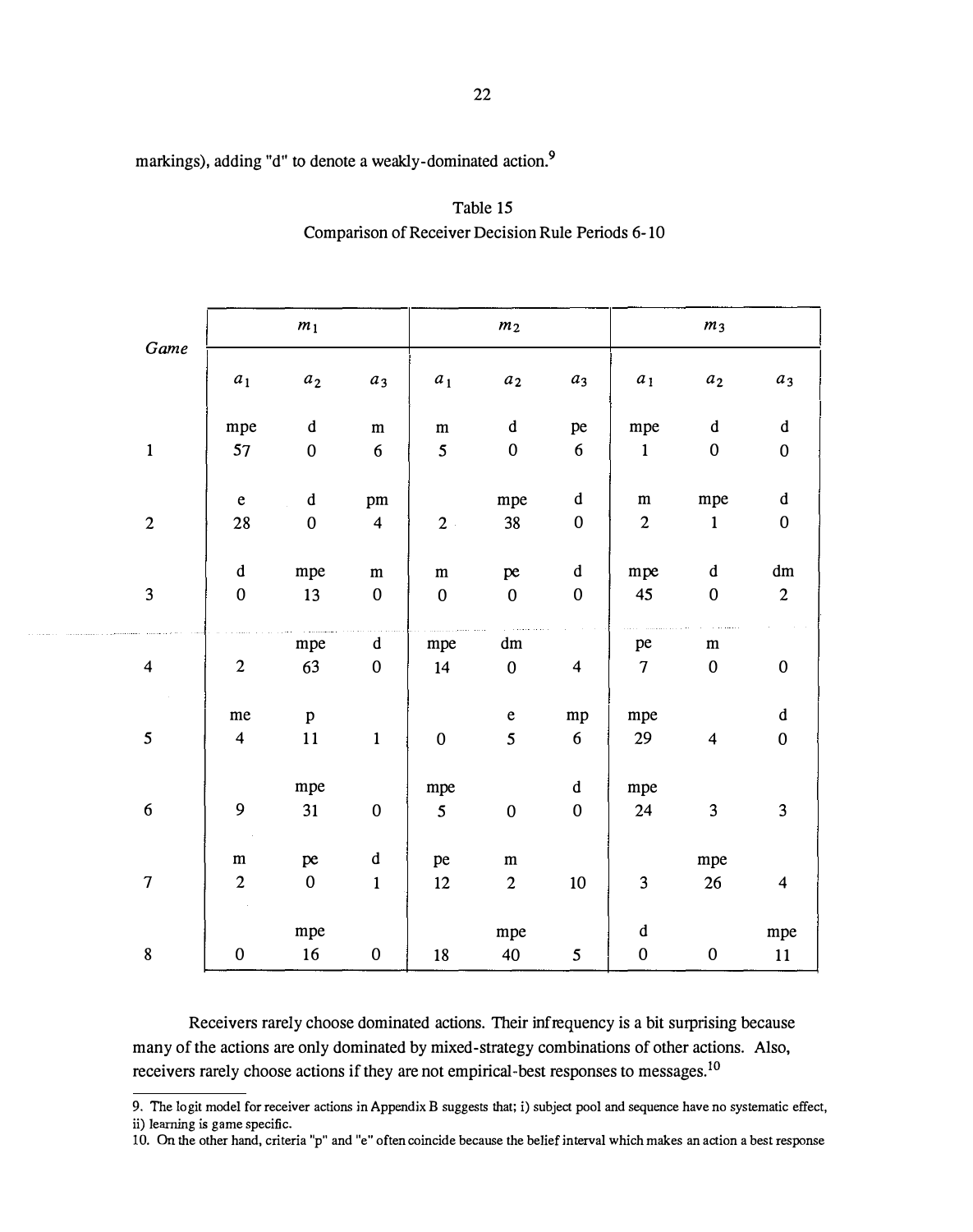Given that a sender transmits an equilibrium message the receivers do chose equilibrium actions most of the time. It seems that the blame for non-Nash outcomes must rest mostly on the senders, and their tendency to separate in search of equilibrium payoffs that are better for each type.

#### 5. CONCLUSIONS AND EXTENSIONS

We conducted a series of experiments to test whether subjects chose refined subsets of Nash equilibria in signaling games. In the experiments a sender was privately informed of a randomlydrawn type then chose a message. A receiver knew the message, but not the sender's type, and chose an action. Each game was repeated ten times with subjects randomly reassigned in pairs in each repetition. Two of the games had unique Nash equilibria. The six other games each had two equilibria one of which obeyed a more stringent refinement criterion than the other. Our experimental design and treatments were ambitious and exploratory.

We conducted 13 experiments with four subject pools. Our conclusions are as follows:

- a. About 70% of the message-action pairs gave Nash equilibrium outcomes. The frequency of Nash play differed across games.
- b. There was some tendency for subjects to choose the more refined equilibrium, but it depended on the specific game they played. No refinement predicted well in every game.
- c. Even though all games except one predicted pooling equilibria senders often chose different messages depending on their types (they separated). Senders tended to choose the equilibrium message which gave the better payoff for their type which often caused them to separate rather than pool.
- d. We tested whether several simple decision criteria such as minimax and principle of insufficient reason could explain why senders chose non-Nash and unrefined messages. No criterion worked very well, but when several criteria select to a particular message it was picked about 90% of the time.

There are two ways of thinking about equilibrium refinements. An extreme "logical" position is that refining is a search for an ideal set of formal rules which will refine the set of Nash equilibria to a single point in every game. "Intuitionists" take the opposite position, contending that refinements are useless because the plausibility of equilibria is self evident, varies across settings, and cannot be captured in a set of formal rules. The fact that refinements differ in accuracy across games supports the intuitionist position. Our results might be disheartening for logical-school theorists, but they suggest one positive lesson: Always check whether equilibria are consistent with decision criteria like minimax. If they are consistent with several appealing criteria they are more likely to be played.

The game-specificity of refinement choices suggests further research should proceed in three directions:

usually encompasses both  $P(t_1) = P(t_2) = .5$  (as the principle of insufficient reason assumes) and the empirically-observed frequency of  $t_1$ .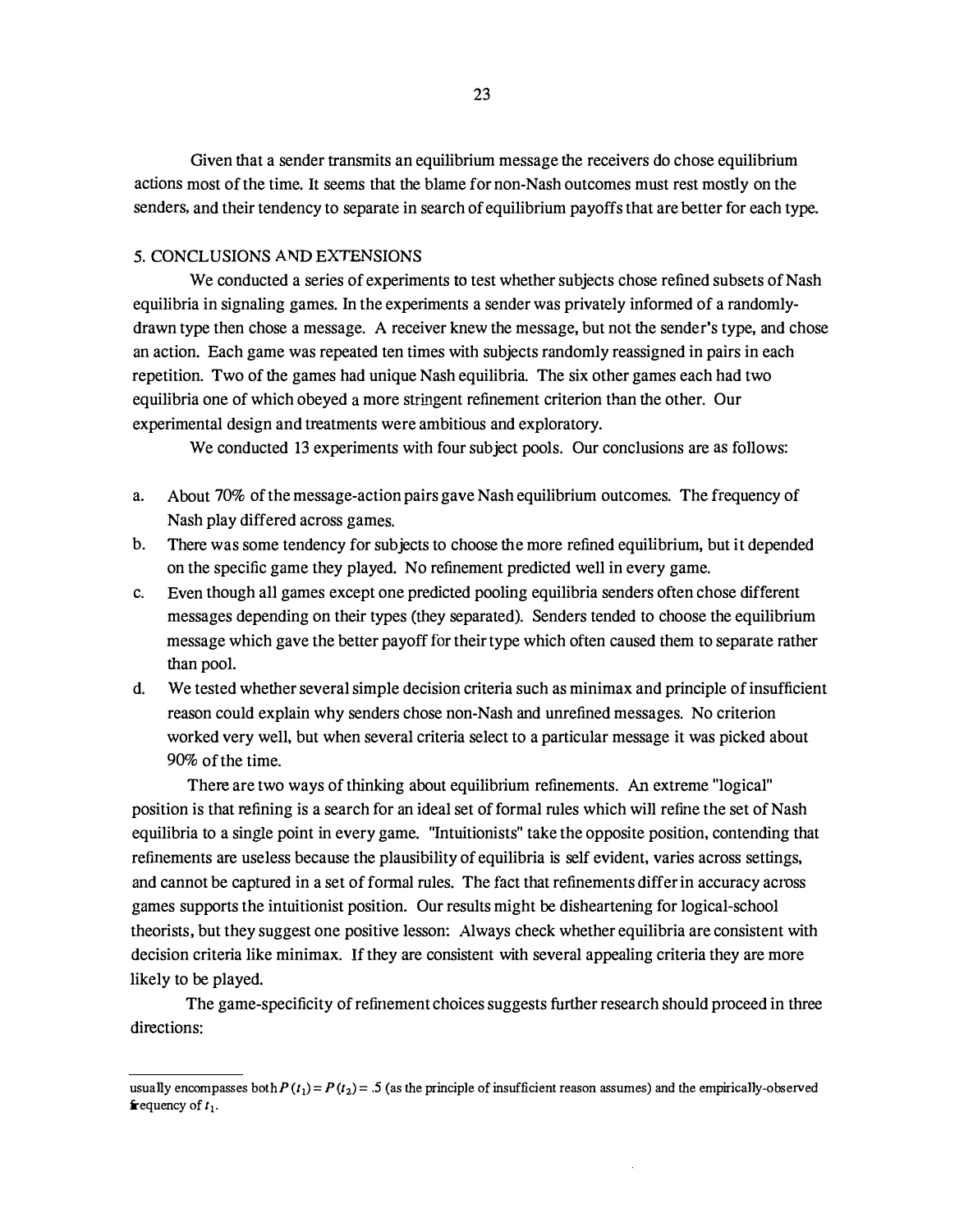- (i) Simple refinements like sequentiality and the intuitive criterion predict fairly well in these and other experiments<sup>11</sup> games could be constructed in which those refinements make implausible unappealing choices because they conflict with other decision criteria to put those refinements to a tougher test.
- (ii) Further work might suggest decision criteria which explain anomalous choices better than the several criteria we tried. It might help to gather more detailed data; e.g., one could measure subjects' beliefs and elicit contingent strategies (message choices for each possible type and actions for each possible message).
- (iii) Game-specificity of results suggest refinements should be studied in specific institutional settings of economic interest. For instance, the Spence (1974) signaling model would be interesting to experiment with because it permits a wide variety of equilibria and has been widely applied. The Milgrom and Roberts (1982b) limit-pricing model is interesting because an incumbent firm's type can be known to entrants and reputation building still occurs provided the incumbent's type is not commonly known. Other examples are easy to find.

<sup>11.</sup> See Miller and Plott (1985); Brandts and Holt (1987); Cramerer and Weigelt (1988); Pitchik and Schotter (1988); Cadsby, et al (1989).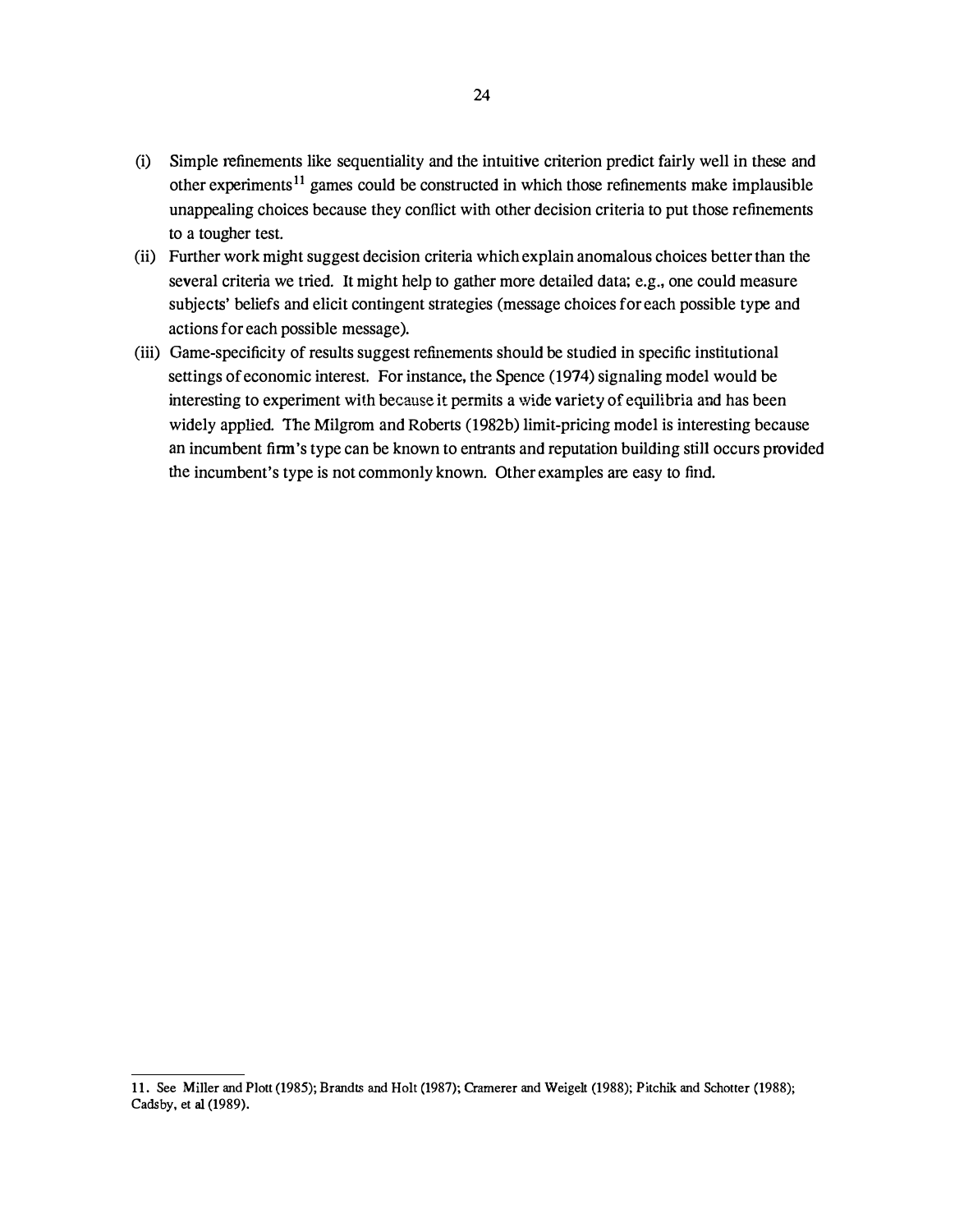Appendix A

 $\mathcal{A}$ 

Subject's Screen of Game Payoffs

and Instructions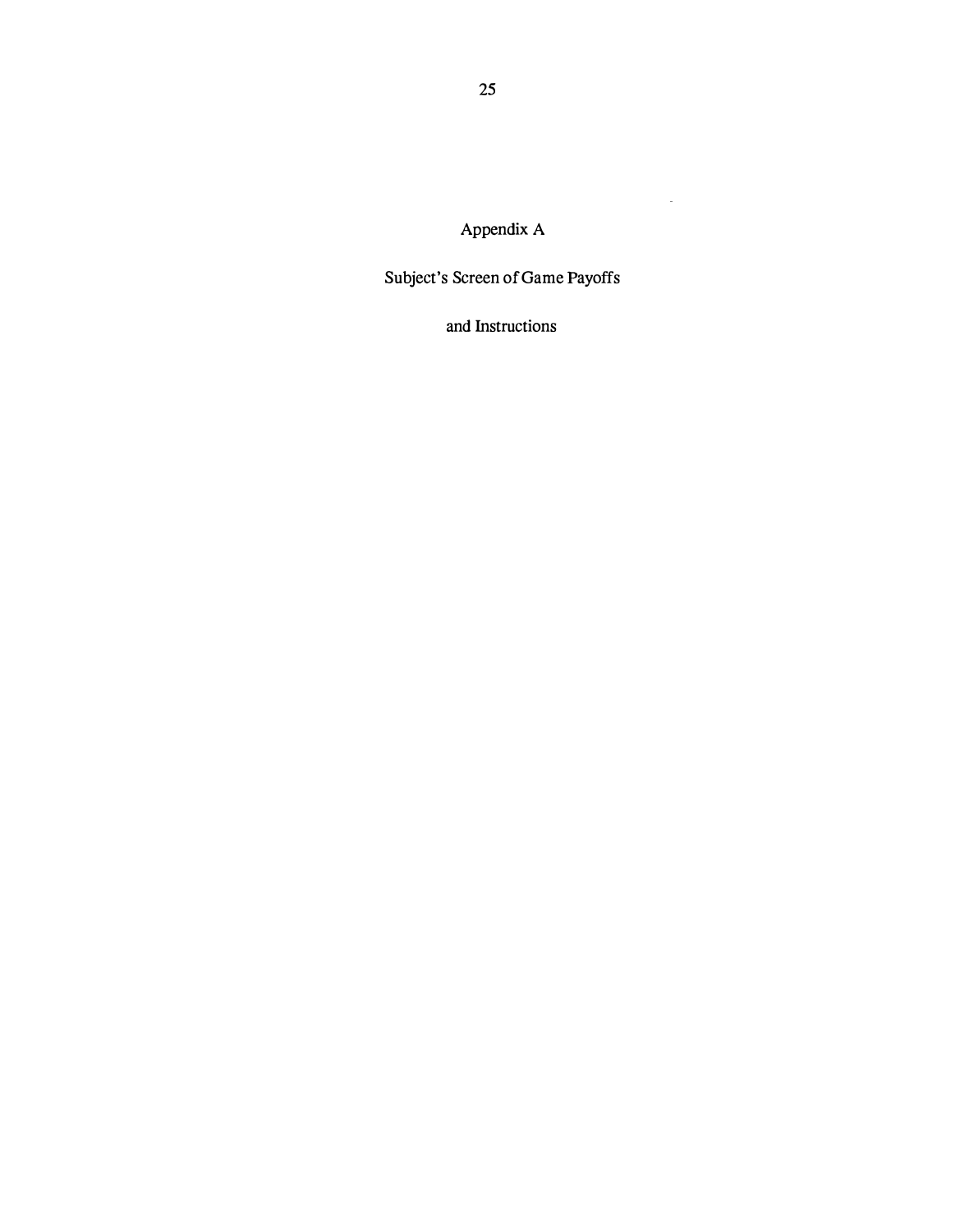You are about to participate in an experiment designed to provide insight into certain features of decision processes. If you follow the instructions carefully and make good decisions, you might earn a considerable amount of money. You will be paid in cash.

The type of currency used in this market is francs. All transactions will be in terms of francs. Each franc is worth .25 dollars to you. At the end of the experiment 30 francs will be subtracted from your total franc earnings. Your francs will then be converted into dollars at your specified rate, and you will be paid in dollars.

All communication during the experiment will be done through your computer terminal. The experiment will proceed as a series of periods during which you will make decisions and obtain earnings.

At the beginning of a period each participant will be randomly paired with another participant in this experiment. Within each pair one individual will be assigned randomly as X and the other as Y. Each participant assigned as X in a pair will roll a die to determine their index. If the numbers 1 through 3 appear on the roll, the index will be I; if the numbers 4 through 6 appear, the index will be II. The actual value of the role will be X's own private information (the outcome of the roll will not be known to Y).

The participant assigned as X will then make a selection (A, B or C). Participants assigned as X will indicate their selections by using the cursor and selecting one of the rows A, B or C.

The participants assigned as Y will then be informed of the selection made by X, and then will choose one of the columns labeled D, E or F. Participants assigned as Y will indicate their selection by using the cursor key and selecting one of the columns D, E or F.

Individual earnings from the selections will be determined from a Payoff Chart given to you each period. Each Payoff Chart specifies the amounts (in francs) X and Y will receive depending on the choices made as well as the index. Suppose, for example, that the Payoff Chart had the following entries:

#### Payoff Chart

|  |       |                                 |  | Н     |  |
|--|-------|---------------------------------|--|-------|--|
|  | D E F |                                 |  | D E F |  |
|  |       | A 5,6 2,12 3,3 A 6,0 22,1 32,2  |  |       |  |
|  |       | B 8,1 4,13 1,12 B 0,12 2,32 0,0 |  |       |  |
|  |       | C 21,6 0,0 15,1 C 4,2 21,3 2,23 |  |       |  |

The first entry in each cell in the Payoff Chart is the amount to be received by X and the second entry is the amount to be received by Y. For example, under index I the cell B, F shows a potential earning of 1 francs for X and 12 francs for Y.

Individual earnings for each period will be determined as follows. Each participant assigned as X will be informed of their index and will be asked to make selection of A, B or C. The paired participant assigned as Y will then be informed of X's choice but *not* the index. Y will then make a choice of D, E or F. The index will then be announced to Y and Y choice will be announced to X.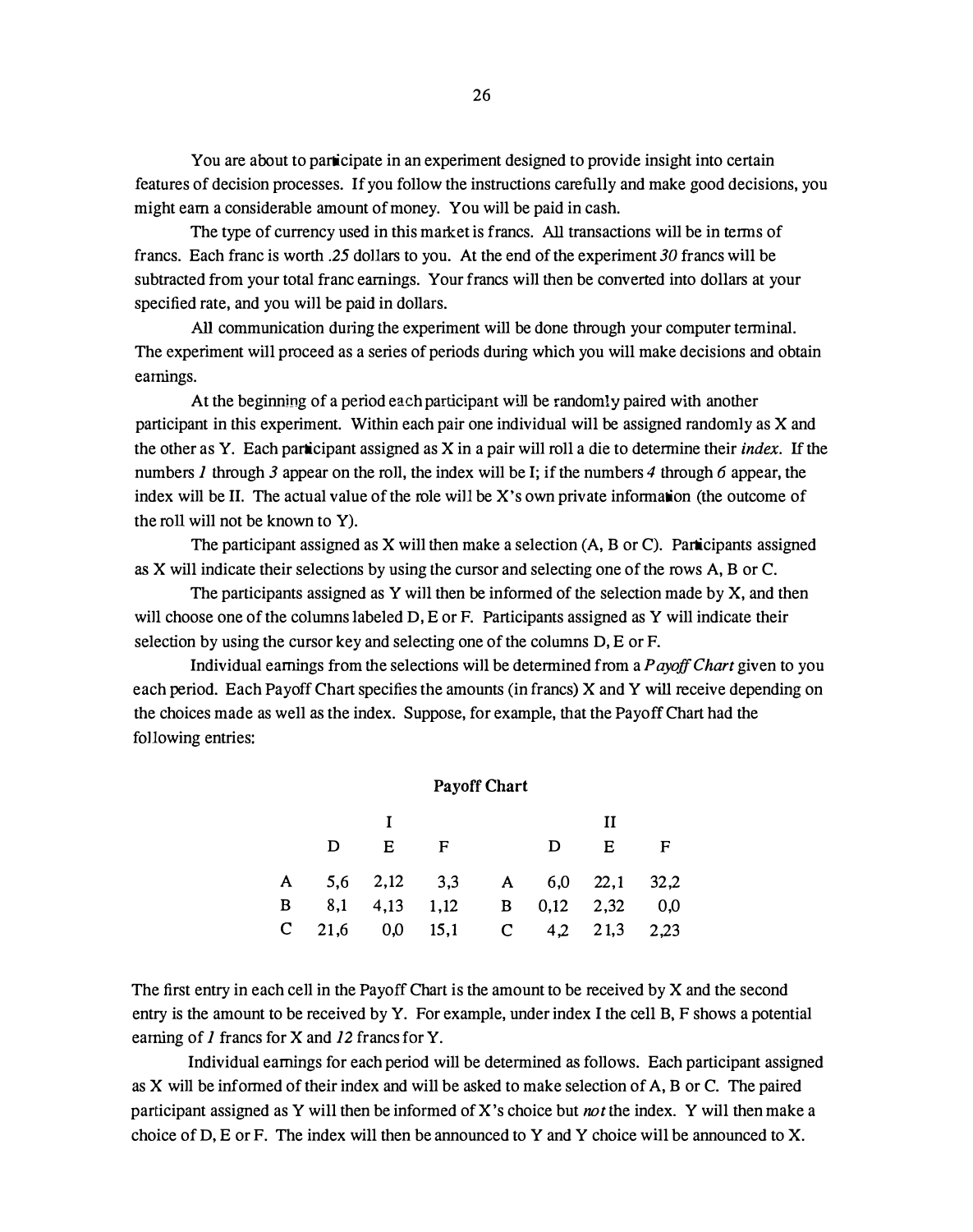Given the choices made by the paired participants, individual earnings will be calculated and hilighted on your screen. For example, suppose the Payoff Chart were as above and the paired participant assigned as X selected the letter C and the paired participant assigned as Y selected the letter D. If the index was I then the earnings for X would be  $21$  and the earnings for Y would be 6. If the index was II the earnings for X would be  $4$  and the earnings for Y would be 2.

In review, the process is as follows:

- 1. At the beginning of a period, you will be paired randomly with another participant.
- 2. You will be assigned randomly as either X or Y.
- 3. You will be given a PayoffChart.
- 4. Each individual assigned as X will roll a die to determine their index.
- 5. Each X participant will make a choice of A, B or C.
- 6. Each individual assigned as Y will be informed of X's selection and will make a selection of D, E or F (without knowing the index).
- 7. The index and selection of participants will be announced.
- 8. Earnings are calculated and placed in your Record of Earnings Sheet.

Feel free to earn as much as you can. Are there any questions?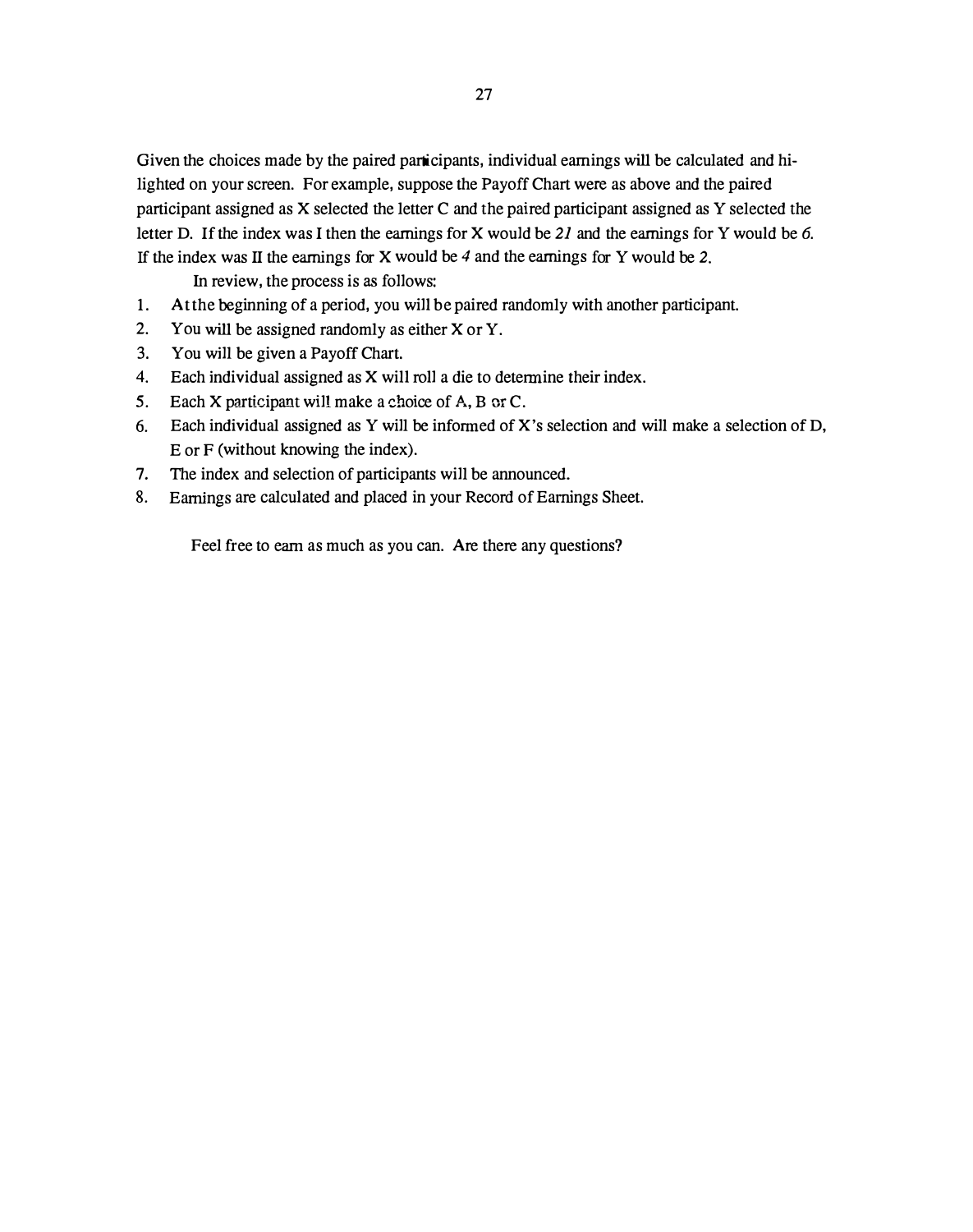| $\begin{array}{c} \text{ } \\ \text{ } \\ \text{ } \\ \text{ } \end{array}$<br>$\overline{\phantom{0}}$ |                                    | $\begin{pmatrix} 1 \\ 1 \end{pmatrix}$                      | $\vdash$<br>$\vdash$<br>Ш     | $\begin{array}{c} \bigcirc \\ \bullet \end{array}$<br>$\frac{1}{2}$ | $\begin{array}{c} \square \\ \square \end{array}$<br>$\ddot{u}$                        | $\begin{array}{c} \mathbb{C} \\ \mathbb{C} \end{array}$<br>0, 4   |                                            |
|---------------------------------------------------------------------------------------------------------|------------------------------------|-------------------------------------------------------------|-------------------------------|---------------------------------------------------------------------|----------------------------------------------------------------------------------------|-------------------------------------------------------------------|--------------------------------------------|
| Participant                                                                                             | Select-Enter<br>Arrows             | $\mathfrak{o}$<br>Payoff                                    |                               | ⌒<br>$\overline{\overline{a}}$                                      | $\sum_{\mathbf{r}}$                                                                    | $\bigcup_{\mathbf{r}}$                                            | selection<br>$\overline{\bigcup}$<br>Inake |
|                                                                                                         | $\mathbf I$<br>History:H<br>Choose | $\overline{\phantom{a}}$<br>$\bar{\overset{0}{\mathbb{D}}}$ |                               |                                                                     | N                                                                                      | $\left(\begin{smallmatrix} 1\\1\\1\\1\\ \end{smallmatrix}\right)$ | p lease<br>$\bullet$                       |
| $\bigcirc$<br>Period No.                                                                                |                                    | $\frac{1}{2}$                                               | $\overline{\phantom{0}}$<br>Ш | $\alpha$<br>$\frac{1}{2}$<br>$\bigcirc$                             | $\Delta$<br>$(\tilde{C})$<br>$\hspace{0.1em}\textcircled{\scriptsize{1}}$<br>$\bigcap$ | $\begin{array}{c} 1 \\ 2 \\ 4 \end{array}$                        | $\bigcirc$<br>Your Index                   |
|                                                                                                         |                                    |                                                             |                               | $(\Gamma$                                                           | $\mathbb D$                                                                            | $\left( \begin{array}{c} \end{array} \right)$                     |                                            |

. . . . . . . . . . .

28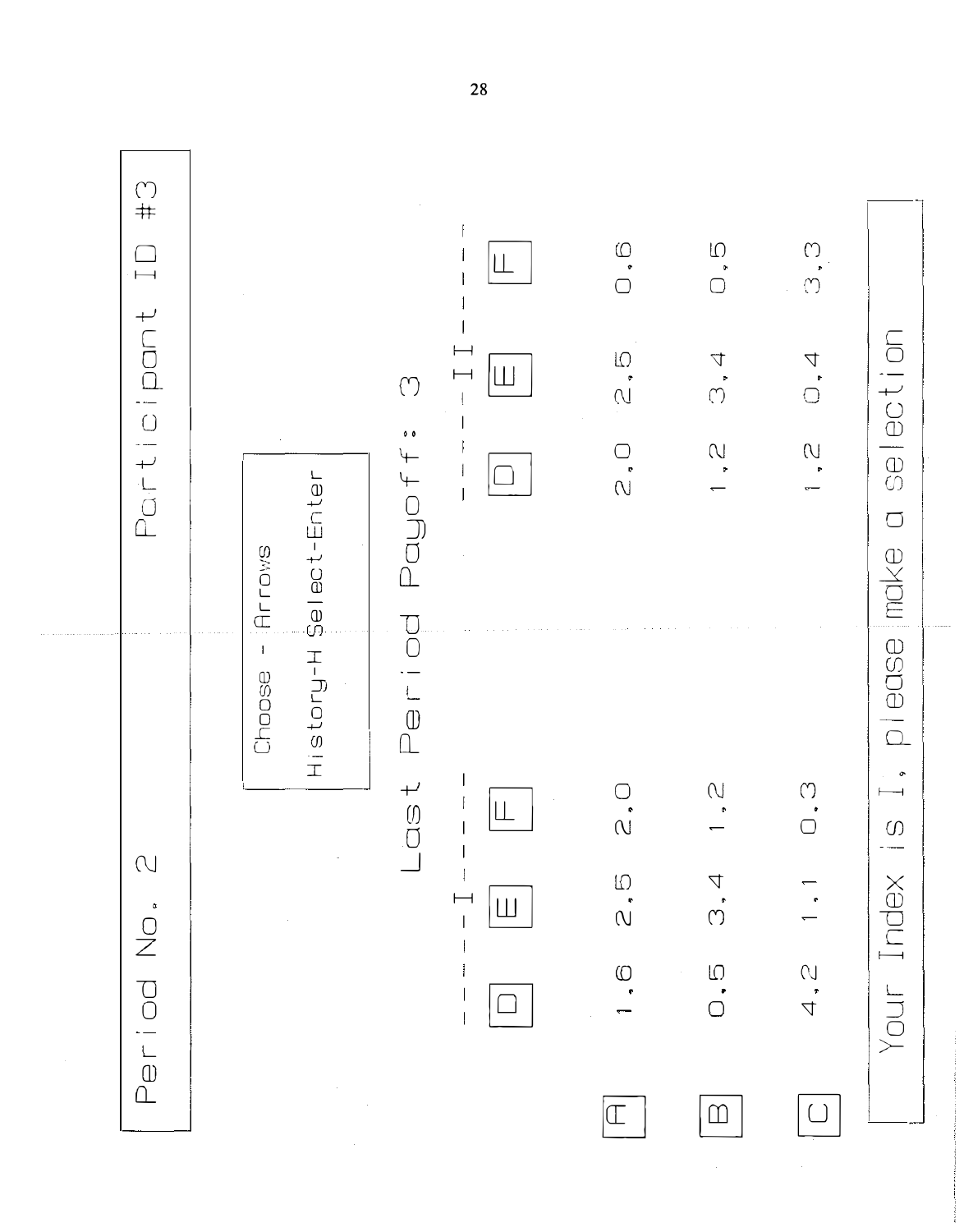Appendix B

Logit Estimates for Games, Sender,

and Receiver Responses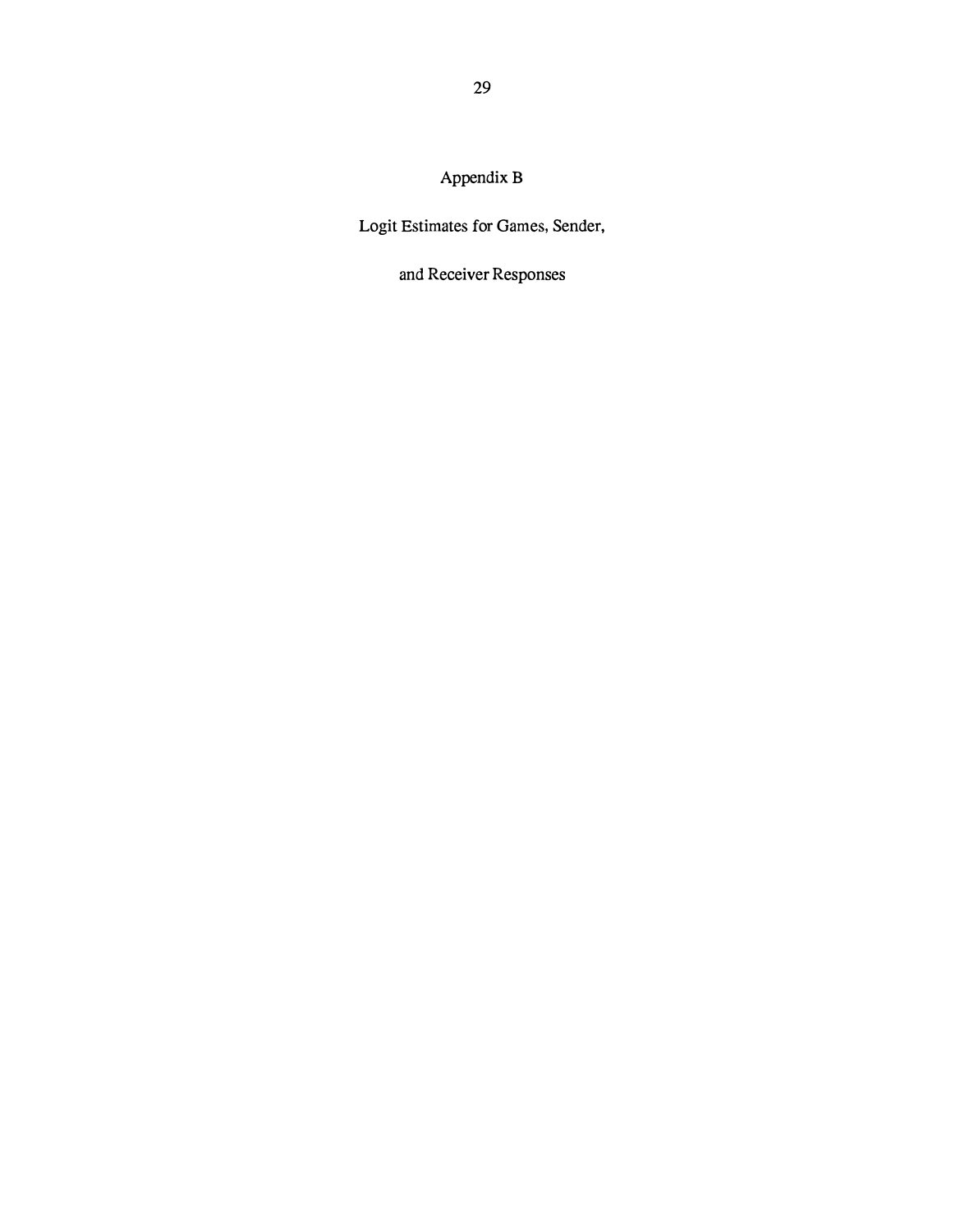Recall we have used various subject pools, have played the game for several periods, and have played the games in various sequences. To check for these effects across the games we estimate the following unordered logit model for each game.

Prob 
$$
(Y_i = \text{Non-Nash [Less]})
$$
/Prob $(Y_i = \text{More}) = a_0 + b_1 * a_i + b_2 * j_i$ 

$$
+b_3 * p_i + b_4 * t_i + b_5 * s_i + b_6 * g_i
$$

|   | where: $a = \text{dummy}$ for Arizona subject pool |
|---|----------------------------------------------------|
|   | = dummy for JPL subject pool                       |
|   | $=$ dummy for Penn subject pool                    |
|   | $=$ period play of game                            |
| S | $=$ sequence play of the game                      |
| Ľ | $=$ game 9 dummy for row change                    |
|   |                                                    |

Thus, subject pool estimates are relative to the Caltech subject pool. Table 4 supplies the estimates of the model for each game and joint hypothesis test. The standard error of the estimates is in parentheses.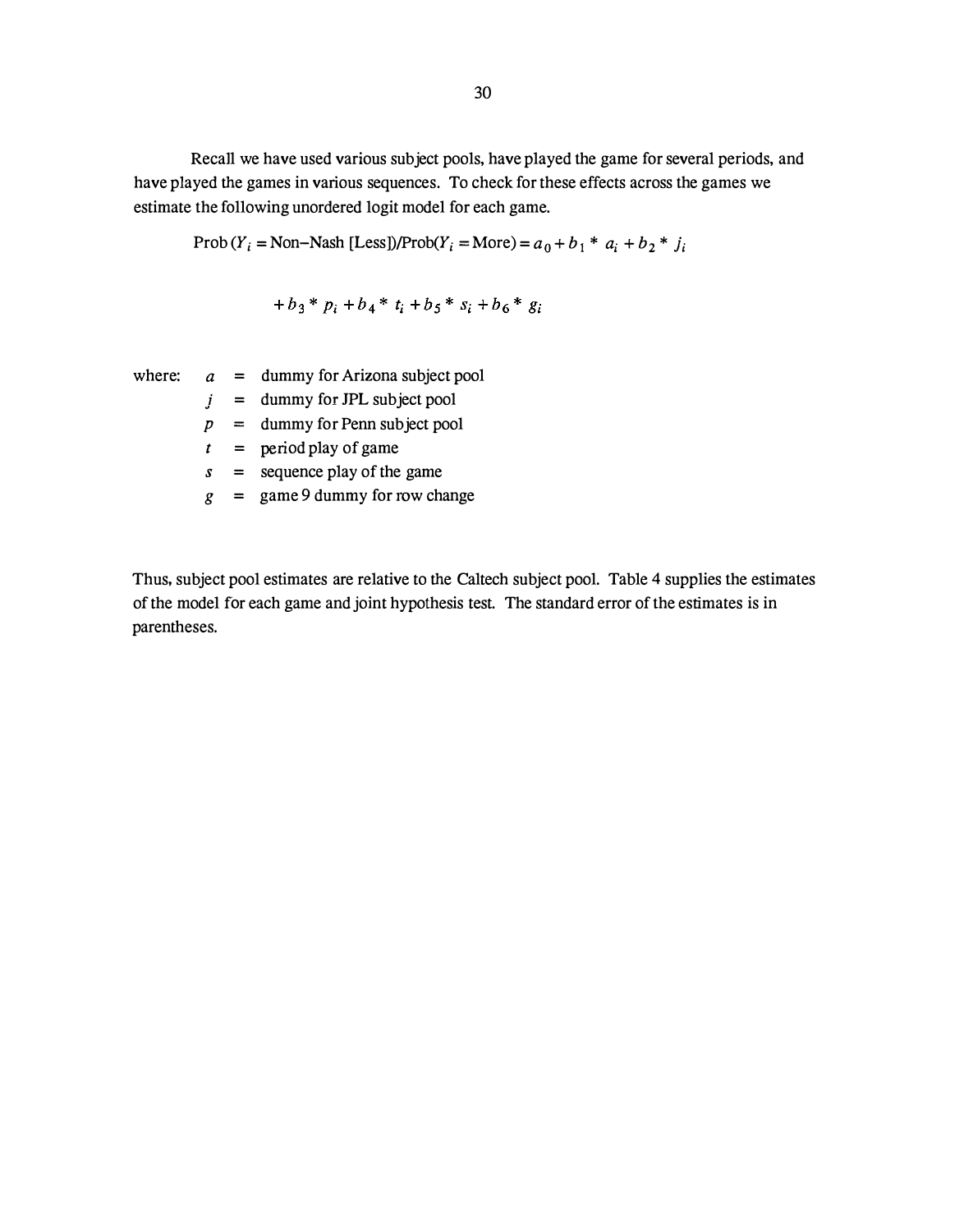# Logit Estimates for Treatments

|                |                   | P(NonNash)/P(More) |                |          |                |                |        |  |
|----------------|-------------------|--------------------|----------------|----------|----------------|----------------|--------|--|
|                | Game Coefficients |                    |                |          |                |                |        |  |
|                | a <sub>0</sub>    | b <sub>1</sub>     | b <sub>2</sub> | $b_3$    | b <sub>4</sub> | b <sub>5</sub> | $b_6*$ |  |
| $\mathbf{1}$   | $-0.35$           | $0.35**$           | 0.39           | $1.04**$ | $0.177**$      | 0.24           | na     |  |
|                | (0.64)            | (.577)             | (.492)         | (.558)   | (.0065)        | (0.18)         |        |  |
| $\overline{2}$ | 2.12              | $-1.05$            | $-0.44$        | 1.9      | $0.156**$      | $-0.87$        | na     |  |
|                | (1.32)            | (0.86)             | (0.90)         | (0.62)   | (0.007)        | (0.61)         |        |  |
| 3              | 0.14              | na                 | $-0.05$        | 0.37     | $-0.26**$      | $-.34$         | na     |  |
|                | (0.94)            |                    | (0.86)         | (0.74)   | (0.11)         | (0.26)         |        |  |
| 4.             | $-0.81$           | $-0.15$            | $-0.61$        | $-0.67$  | $-0.05$        | 0.22           | na     |  |
|                | (0.77)            | (0.48)             | (0.63)         | (0.63)   | (0.06)         | (0.26)         |        |  |
| 5              | 1.41              | $\bf na$           | $\bf na$       | $-0.54$  | $-.0001$       | $-0.46$        | na     |  |
|                | (0.83)            |                    |                | (0.42)   | (.071)         | (0.27)         |        |  |
| 6              | $-2.10$           | na                 | 1.26           | $1.16**$ | $-0.10$        | $0.75**$       | na     |  |
|                | (1.07)            |                    | (0.80)         | (0.60)   | (.07)          | (.276)         |        |  |
| 7              | $-1.72$           | na                 | na             | $-0.195$ | 0.107          | $0.79**$       | na     |  |
|                | (0.92)            |                    |                | (0.50)   | (.087)         | (0.356)        |        |  |
| 8              | $-0.62$           | na                 | 0.70           | $-0.632$ | 0.03           | $-.07$         | $-.07$ |  |
|                | (0.46)            |                    | (0.71)         | (0.52)   | (.046)         | (0.19)         | (.3)   |  |

\* 1his is the estimate for the column change in game 8 (game 9)

\*\* Significant at .10 level (Bonferroni Joint Hypothesis test)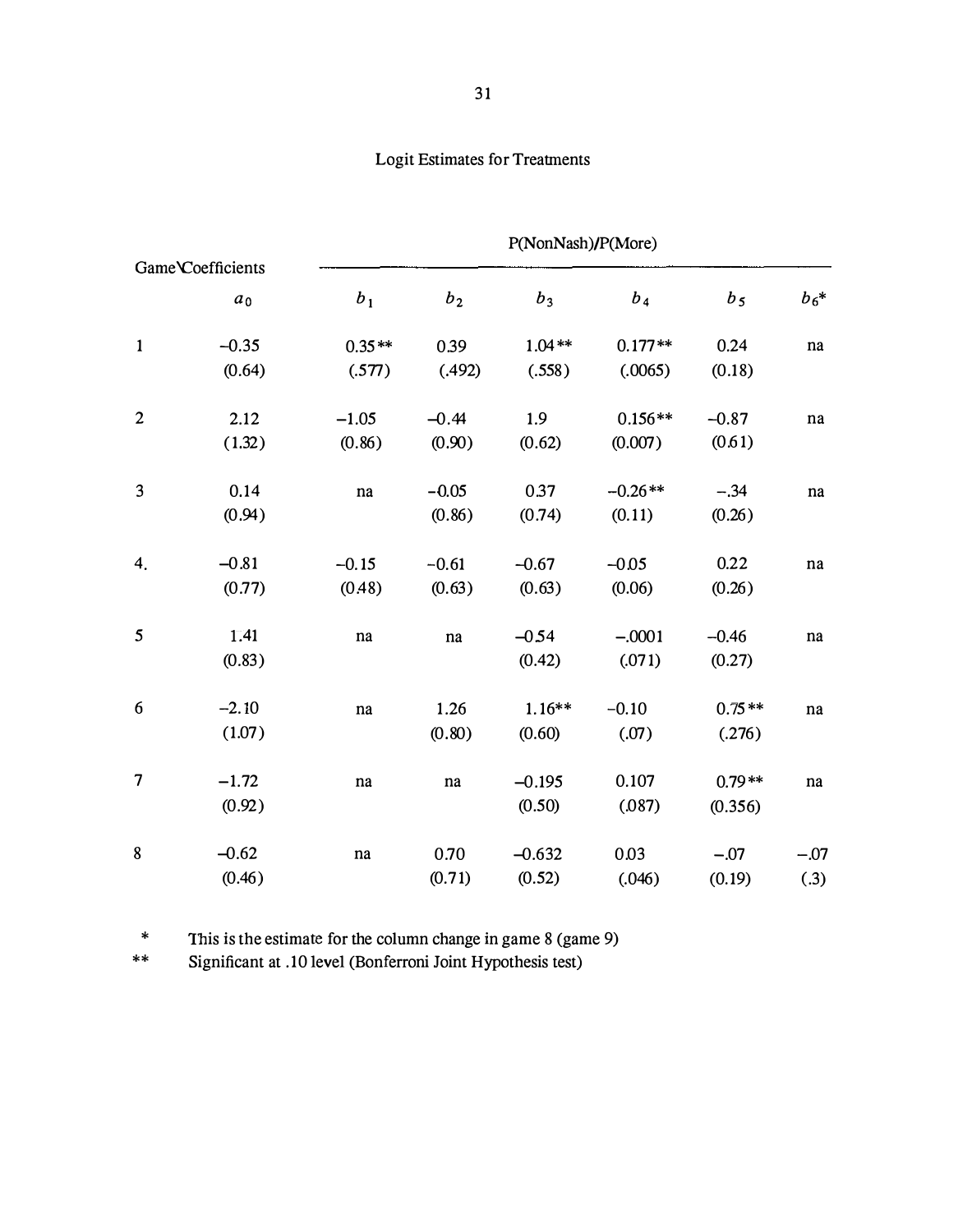|         | P(Less)/P(More)                            |                |            |                   |                  |              |  |  |
|---------|--------------------------------------------|----------------|------------|-------------------|------------------|--------------|--|--|
|         |                                            |                |            |                   |                  |              |  |  |
| $a_0$   | b <sub>1</sub>                             | b <sub>2</sub> | $b_3$      | b <sub>4</sub>    | b <sub>5</sub>   | $b_6$        |  |  |
| $-0.21$ | $\bf na$                                   | $-2.42**$      | $-1.07$    | 0.11              | $-0.47$          | na           |  |  |
| (0.91)  |                                            | (0.89)         | (0.56)     | (0.10)            | (0.29)           |              |  |  |
| 1.46    | 1.15                                       | $3.34**$       | 2.98       | $-0.24**$         | $-1.27**$        | na           |  |  |
| (1.03)  | (0.48)                                     | (1.63)         | (1.66)     | (0.11)            | (0.56)           |              |  |  |
| 1.07    | $\bf na$                                   | na             | 0.77       | $-0.22**$         | $-0.63$          | na           |  |  |
| (1.10)  |                                            |                | (0.64)     | (.10)             | (0.56)           |              |  |  |
| $-0.57$ | na                                         | $1.49**$       | $-0.72$    | 0.05              | $-0.06$          | na           |  |  |
| (1.26)  |                                            | (0.77)         | (0.75)     | (.07)             | (0.33)           |              |  |  |
|         | na                                         |                |            |                   |                  | na           |  |  |
| (0.83)  |                                            |                | (0.48)     | (.083)            | (0.35)           |              |  |  |
|         |                                            |                |            |                   |                  | 0.08         |  |  |
| (0.62)  |                                            | (0.89)         | (0.72)     | (.065)            | (0.24)           | (.5)         |  |  |
|         | Game Coefficients<br>$-0.51$<br>$-1.541**$ | na             | na<br>0.56 | 0.18<br>$-1.95**$ | 0.124<br>$-0.10$ | 0.11<br>0.16 |  |  |

For the senders we estimate the following Logit model:

Prob  $(Y_i = \text{Refinement})/\text{Prob}(Y_i = \text{Non-Nash}) = b_0 * c_i + b_1 * a_i + b_2 * j_i + b_3 * p_i + b_4 * t_i + b_5 * s_i +$  $b_6 * g_i + b_7 * z_i$ 

- where:  $c = \text{dummy for Caltech subject pool}$ 
	- a = dummy for Arizona subject pool
	- $j =$  dummy for JPL subject pool
	- $p =$  dummy for Penn subject pool
	- $t =$  period play of game
	- s = sequence play of the game
	- $g =$  dummy for game 8 and 9
	- $z =$  dummy for type = 1, 2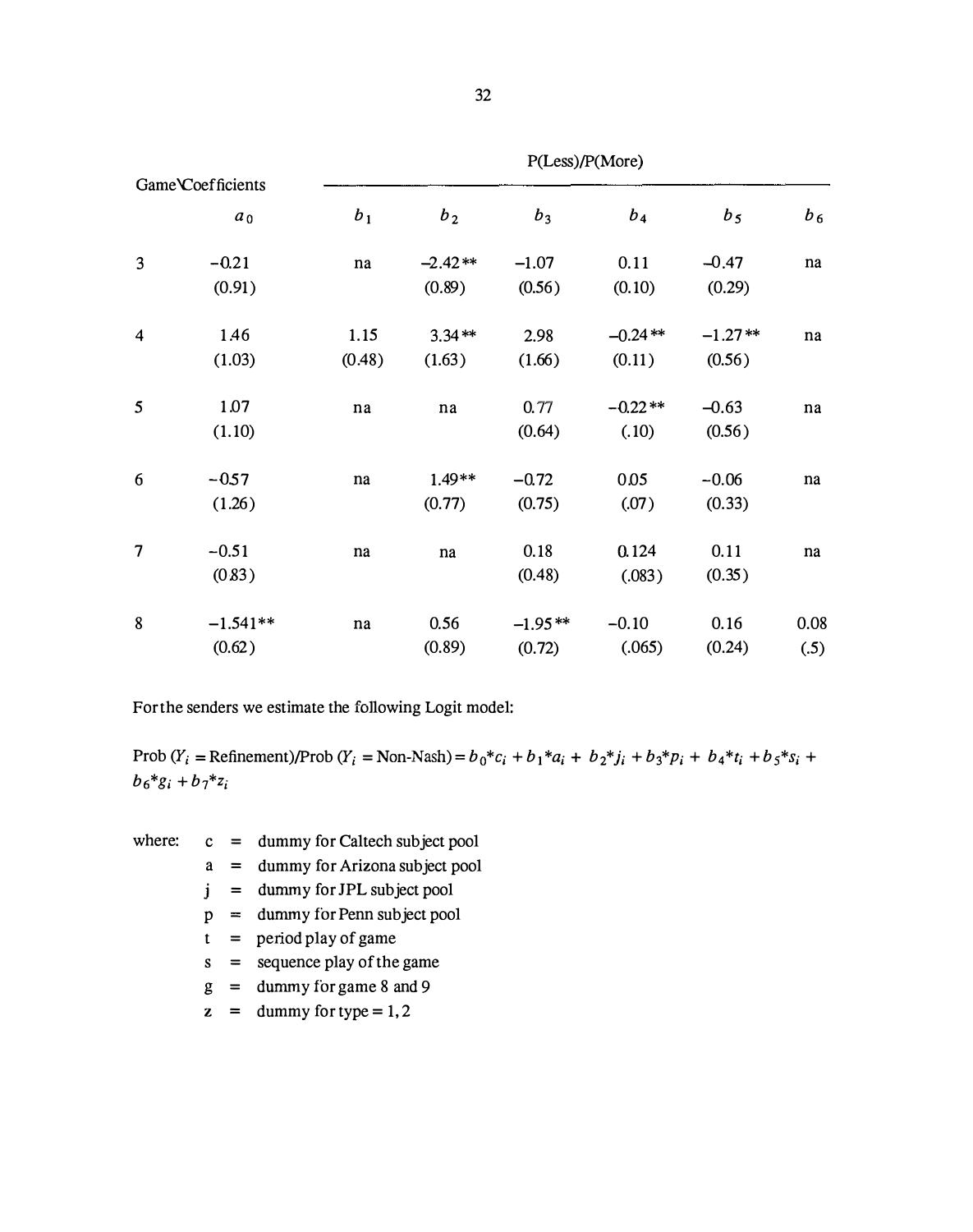| Game Coefficients       |          | P(Less)/P(Non-Nash) |                |         |         |                |                |                |  |
|-------------------------|----------|---------------------|----------------|---------|---------|----------------|----------------|----------------|--|
|                         | $b_0$    | b <sub>1</sub>      | b <sub>2</sub> | $b_3$   | $b_4$   | b <sub>5</sub> | b <sub>6</sub> | b <sub>7</sub> |  |
| $\mathbf{1}$            | $-1.88$  | $-1.06$             | $-1.85$        | $-1.20$ | 0.234   | 0.328          | na             | 1.59           |  |
|                         | (0.77)   | (0.94)              | (0.97)         | (0.72)  | (.0765) | (0.21)         |                | (0.45)         |  |
| $\overline{2}$          | $-1.57$  | $-0.15$             | 0.28           | $-2.83$ | 0.128   | 1.82           | na             | $-.25$         |  |
|                         | (2.42)   | (1.39)              | (1.45)         | (2.54)  | (0.11)  | (1.12)         |                | (0.60)         |  |
| 3                       | $-11.2$  | $\bf na$            | 6.011          | 5.633   | $-9.0$  | $-4.45$        | na             | $-11.61$       |  |
|                         | (486.0)  |                     | (627.0)        | (482.6) | (61.5)  | (139.1)        |                | (258.0)        |  |
| $\overline{\mathbf{4}}$ | 1.52     | 1.039               | 4.87           | 2.91    | .090    | $-0.73$        | na             | $-.036$        |  |
|                         | (1.10)   | (1.93)              | (1.75)         | (1.09)  | (.097)  | (0.40)         |                | (0.66)         |  |
| 5                       | $-0.913$ | na                  | na             | 2.31    | $-0.16$ | 0.17           | na             | $-4.23$        |  |
|                         | (1.24)   |                     |                | (1.09)  | (0.10)  | (0.40)         |                | (1.11)         |  |
| 6                       | $-0.64$  | na                  | $-1.34$        | $-0.13$ | 0.28    | $-0.11$        | na             | 12.39          |  |
|                         | (1.68)   |                     | (1.26)         | (1.09)  | (0.11)  | (0.44)         |                | (74.6)         |  |
| $\overline{7}$          | 14.06    | $\bf na$            | na             | 10.65   | 0.139   | $-4.71$        | na             | 1.34           |  |
|                         | (73.6)   |                     |                | (49.1)  | (0.14)  | (24.54)        |                | (1.13)         |  |
| 8                       | $-0.94$  | $\bf na$            | $-1.14$        | $-016$  | $-086$  | 0.72           | $-.4$          | .006           |  |
|                         | (0.75)   |                     | (0.85)         | (1.13)  | (.077)  | (0.31)         | (5)            | (0.44)         |  |

# Logit Estimates for Treatments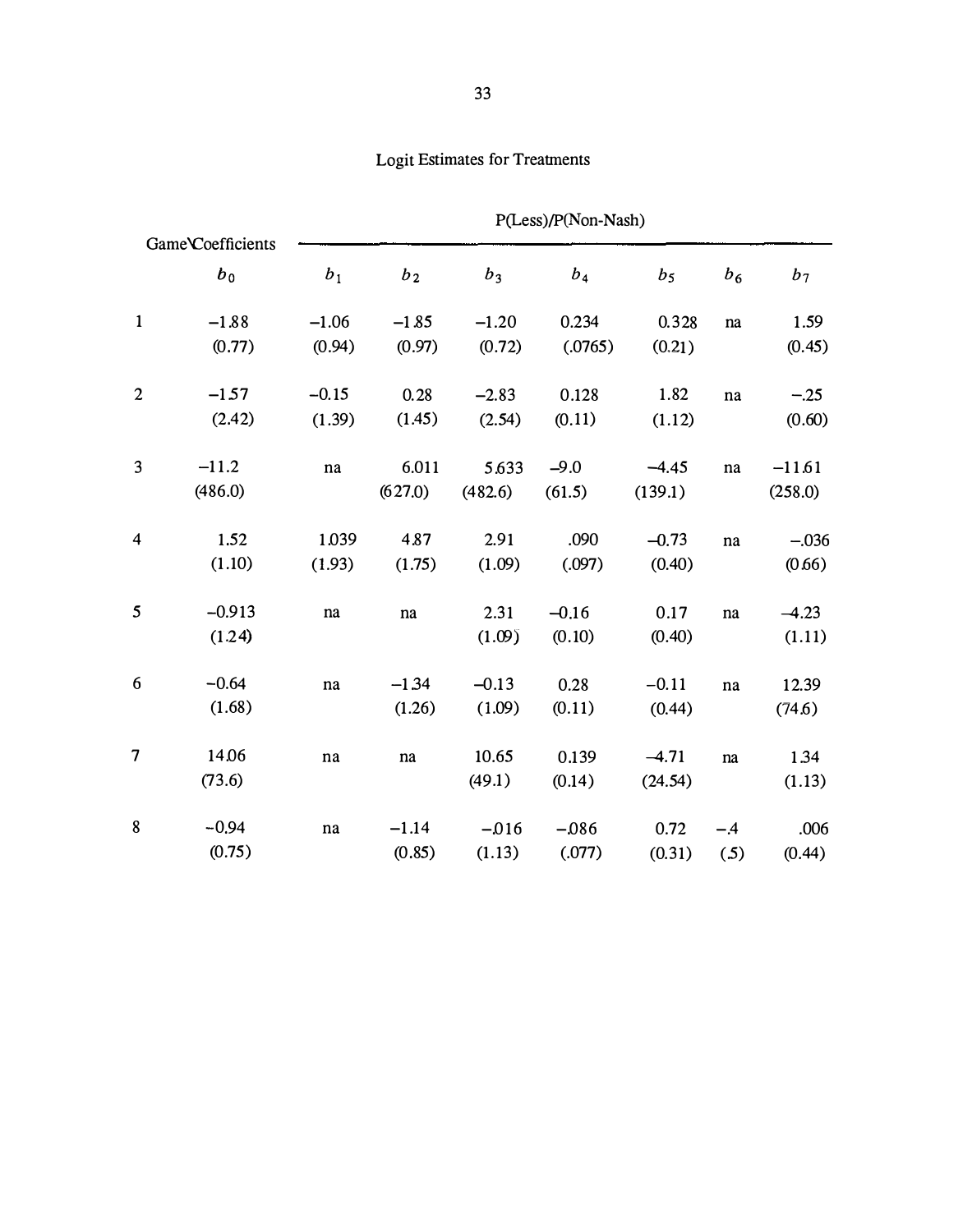| Game Coefficients<br>$b_0$ |                   |                  |                |                   | $P(More)/P(Non-Nash)$ |                    |                |                   |
|----------------------------|-------------------|------------------|----------------|-------------------|-----------------------|--------------------|----------------|-------------------|
|                            |                   | b <sub>1</sub>   | b <sub>2</sub> | $b_3$             | $b_4$                 | b <sub>5</sub>     | b <sub>6</sub> | $b_7$             |
| 3                          | 0.19<br>(0.85)    | na               | 1.89<br>(0.73) | 1.212<br>(0.55)   | $-07$<br>(.084)       | 0.47<br>(0.28)     | $\bf na$       | $-0.53$<br>(0.48) |
| $\overline{4}$             | $-.07$<br>(1.12)  | $-.04$<br>(1.03) | 181<br>(1.90)  | 0.56<br>(1.69)    | 0.196<br>(1.03)       | $-0.24$<br>(.090)  | na             | 2.27<br>(0.56)    |
| 5                          | $-0.63$<br>(1.03) | $\bf na$         | na             | $-0.58$<br>(0.92) | $-019$<br>(.084)      | 0.71<br>(0.32)     | na             | $-0.45$<br>(0.49) |
| 6                          | 1.01<br>(1.07)    | $\bf na$         | 1.17<br>(0.80) | $-0.32$<br>(0.60) | 0.29<br>(0.07)        | $-0.54$<br>(.276)  | na             | 11.08<br>(74.6)   |
| $\overline{7}$             | 14.57<br>(0.92)   | na               | $\bf na$       | 10.70<br>(0.50)   | $-0.012$<br>(0.087)   | $-4.63$<br>(0.356) | na             | 2.13<br>(1.12)    |
| 8                          | 0.36<br>(0.58)    | $\bf na$         | 0.40<br>(0.65) | $-0.57$<br>(0.92) | 0.057<br>(.060)       | 0.70<br>(0.27)     | $-58$<br>(0.3) | .047<br>(0.37)    |

For the receivers we estimate the following Logit model:

Prob (Y<sub>i</sub> = Refinement)/Prob Y<sub>i</sub> = Non-Nash) =  $b_0 * c_i + b_1 * a_i + b_2 * j_i + b_3 * p_i + b_4 * t_i + b_5 * s_i$  $+ b_6*_{{\mathcal S}_i} + b_7*_{{\mathcal Z}} {\mathbf 1}_i + b_8*_{{\mathcal Z}} {\mathbf 2}_i$ 

|   | where: $c = \text{dummy}$ for Caltech subject pool |
|---|----------------------------------------------------|
| a | $=$ dummy for Arizona subject pool                 |
|   | $=$ dummy for JPL subject pool                     |
| D | = dummy for Penn subject pool                      |
| t | $=$ period play of game                            |
| S | = sequence play of the game                        |

zl = dummy for less refined message sent

- z2 = dummy for more refined message sent
- $g =$  dummy for game 8 and 9

P(More)/P(Non-Nash)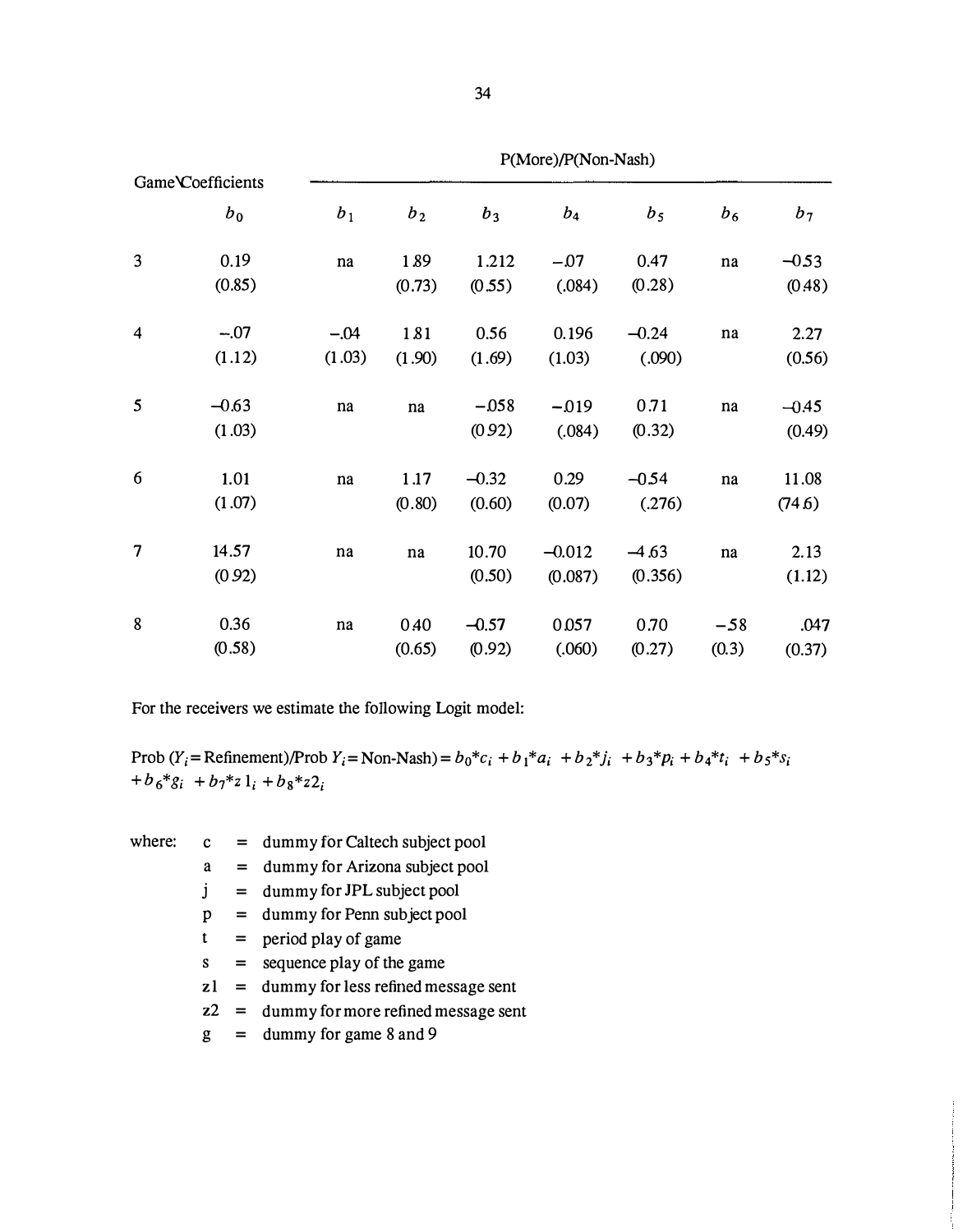| Game Coefficients<br>$b_0$ |         | $P(NIOTE)/P(NOI-NdSn)$ |                |         |          |                |          |          |  |
|----------------------------|---------|------------------------|----------------|---------|----------|----------------|----------|----------|--|
|                            |         | b <sub>1</sub>         | b <sub>2</sub> | $b_3$   | $b_4$    | b <sub>5</sub> | $b_7$    | $b_8$    |  |
| $\overline{3}$             | 0.19    | na                     | 1.88           | 1.21    | $-0.071$ | 0.47           | $-0.537$ | 1.15     |  |
|                            | (0.854) |                        | (0.727)        | (0.548) | (0.084)  | (0.28)         | (0.45)   | (0.80)   |  |
| $\overline{\mathbf{4}}$    | $-8.86$ | $-9.50$                | $-6.24$        | $-5.51$ | $-0.25$  | $-126$         | 11.96    | 12.05    |  |
|                            | (91.5)  | (80.3)                 | (62.5)         | (37.1)  | (0.21)   | (0.56)         | (61.7)   | (57.5)   |  |
| 5                          | 0.40    | na                     | na             | 0.94    | $-0.18$  | $-0.95$        | 5.28     | $-10.19$ |  |
|                            | (1.79)  |                        |                | (1.61)  | (0.15)   | (0.56)         | (1.59)   | (72.37)  |  |
| 6                          | $-2.08$ | na                     | 1.71           | 3.33    | 0.32     | 0.45           | 1.63     | 2.62     |  |
|                            | (1.11)  |                        | (2.51)         | (2.76)  | (0.48)   | (0.66)         | (1.21)   | (1.34)   |  |
| $\overline{7}$             | $-4.97$ | na                     | na             | $-4.42$ | 0.22     | 0.35           | 2.13     | 1.62     |  |
|                            | (1.69)  |                        |                | (1.72)  | (0.11)   | (0.39)         | (1.35)   | (1.19)   |  |
| 8                          | 4.46    | $\bf na$               | 4.88           | 4.11    | $-0.19$  | $-0.54$        | 0.006    | $-2.86$  |  |
|                            | (1.14)  |                        | (1.23)         | (1.38)  | (0.087)  | (0.34)         | (1.15)   | (0.577)  |  |

P(More)/P(Non-Nash)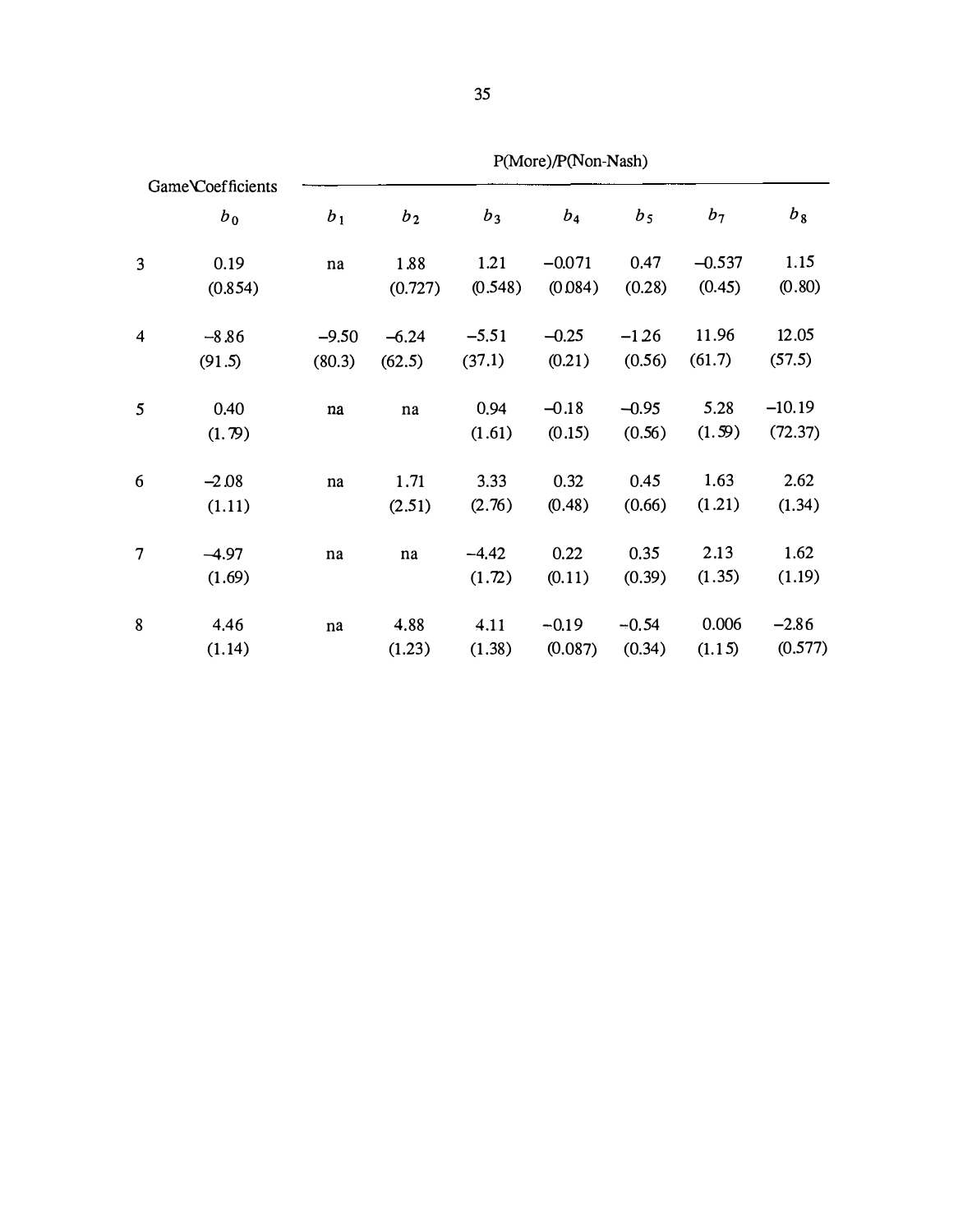|                                | Game Coefficients |          |                        |                                  |          |           |           |                        |
|--------------------------------|-------------------|----------|------------------------|----------------------------------|----------|-----------|-----------|------------------------|
| $\mathbf{1}$                   | $-3.93$           | $-3.76$  | $-2.49$                | 9.70                             | $-9.08$  | .08       | $-11.005$ | na                     |
|                                | (956.46)          | (691.31) |                        | $(859.11)$ $(250.209)$ $(67.53)$ |          | (240.908) | (181.13)  |                        |
| $\overline{2}$                 | $-3.12$           | $-1.19$  | $-0.49$                | $-0.32$                          | 0.067    | 0.29      | $-2.23$   | $\mathbf{n}\mathbf{a}$ |
|                                | (1.30)            | (0.79)   | (0.93)                 | (0.71)                           | (0.08)   | (0.23)    | (0.53)    |                        |
| 3                              | $-11.20$          | na       | 6.01                   | 5.63                             | $-8.99$  | 4.45      | $-11.61$  | 2.27                   |
|                                | (486.0)           |          | (62.7)                 | (48.7)                           | (61.5)   | (139.7)   | (257.7)   | (63.3)                 |
| 4                              | $-9.631$          | $-8.40$  | $-5.62$                | $-4.94$                          | $-0.10$  | $-1.528$  | 9.528     | 16.91                  |
|                                | (92.7)            | (91.1)   | (82.1)                 | (78.1)                           | (0.14)   | (0.88)    | (90.88)   | (29.7)                 |
| 5                              | 2.07              | na       | $\mathbf{n}\mathbf{a}$ | 1.84                             | $-0.003$ | $-0.4$    | 1.26      | $-2.22$                |
|                                | (1.04)            |          |                        | (0.95)                           | (0.009)  | (0.323)   | (1.16)    | (0.54)                 |
| 6                              | 1.07              | $\bf na$ | 1.01                   | $-3.06$                          | 0.005    | 0.501     | 2.72      | 0.676                  |
|                                | (1.86)            |          | (2.33)                 | (4.56)                           | (0.90)   | (1.39)    | (0.96)    | (1.07)                 |
| $\overline{\boldsymbol{\eta}}$ | $-2.07$           | na       | na                     | $-2.01$                          | $-0.009$ | 0.201     | 4.72      | 0.98                   |
|                                | (1.56)            |          |                        | (1.62)                           | (0.10)   | (0.39)    | (1.266)   | (1.71)                 |
| 8                              | 4.02              | na       | 2.95                   | 3.73                             | $-0.18$  | $-0.20$   | 1.51      | $-0.68$                |
|                                | (3.78)            |          | (4.15)                 | (5.13)                           | (0.91)   | (0.45)    | (2.10)    | (1.11)                 |

P(Less)/P(Non-Nash)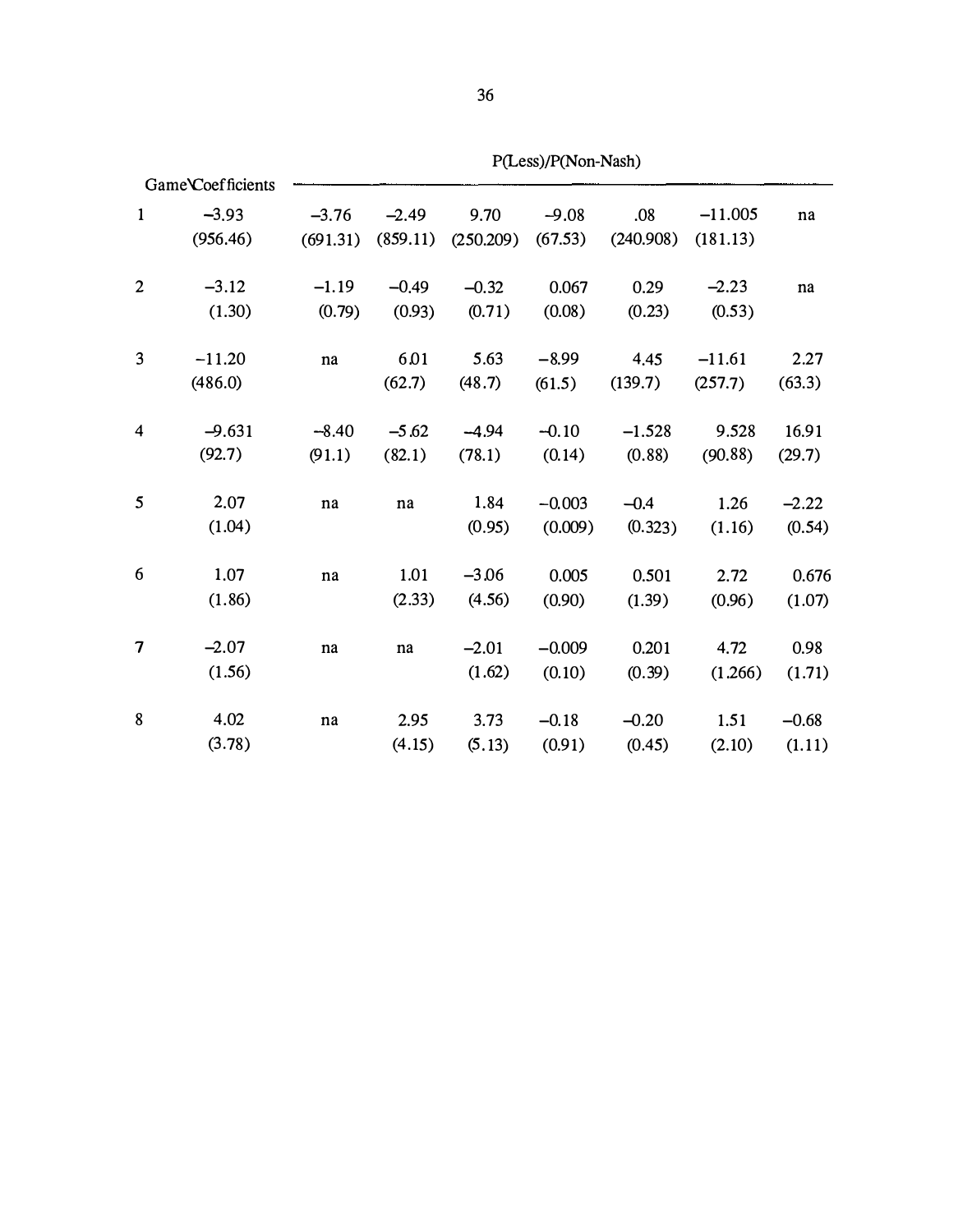# Appendix C

## Cohort and Time Series of

Outcomes by Game

- Note: The cohort number at the bottom of each histogram are the experiment numbers used in Table 9 of the text. The letters above each stacked bar is the related subject pool where:
	- $A =$  University of Arizona
	- $C \equiv$  Caltech
	- $J \equiv JPL$
	- $P =$  University of Pennsylvania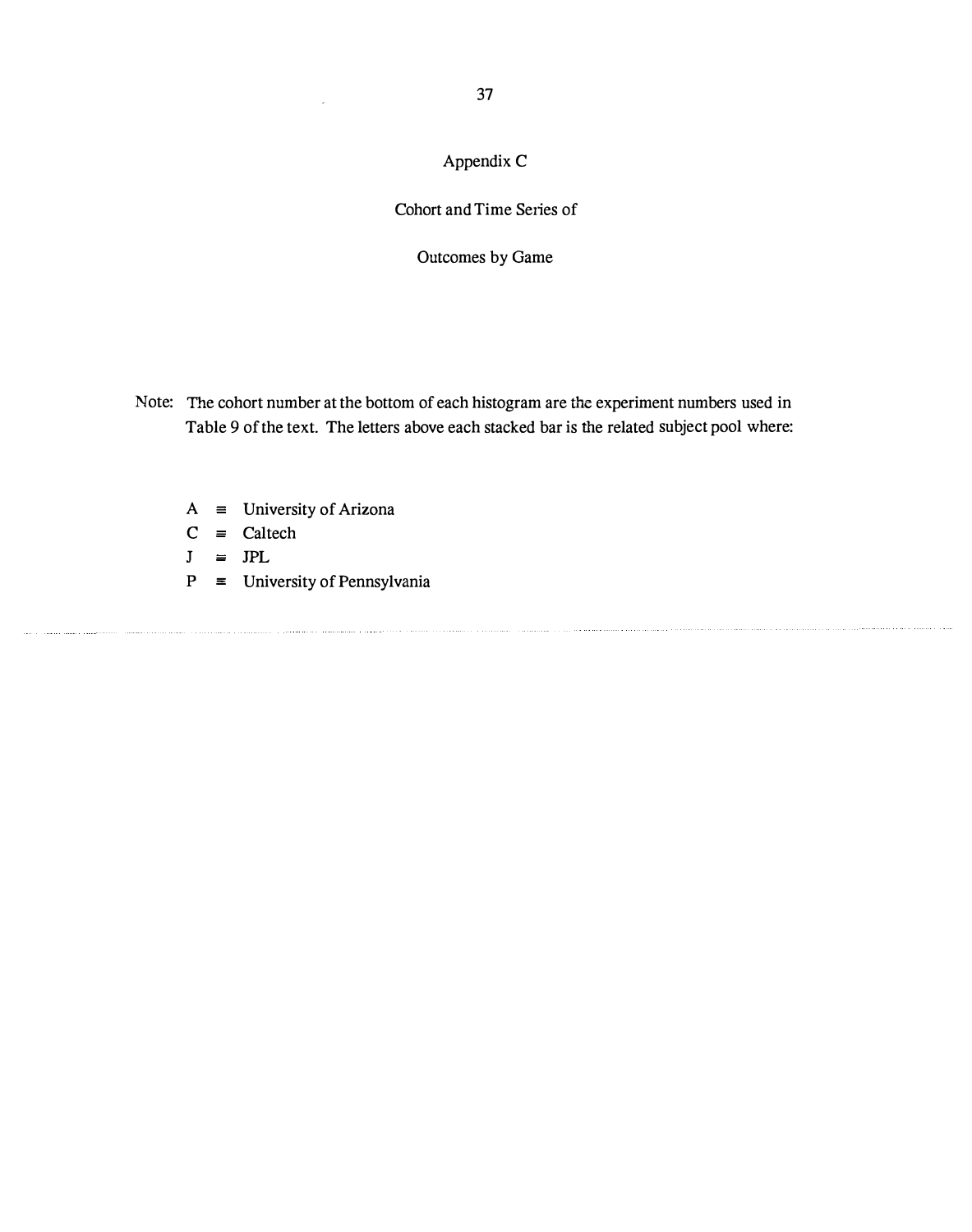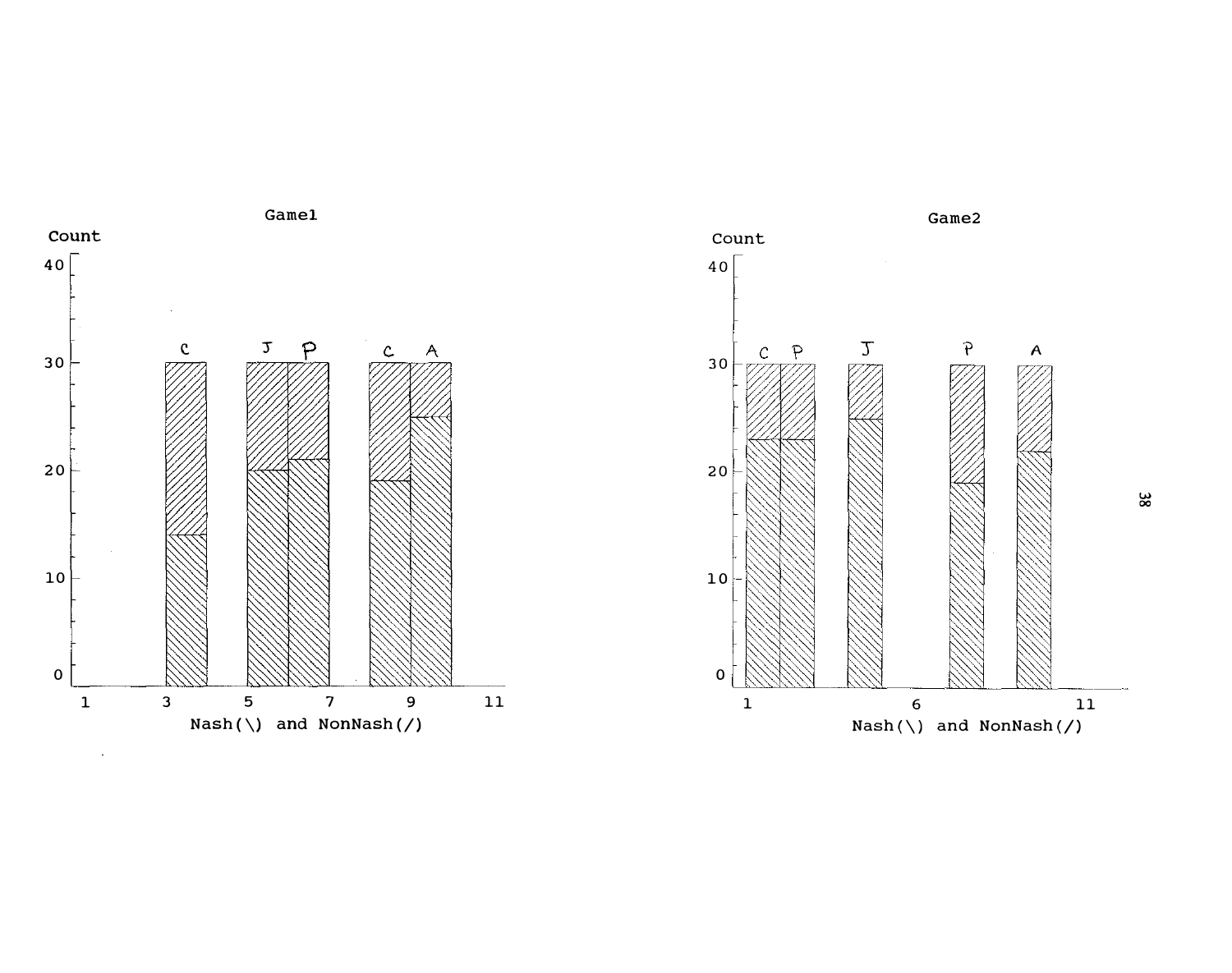

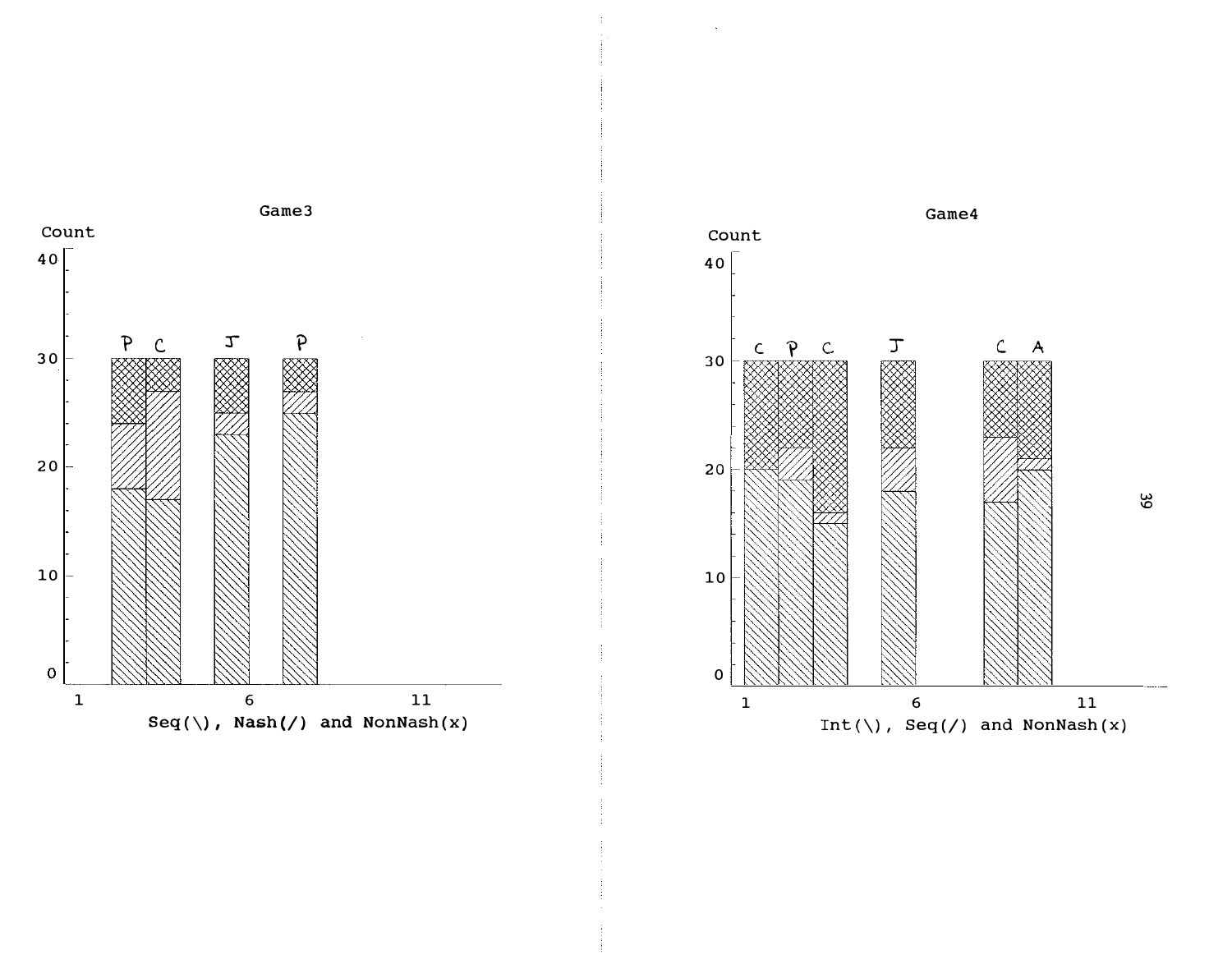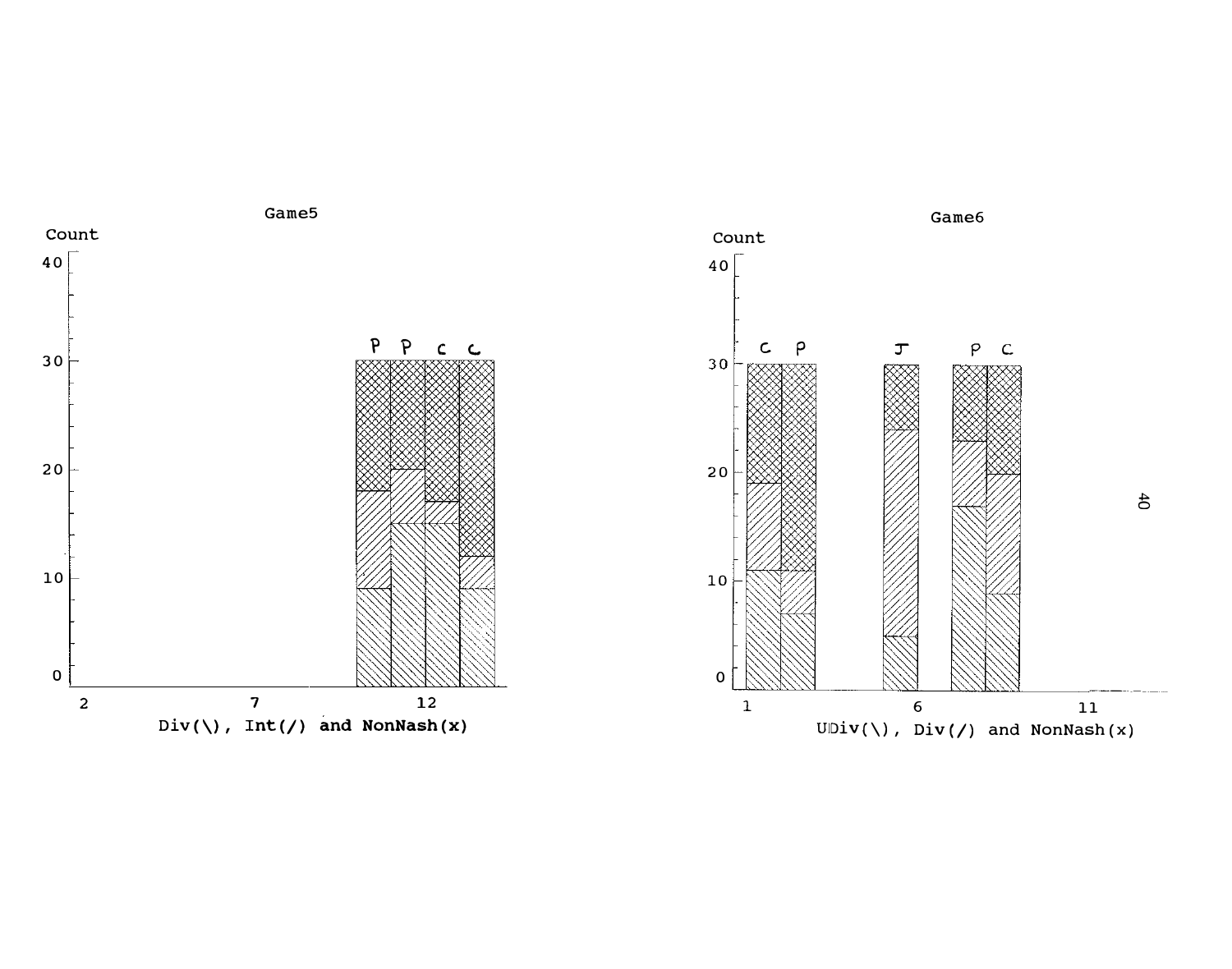



 $\ddot{4}$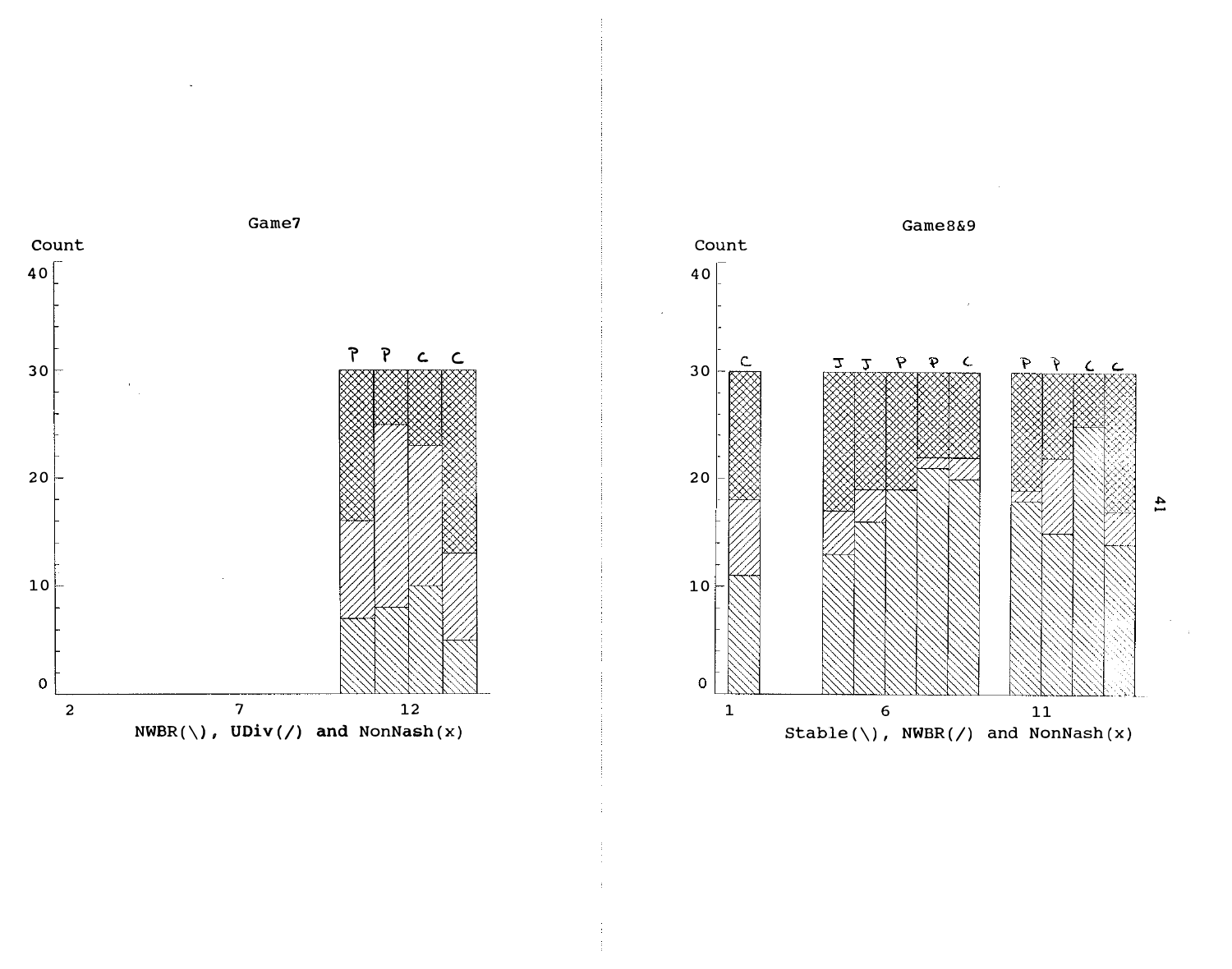#### **REFERENCES**

- Banks, Jeffrey S. (1988): "Pricing and Regulation with Verifiable Cost Information," University of Rochester, Department of Economics, working paper.
- Banks, Jeffrey S. and Sobel, Joel (1987): "Equilibrium Selection in Signaling Games," Econometrica, 55, 647-661.
- Berg, Joyce E.; Daley, Lane A.; Dickhaut, John W.; and O'Brien, John R. (1986): "Controlling Preference for Lotteries on Units of Experimental Exchange," Quarterly Journal of Economics, 101, 281-306.
- Brandts, Jordi and Holt, Charles A. (1987): "An Experimental Test of Equilibrium Dominance in Signaling Games," University of Virginia, Departtnent of Economics, working paper.
- Cadsby, Charles; Frank, Murrgy; and Maksimovic, Vojislav (1989): "Pooling, Separating and Semi-Separating Equilibria in Financial Markets: Some Experimental Evidence," mimeo, University of British Columbia.
- Camerer, Colin F. and Weigelt, Keith (1988): "An Experimental Tests of a Sequential Equilibrium Reputation Model," Econometrica, 56, 1-36.
- Cho, In-Koo and Kreps, David M. (1987): "Signaling Games and Stable Equilibria," Quarterly Journal of Economics, 102, 179-221.
- Cooper, Russell; Dejong, Douglas V.; Forsythe, Robert; and Ross, Thomas W. (1990): "Selection Criteria in Coordination Games: Some Experimental Results," American Economic Review, 80, 218-233.
- Cox, James; Smith, Vernon L.; and Walker, James (1985): "Experimental Development of Sealed-Bid Auction Theory: Calibrating Controls for Risk Aversion," American Economic Review, 75, 160-165.
- Fudenbery, Drew and Tirole, Jean (1987): Dynamic Models of Oligopoly. Chur, Switzerland: Hardwood Academic Publisher.
- Grossman, Sanford (1981): "The Informational Role of Warranties and Private Disclosure about Product Quality," Journal of Law and Economics, 461-483.
- Harris, Milton and Raviv, Arthur (1985): "A Sequential Signaling Model of Convertible Debt Call Policy," Journal of Finance, 40, 1263- 1281.
- Harrison, Glenn and McCabe, Kevin (1988): "Testing Bargaining Theory in Experiments," University of Western Ontario, Departtnent of Economics, working paper, February.
- Harsanyi, John (1967-68): "Games with Incomplete Information Played by 'Bayesian' Players, I, II, III," Management Science, 14, 159-182, 320-324, 486-502.
- Harsanyi, John (1975): "The Tracing Procedure: A Bayesian Approach to Defining a Solution for n -Person Noncooperative Games," International Journal of Game Theory, 4, 61-94.
- Kahneman, Daniel and Tversky, Amos (1979): "Prospect Theory: An Analysis of Decision Under Risk," Econometrica, 47, 263-291.
- Kohlberg, Elon and Merten, Jean-Francois (1986): "On the Strategic Stability of Equilibria," Econometrica, 54, 1003-1038.
- Kreps, David and Wilson, Robert (1982a): "Sequential Equilibria," Econometrica, 50, 863-894.